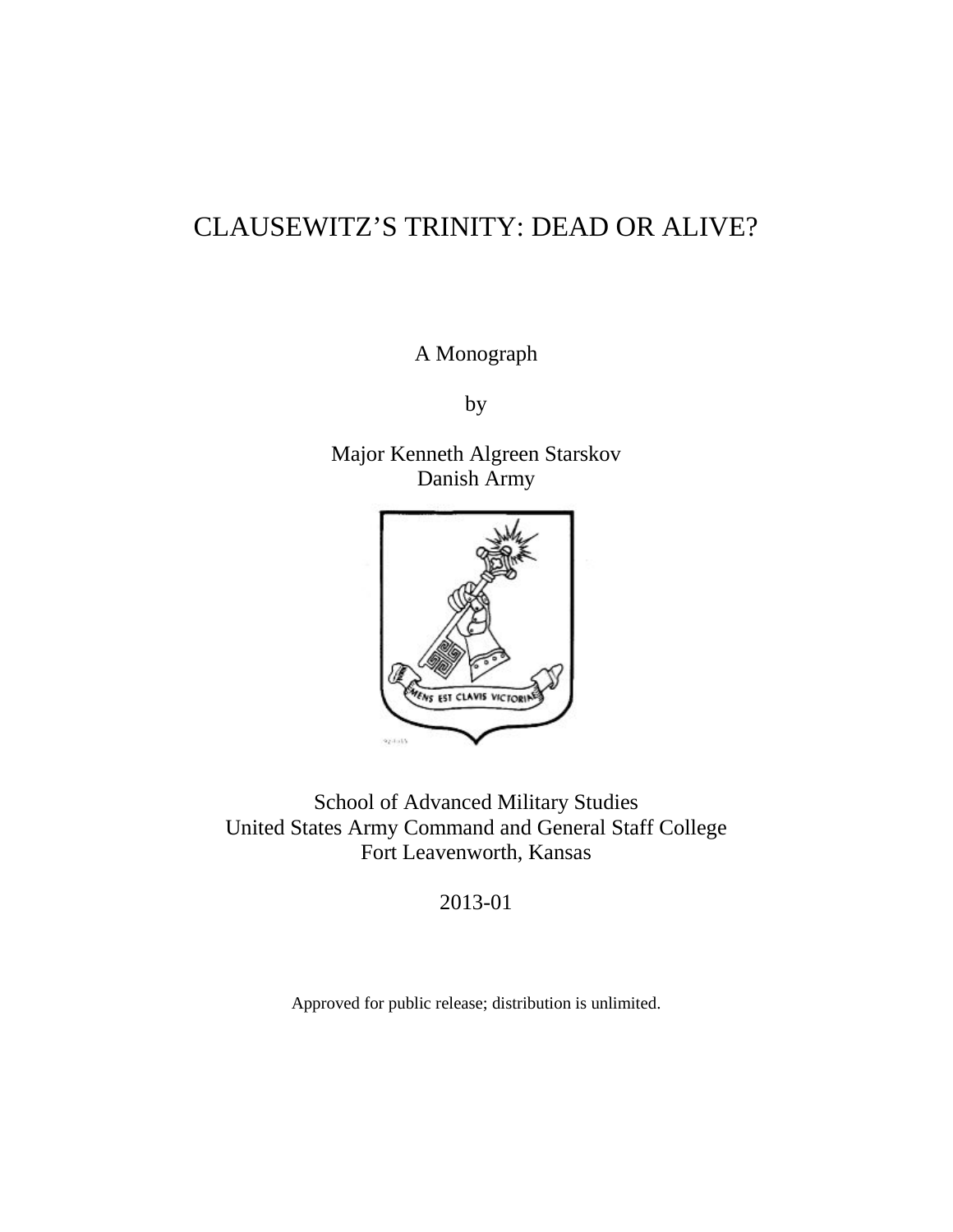|                                                                                                                                                                                                                                                                                                                         |                                                                                                                                                              |                                                                                |                                      |                               | Form Approved                                                                                                                                                                                                                                                                                                                                                                                                                    |  |  |
|-------------------------------------------------------------------------------------------------------------------------------------------------------------------------------------------------------------------------------------------------------------------------------------------------------------------------|--------------------------------------------------------------------------------------------------------------------------------------------------------------|--------------------------------------------------------------------------------|--------------------------------------|-------------------------------|----------------------------------------------------------------------------------------------------------------------------------------------------------------------------------------------------------------------------------------------------------------------------------------------------------------------------------------------------------------------------------------------------------------------------------|--|--|
| <b>REPORT DOCUMENTATION PAGE</b><br>Public reporting burden for this collection of information is estimated to average 1 hour per response, including the time for reviewing instructions, searching existing data sources, gathering and maintaining the                                                               |                                                                                                                                                              |                                                                                |                                      |                               | OMB No. 0704-0188                                                                                                                                                                                                                                                                                                                                                                                                                |  |  |
|                                                                                                                                                                                                                                                                                                                         |                                                                                                                                                              |                                                                                |                                      |                               | data needed, and completing and reviewing this collection of information. Send comments regarding this burden estimate or any other aspect of this collection of information, including suggestions for reducing                                                                                                                                                                                                                 |  |  |
|                                                                                                                                                                                                                                                                                                                         |                                                                                                                                                              |                                                                                |                                      |                               | this burden to Department of Defense, Washington Headquarters Services, Directorate for Information Operations and Reports (0704-0188), 1215 Jefferson Davis Highway, Suite 1204, Arlington, VA 22202-<br>4302. Respondents should be aware that notwithstanding any other provision of law, no person shall be subject to any penalty for failing to comply with a collection of information if it does not display a currently |  |  |
|                                                                                                                                                                                                                                                                                                                         |                                                                                                                                                              | valid OMB control number. PLEASE DO NOT RETURN YOUR FORM TO THE ABOVE ADDRESS. |                                      |                               |                                                                                                                                                                                                                                                                                                                                                                                                                                  |  |  |
| <b>1. REPORT DATE 23-05-2013</b>                                                                                                                                                                                                                                                                                        |                                                                                                                                                              | 2. REPORT TYPE                                                                 |                                      |                               | 3. DATES COVERED (From - To)                                                                                                                                                                                                                                                                                                                                                                                                     |  |  |
|                                                                                                                                                                                                                                                                                                                         |                                                                                                                                                              | Master's Thesis                                                                |                                      |                               |                                                                                                                                                                                                                                                                                                                                                                                                                                  |  |  |
| <b>4. TITLE AND SUBTITLE</b>                                                                                                                                                                                                                                                                                            |                                                                                                                                                              |                                                                                |                                      |                               | <b>5a. CONTRACT NUMBER</b>                                                                                                                                                                                                                                                                                                                                                                                                       |  |  |
| Clausewitz's Trinity: Dead or Alive?                                                                                                                                                                                                                                                                                    |                                                                                                                                                              |                                                                                |                                      |                               |                                                                                                                                                                                                                                                                                                                                                                                                                                  |  |  |
|                                                                                                                                                                                                                                                                                                                         |                                                                                                                                                              |                                                                                |                                      |                               | <b>5b. GRANT NUMBER</b>                                                                                                                                                                                                                                                                                                                                                                                                          |  |  |
|                                                                                                                                                                                                                                                                                                                         |                                                                                                                                                              |                                                                                |                                      |                               |                                                                                                                                                                                                                                                                                                                                                                                                                                  |  |  |
|                                                                                                                                                                                                                                                                                                                         |                                                                                                                                                              |                                                                                |                                      |                               | <b>5c. PROGRAM ELEMENT NUMBER</b>                                                                                                                                                                                                                                                                                                                                                                                                |  |  |
|                                                                                                                                                                                                                                                                                                                         |                                                                                                                                                              |                                                                                |                                      |                               |                                                                                                                                                                                                                                                                                                                                                                                                                                  |  |  |
| 6. AUTHOR(S)                                                                                                                                                                                                                                                                                                            |                                                                                                                                                              |                                                                                |                                      |                               | <b>5d. PROJECT NUMBER</b>                                                                                                                                                                                                                                                                                                                                                                                                        |  |  |
| Major Kenneth A. Starskov                                                                                                                                                                                                                                                                                               |                                                                                                                                                              |                                                                                |                                      |                               |                                                                                                                                                                                                                                                                                                                                                                                                                                  |  |  |
|                                                                                                                                                                                                                                                                                                                         |                                                                                                                                                              |                                                                                |                                      |                               | <b>5e. TASK NUMBER</b>                                                                                                                                                                                                                                                                                                                                                                                                           |  |  |
|                                                                                                                                                                                                                                                                                                                         |                                                                                                                                                              |                                                                                |                                      |                               |                                                                                                                                                                                                                                                                                                                                                                                                                                  |  |  |
|                                                                                                                                                                                                                                                                                                                         |                                                                                                                                                              |                                                                                |                                      |                               | <b>5f. WORK UNIT NUMBER</b>                                                                                                                                                                                                                                                                                                                                                                                                      |  |  |
|                                                                                                                                                                                                                                                                                                                         |                                                                                                                                                              |                                                                                |                                      |                               |                                                                                                                                                                                                                                                                                                                                                                                                                                  |  |  |
| 7. PERFORMING ORGANIZATION NAME(S) AND ADDRESS(ES)                                                                                                                                                                                                                                                                      |                                                                                                                                                              |                                                                                |                                      |                               | 8. PERFORMING ORGANIZATION REPORT                                                                                                                                                                                                                                                                                                                                                                                                |  |  |
| U.S. Army Command and General Staff College                                                                                                                                                                                                                                                                             |                                                                                                                                                              |                                                                                |                                      |                               | <b>NUMBER</b>                                                                                                                                                                                                                                                                                                                                                                                                                    |  |  |
| ATTN: ATZL-SWD-GD                                                                                                                                                                                                                                                                                                       |                                                                                                                                                              |                                                                                |                                      |                               |                                                                                                                                                                                                                                                                                                                                                                                                                                  |  |  |
| 100 Stimson Ave.                                                                                                                                                                                                                                                                                                        |                                                                                                                                                              |                                                                                |                                      |                               |                                                                                                                                                                                                                                                                                                                                                                                                                                  |  |  |
| Ft. Leavenworth, KS 66027-2301                                                                                                                                                                                                                                                                                          |                                                                                                                                                              |                                                                                |                                      |                               |                                                                                                                                                                                                                                                                                                                                                                                                                                  |  |  |
|                                                                                                                                                                                                                                                                                                                         |                                                                                                                                                              |                                                                                |                                      |                               |                                                                                                                                                                                                                                                                                                                                                                                                                                  |  |  |
|                                                                                                                                                                                                                                                                                                                         |                                                                                                                                                              |                                                                                |                                      |                               |                                                                                                                                                                                                                                                                                                                                                                                                                                  |  |  |
|                                                                                                                                                                                                                                                                                                                         |                                                                                                                                                              | 9. SPONSORING / MONITORING AGENCY NAME(S) AND ADDRESS(ES)                      |                                      |                               | 10. SPONSOR/MONITOR'S ACRONYM(S)                                                                                                                                                                                                                                                                                                                                                                                                 |  |  |
|                                                                                                                                                                                                                                                                                                                         |                                                                                                                                                              |                                                                                |                                      |                               |                                                                                                                                                                                                                                                                                                                                                                                                                                  |  |  |
|                                                                                                                                                                                                                                                                                                                         |                                                                                                                                                              |                                                                                |                                      |                               |                                                                                                                                                                                                                                                                                                                                                                                                                                  |  |  |
|                                                                                                                                                                                                                                                                                                                         |                                                                                                                                                              |                                                                                |                                      |                               | <b>11. SPONSOR/MONITOR'S REPORT</b>                                                                                                                                                                                                                                                                                                                                                                                              |  |  |
|                                                                                                                                                                                                                                                                                                                         |                                                                                                                                                              |                                                                                |                                      |                               | <b>NUMBER(S)</b>                                                                                                                                                                                                                                                                                                                                                                                                                 |  |  |
|                                                                                                                                                                                                                                                                                                                         |                                                                                                                                                              |                                                                                |                                      |                               |                                                                                                                                                                                                                                                                                                                                                                                                                                  |  |  |
|                                                                                                                                                                                                                                                                                                                         | <b>12. DISTRIBUTION / AVAILABILITY STATEMENT</b>                                                                                                             |                                                                                |                                      |                               |                                                                                                                                                                                                                                                                                                                                                                                                                                  |  |  |
|                                                                                                                                                                                                                                                                                                                         |                                                                                                                                                              |                                                                                |                                      |                               |                                                                                                                                                                                                                                                                                                                                                                                                                                  |  |  |
|                                                                                                                                                                                                                                                                                                                         |                                                                                                                                                              | Approved for public release; distribution is unlimited.                        |                                      |                               |                                                                                                                                                                                                                                                                                                                                                                                                                                  |  |  |
|                                                                                                                                                                                                                                                                                                                         |                                                                                                                                                              |                                                                                |                                      |                               |                                                                                                                                                                                                                                                                                                                                                                                                                                  |  |  |
|                                                                                                                                                                                                                                                                                                                         |                                                                                                                                                              |                                                                                |                                      |                               |                                                                                                                                                                                                                                                                                                                                                                                                                                  |  |  |
| <b>13. SUPPLEMENTARY NOTES</b>                                                                                                                                                                                                                                                                                          |                                                                                                                                                              |                                                                                |                                      |                               |                                                                                                                                                                                                                                                                                                                                                                                                                                  |  |  |
|                                                                                                                                                                                                                                                                                                                         |                                                                                                                                                              |                                                                                |                                      |                               |                                                                                                                                                                                                                                                                                                                                                                                                                                  |  |  |
|                                                                                                                                                                                                                                                                                                                         |                                                                                                                                                              |                                                                                |                                      |                               |                                                                                                                                                                                                                                                                                                                                                                                                                                  |  |  |
|                                                                                                                                                                                                                                                                                                                         |                                                                                                                                                              |                                                                                |                                      |                               |                                                                                                                                                                                                                                                                                                                                                                                                                                  |  |  |
| 14. ABSTRACT                                                                                                                                                                                                                                                                                                            |                                                                                                                                                              |                                                                                |                                      |                               |                                                                                                                                                                                                                                                                                                                                                                                                                                  |  |  |
|                                                                                                                                                                                                                                                                                                                         |                                                                                                                                                              |                                                                                |                                      |                               | Prussian Carl von Clausewitz's meta-theoretical concept known as the Trinity has the potential to serve as an analytical vehicle to understand war in both a                                                                                                                                                                                                                                                                     |  |  |
|                                                                                                                                                                                                                                                                                                                         |                                                                                                                                                              |                                                                                |                                      |                               | historical and contemporary context. An inherent historical misconception, however, restrains the Trinity from reaching its full potential. One of the three<br>elements, policy, refers directly to the form of government represented by the nation state. Thus, critics argue, the Trinity's only relevance exists in state on                                                                                                |  |  |
|                                                                                                                                                                                                                                                                                                                         |                                                                                                                                                              |                                                                                |                                      |                               | state warfare. Clausewitz possessed a highly sophisticated mind and it seems unlikely to many that he meant to constrain his theory to the nation-state                                                                                                                                                                                                                                                                          |  |  |
|                                                                                                                                                                                                                                                                                                                         |                                                                                                                                                              |                                                                                |                                      |                               |                                                                                                                                                                                                                                                                                                                                                                                                                                  |  |  |
| model of governance. In fact, many scholars have argued for the relevance of his theory in non-state situations. Nevertheless, he lacked the ability to<br>articulate his thoughts in a contemporarily acceptable way, leaving his theory open for criticism, particularly by specialists in irregular or guerilla war. |                                                                                                                                                              |                                                                                |                                      |                               |                                                                                                                                                                                                                                                                                                                                                                                                                                  |  |  |
|                                                                                                                                                                                                                                                                                                                         |                                                                                                                                                              |                                                                                |                                      |                               |                                                                                                                                                                                                                                                                                                                                                                                                                                  |  |  |
|                                                                                                                                                                                                                                                                                                                         |                                                                                                                                                              |                                                                                |                                      |                               | This monograph contemporizes Clausewitz's Trinity by replacing policy with the more general concept of ideology, thus demonstrating a clear means to                                                                                                                                                                                                                                                                             |  |  |
|                                                                                                                                                                                                                                                                                                                         |                                                                                                                                                              |                                                                                |                                      |                               | establish the Trinity's relevance for twenty-first century warfare. To illustrate the argument, one case study each from the nineteenth, twentieth, and                                                                                                                                                                                                                                                                          |  |  |
| twenty-first centuries illustrates the role of ideology's in each conflict, and shows how this term can replace "policy" in the traditional Clausewitzian                                                                                                                                                               |                                                                                                                                                              |                                                                                |                                      |                               |                                                                                                                                                                                                                                                                                                                                                                                                                                  |  |  |
|                                                                                                                                                                                                                                                                                                                         | trinity, broadening the theorist's own ideological view of nationalism and state policy to the more general concept of ideology and its various applications |                                                                                |                                      |                               |                                                                                                                                                                                                                                                                                                                                                                                                                                  |  |  |
|                                                                                                                                                                                                                                                                                                                         | that serve essentially the same role as policy in practice.                                                                                                  |                                                                                |                                      |                               |                                                                                                                                                                                                                                                                                                                                                                                                                                  |  |  |
|                                                                                                                                                                                                                                                                                                                         |                                                                                                                                                              |                                                                                |                                      |                               |                                                                                                                                                                                                                                                                                                                                                                                                                                  |  |  |
| <b>15. SUBJECT TERMS</b>                                                                                                                                                                                                                                                                                                |                                                                                                                                                              |                                                                                |                                      |                               |                                                                                                                                                                                                                                                                                                                                                                                                                                  |  |  |
|                                                                                                                                                                                                                                                                                                                         |                                                                                                                                                              |                                                                                |                                      |                               |                                                                                                                                                                                                                                                                                                                                                                                                                                  |  |  |
|                                                                                                                                                                                                                                                                                                                         |                                                                                                                                                              |                                                                                |                                      |                               |                                                                                                                                                                                                                                                                                                                                                                                                                                  |  |  |
|                                                                                                                                                                                                                                                                                                                         |                                                                                                                                                              |                                                                                |                                      |                               |                                                                                                                                                                                                                                                                                                                                                                                                                                  |  |  |
| <b>16. SECURITY CLASSIFICATION OF:</b>                                                                                                                                                                                                                                                                                  |                                                                                                                                                              |                                                                                | <b>17. LIMITATION</b><br>OF ABSTRACT | 18. NUMBER<br><b>OF PAGES</b> | 19a. NAME OF RESPONSIBLE PERSON                                                                                                                                                                                                                                                                                                                                                                                                  |  |  |
|                                                                                                                                                                                                                                                                                                                         |                                                                                                                                                              |                                                                                |                                      |                               |                                                                                                                                                                                                                                                                                                                                                                                                                                  |  |  |
| a. REPORT                                                                                                                                                                                                                                                                                                               | <b>b. ABSTRACT</b>                                                                                                                                           | c. THIS PAGE                                                                   |                                      |                               | 19b. TELEPHONE NUMBER (include area<br>code)                                                                                                                                                                                                                                                                                                                                                                                     |  |  |
| Unclassified                                                                                                                                                                                                                                                                                                            | Unclassified                                                                                                                                                 | Unclassified                                                                   | UU                                   |                               |                                                                                                                                                                                                                                                                                                                                                                                                                                  |  |  |
|                                                                                                                                                                                                                                                                                                                         |                                                                                                                                                              |                                                                                |                                      | 60 pages                      |                                                                                                                                                                                                                                                                                                                                                                                                                                  |  |  |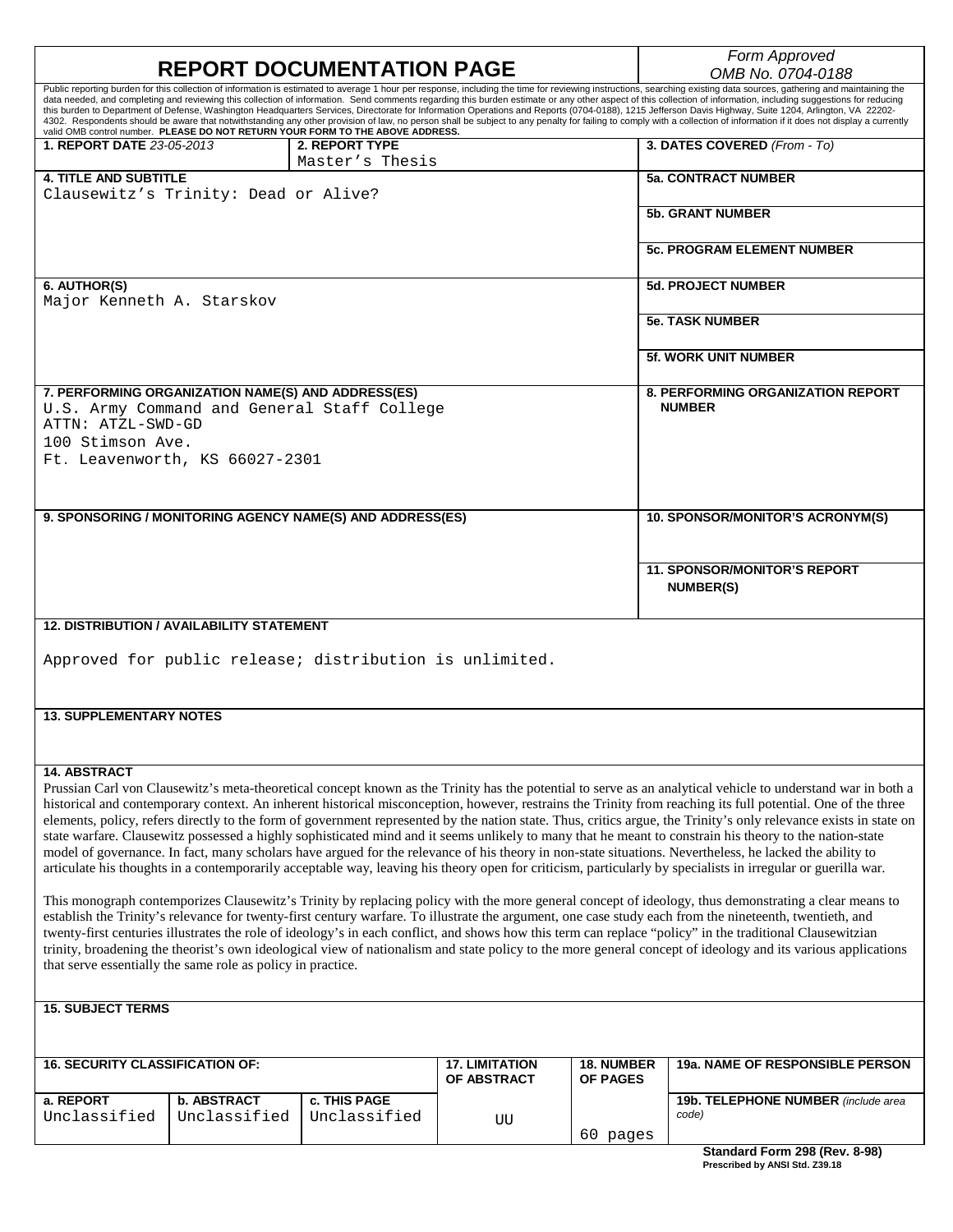# MONOGRAPH APPROVAL PAGE

| Name of Candidate: Major Kenneth Algreen Starskov        |                                                 |
|----------------------------------------------------------|-------------------------------------------------|
| Monograph Title:<br>Clausewitz's Trinity: Dead or Alive? |                                                 |
| Approved by:                                             |                                                 |
| Mark Calhoun, Ph.D.                                      | _, Monograph Director                           |
| Darrel Benfield, LtCol                                   | __, Seminar Leader                              |
| Thomas C. Graves, COL                                    | , Director, School of Advanced Military Studies |
| Accepted this 23rd day of May 2013 by:                   |                                                 |

Robert F. Baumann, Ph.D.

The opinions and conclusions expressed herein are those of the student author and do not necessarily represent the views of the U.S. Army Command and General Staff College or any other governmental agency. (References to this study should include the foregoing statement.)

, Director, Graduate Degree Programs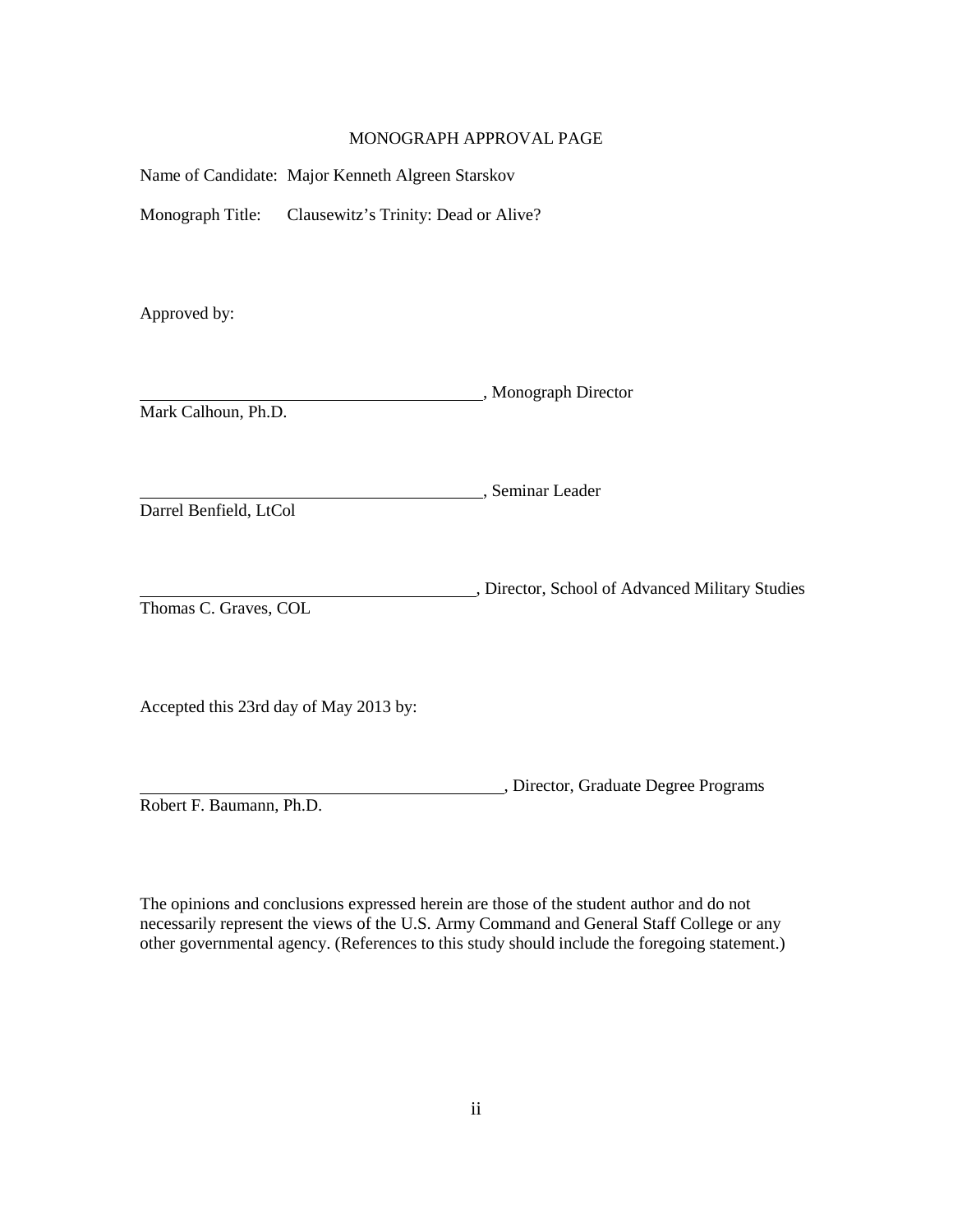# ABSTRACT

# CLAUSEWITZ'S TRINITY: DEAD OR ALIVE? By Major Kenneth Algreen Starskov, Danish Army, 60 pages.

Prussian Carl von Clausewitz's meta-theoretical concept known as the Trinity has the potential to serve as an analytical vehicle to understand war in both a historical and contemporary context. An inherent historical misconception, however, restrains the Trinity from reaching its full potential. One of the three elements, policy, refers directly to the form of government represented by the nation state. Thus, critics argue, the Trinity's only relevance exists in state on state warfare. Clausewitz possessed a highly sophisticated mind and it seems unlikely to many that he meant to constrain his theory to the nation-state model of governance. In fact, many scholars have argued for the relevance of his theory in non-state situations. Nevertheless, he lacked the ability to articulate his thoughts in a contemporarily acceptable way, leaving his theory open for criticism, particularly by specialists in irregular or guerilla war.

This monograph contemporizes Clausewitz's Trinity by replacing policy with the more general concept of ideology, thus demonstrating a clear means to establish the Trinity's relevance for twenty-first century warfare. To illustrate the argument, one case study each from the nineteenth, twentieth, and twenty-first centuries illustrates the role of ideology's in each conflict, and shows how this term can replace "policy" in the traditional Clausewitzian trinity, broadening the theorist's own ideological view of nationalism and state policy to the more general concept of ideology and its various applications that serve essentially the same role as policy in practice.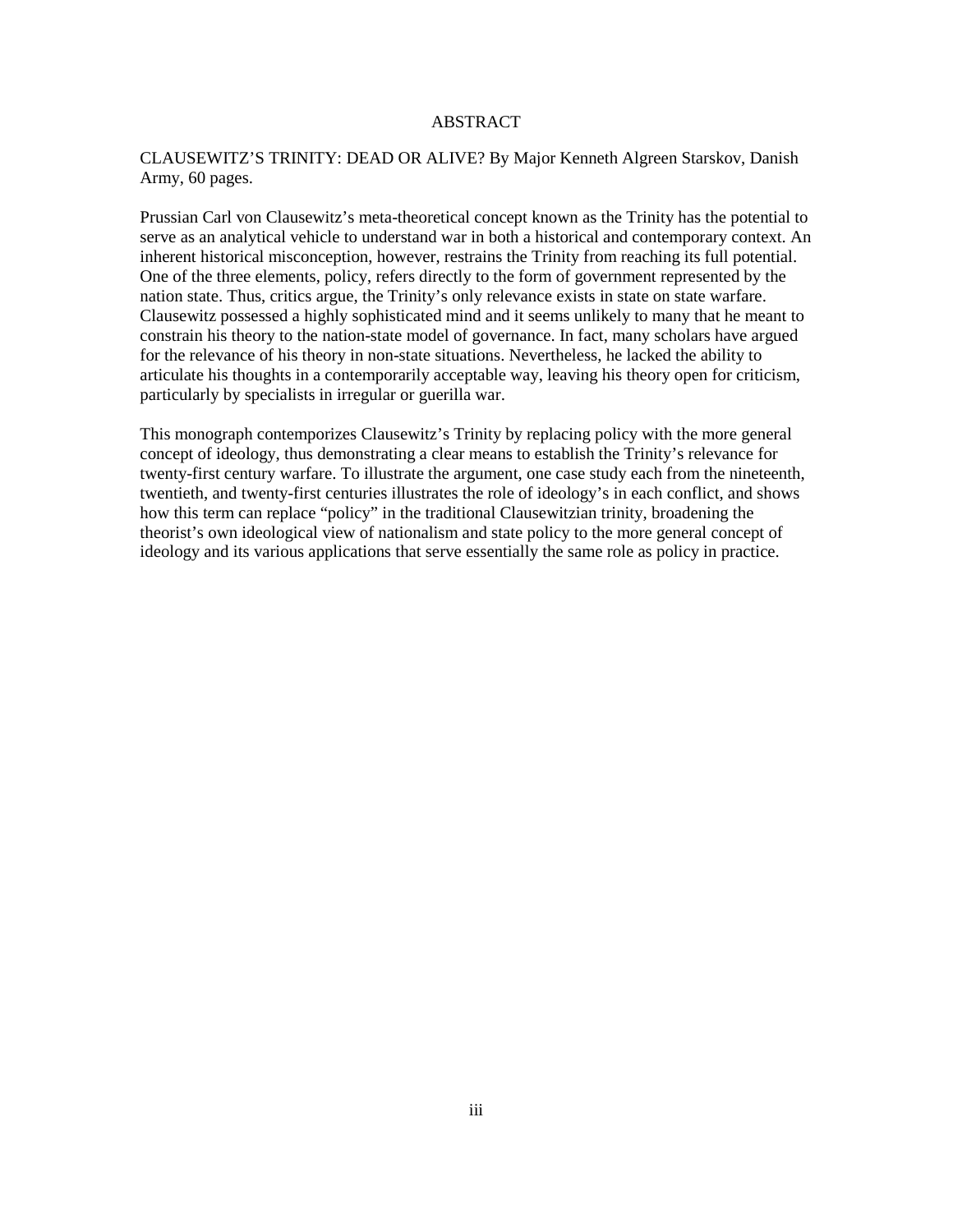# ACKNOWLEDGMENTS

This monograph is based on a genuine interest and fascination with General Carl von Clausewitz; specifically, his meta-theoretical concept, the Trinity. This is a fascination I share with Dr. Mark Calhoun, to whom I owe much thanks. Not only did Dr. Calhoun serve as my monograph director with great distinction, he also very much encouraged me to pursue this topic to begin with. Furthermore, Dr. Calhoun provided invaluable feedback and suggestions for both editing, further research, and construction of the monograph's argument.

As always, a military officer is nothing without his family. My lovely wife, Rikke, and my son, Storm, are model examples of an encouraging and supportive military family. I could not have finished this monograph, much less live the Army life, without their unflagging love and support. I owe them everything.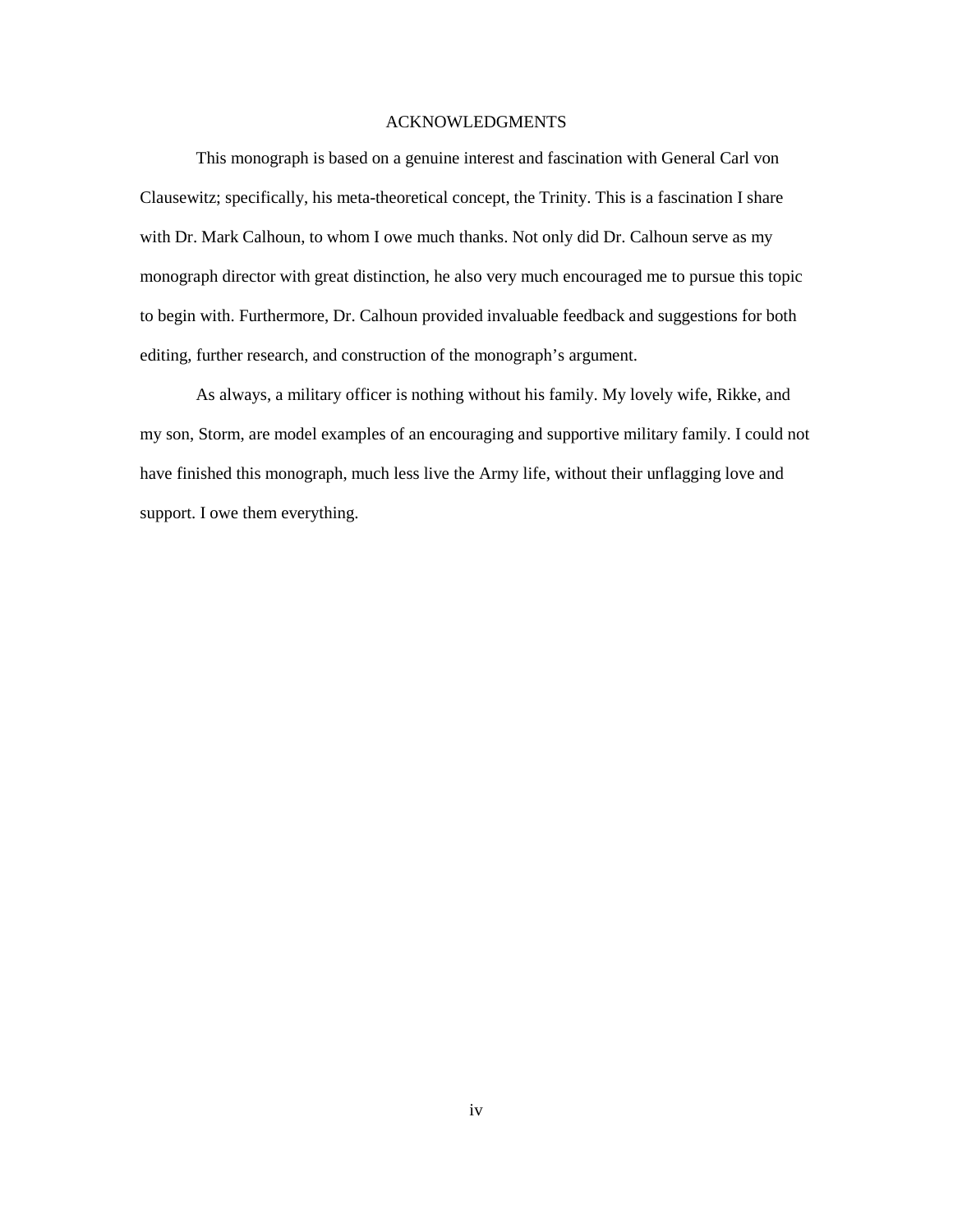# TABLE OF CONTENTS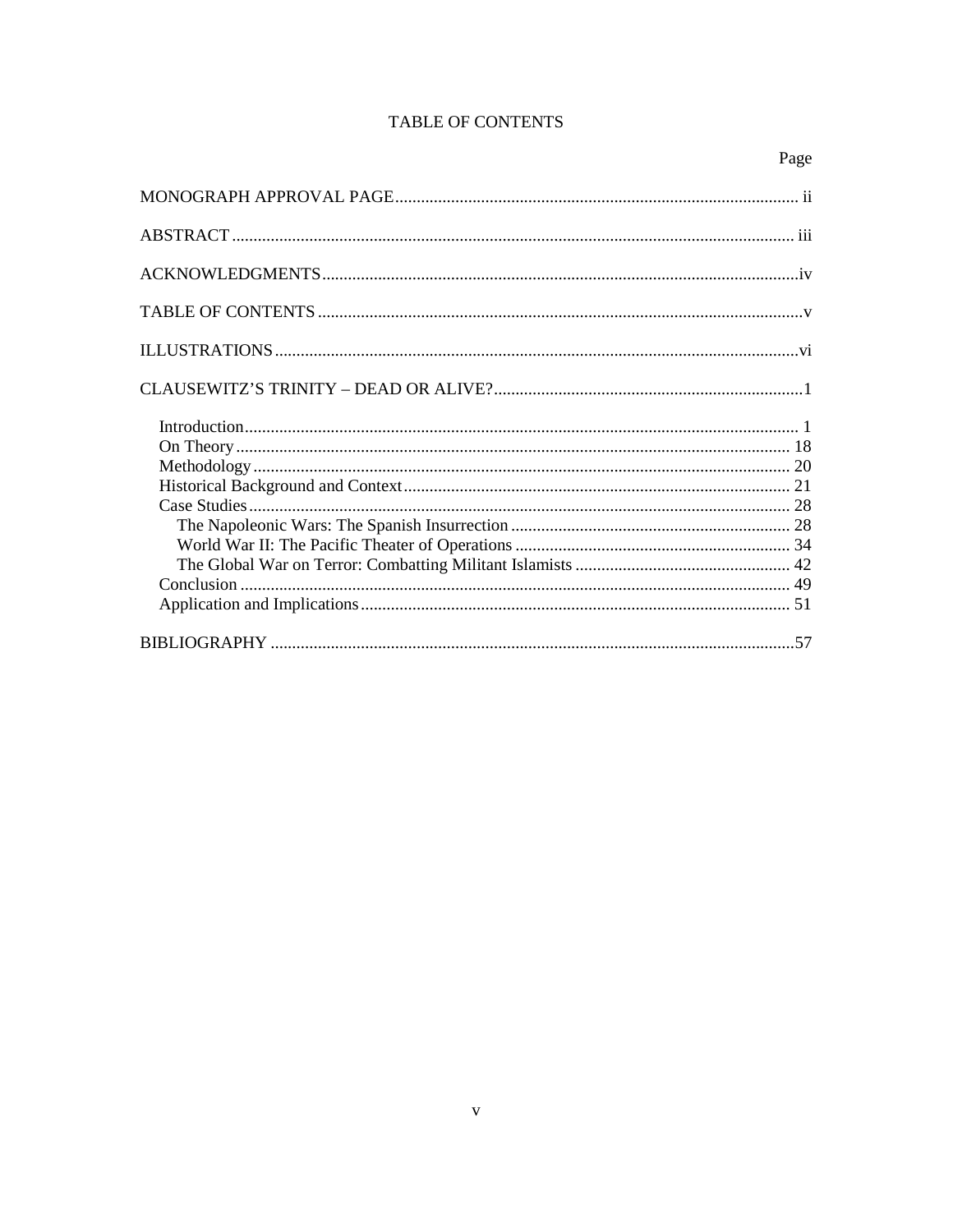# ILLUSTRATIONS

|                                                                                   | Page |
|-----------------------------------------------------------------------------------|------|
|                                                                                   |      |
|                                                                                   |      |
|                                                                                   |      |
| Figure 4. General Petraeus' 2008 Anaconda Strategy against Al Qaeda in Iraq27     |      |
| Figure 5. Examples of American World War II Posters with anti-Japanese messages37 |      |
|                                                                                   |      |
|                                                                                   |      |
|                                                                                   |      |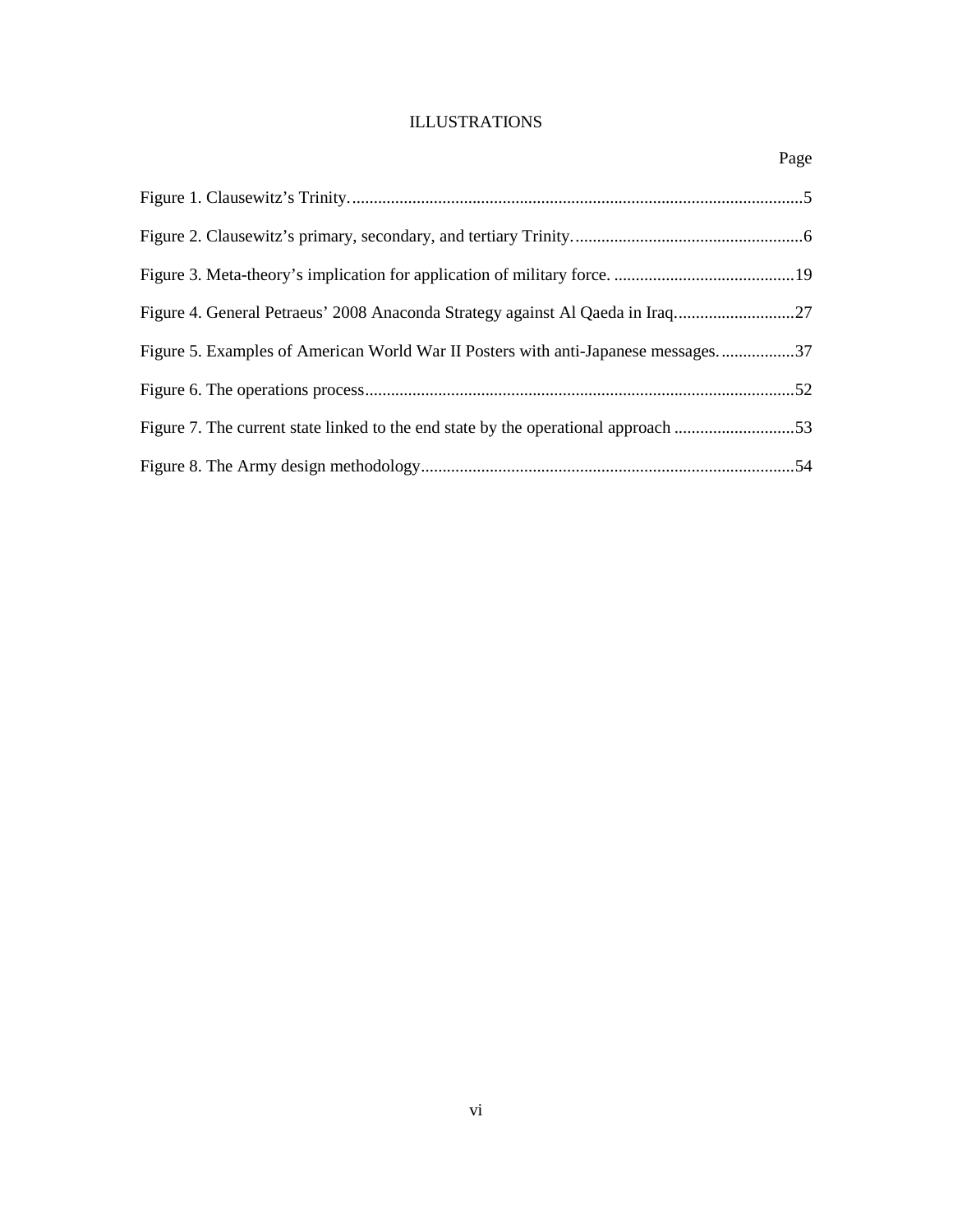## CLAUSEWITZ'S TRINITY – DEAD OR ALIVE?

War is more than a true chameleon that slightly adapts its characteristics to the given case. As a total phenomenon its dominant tendencies always make war a remarkable trinity - composed of primordial violence, hatred, and enmity, which are to be regarded as a blind natural force; of the play of chance and probability within which the creative spirit is free to roam; and of its element of subordination, as an instrument of policy, which makes it subject to reason alone.

―Carl von Clausewitz, *On War*

## Introduction

Prussian Carl von Clausewitz's meta-theoretical concept known as the Trinity has the potential to serve as an analytical vehicle to understand war in both a historical and contemporary context. An inherent historical misconception, however, restrains the Trinity from reaching its full potential. One of the three elements, policy, refers directly to the form of government represented by the nation state.<sup>1</sup> Thus, critics argue, the Trinity's only relevance exists in state on state warfare. Clausewitz possessed a highly sophisticated mind and it seems unlikely to many that he meant to constrain his theory to the nation-state model of governance. In fact, many scholars have argued for the relevance of his theory in non-state situations. Nevertheless, he lacked the ability to articulate his thoughts in a contemporarily acceptable way, leaving his theory open for criticism, particularly by specialists in irregular or guerilla war.<sup>2</sup>

<sup>&</sup>lt;sup>1</sup>The Trinity's three elements are: (1) primordial violence and enmity, (2) chance and probability, and (3) an element of subordination, as an instrument of policy, which makes it subject to reason alone. Carl von Clausewitz, On War, edited and translated by Michael Howard and Peter Paret, 1984 ed. (Princeton, NJ: Princeton University Press, 1976/1984), 89. See also figure 1, page 3.

<sup>2</sup> Mary Kaldor, *New and Old Wars* (Stanford, CA: Stanford University Press, 1999), 13- 30; John Keegan, *A History of Warfare* (New York, NY: Vintage Books, 1993), 23-28; Martin van Creveld, *The Transformation of War* (New York: The Free Press, 1991), 35-42; Bart Schuurman, "Clausewitz and the "New Wars" Scholars," *Parameters* XXXX, no. 2; Christopher Bassford, "Teaching the Clausewitzian Trinity,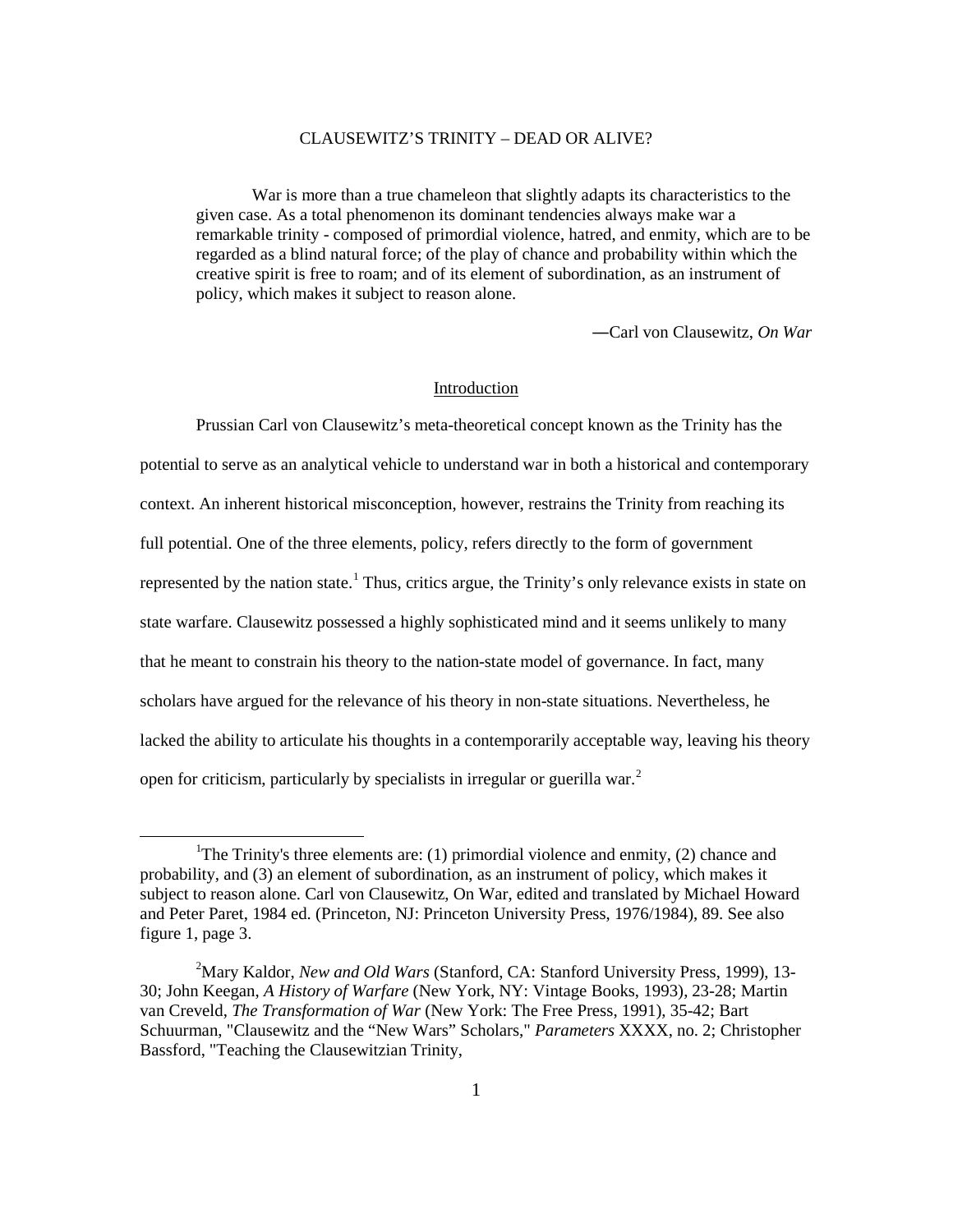A fairly simple solution exists that can solve this conundrum – although it has so far gone unnoticed by any of Clausewitz's modern-day interpreters or critics. By replacing the term "policy" with the more general concept of "ideology," one can update Clausewitz's Trinity so that it can reach its full potential. Ideology, as a more abstract and general concept than policy, can serve the purpose Clausewitz intended for that part of the Trinity while avoiding the problem of confining it to a specific era or form of warfare.

Clausewitz has acquired numerous personas since the publication in 1832 of *On War*, his masterwork of military theory: universal and timeless military genius; outdated and self-absorbed nineteenth century relic; father of modern military thinking and theory; or the main source of contemporary operational art. Historians, social scientists, strategists, and international relations theorists alike compete to distinguish themselves as a champion of translating, interpreting, and understanding Clausewitz. Some seek to prove his eternal relevance, while others attempt to deprive Clausewitz of his legendary status – that of a military theorist possessing timeless relevance to all aspects of the phenomenon of war. For twenty-first century military practitioners reading Clausewitz's magnum opus (*Vom Kriege* in the original German, or *On War* in English*)* the obvious issue is his theory's relevance for today's military operations.<sup>3</sup> It seems that the military practitioner must also choose to view Clausewitz either as a dinosaur, interesting merely with respect to his historical relevance, or alternatively to consider Clausewitz's theories as timeless gospel. The United States Army largely appears to have chosen the latter interpretation,

"http://www.clausewitz.com/readings/Bassford/Trinity/TrinityTeachingNote.htm (accessed 4 November, 2012); Bassford, "Tip-Toe through the Trinity or the Strange Persistence of Trinitarian Warfare," http://www.clausewitz.com/readings/Bassford/Trinity/Trinity8.htm#Range (accessed 13 October 2012); Christopher Bassford and Edward J.Villacres, "Reclaiming the Clausewitzian Trinity," *Parameters*; Antulio J. Echevarria, *Clausewitz and Contemporary War* (Oxford: Oxford University Press, 2007); Andreas Herberg-Rothe, *Clausewitz's Puzzle* (Oxford: Oxford University Press,, 2007); Beatrice Heuser, *Reading Clausewitz* (London: Pimlico, 2002).

 $\overline{a}$ 

3 Clausewitz, On War, 89; Carl von Clausewitz, "Vom Kriege," http://www.clausewitz.com/readings/VomKriege1832/TOC.htm (accessed 8 December, 2012).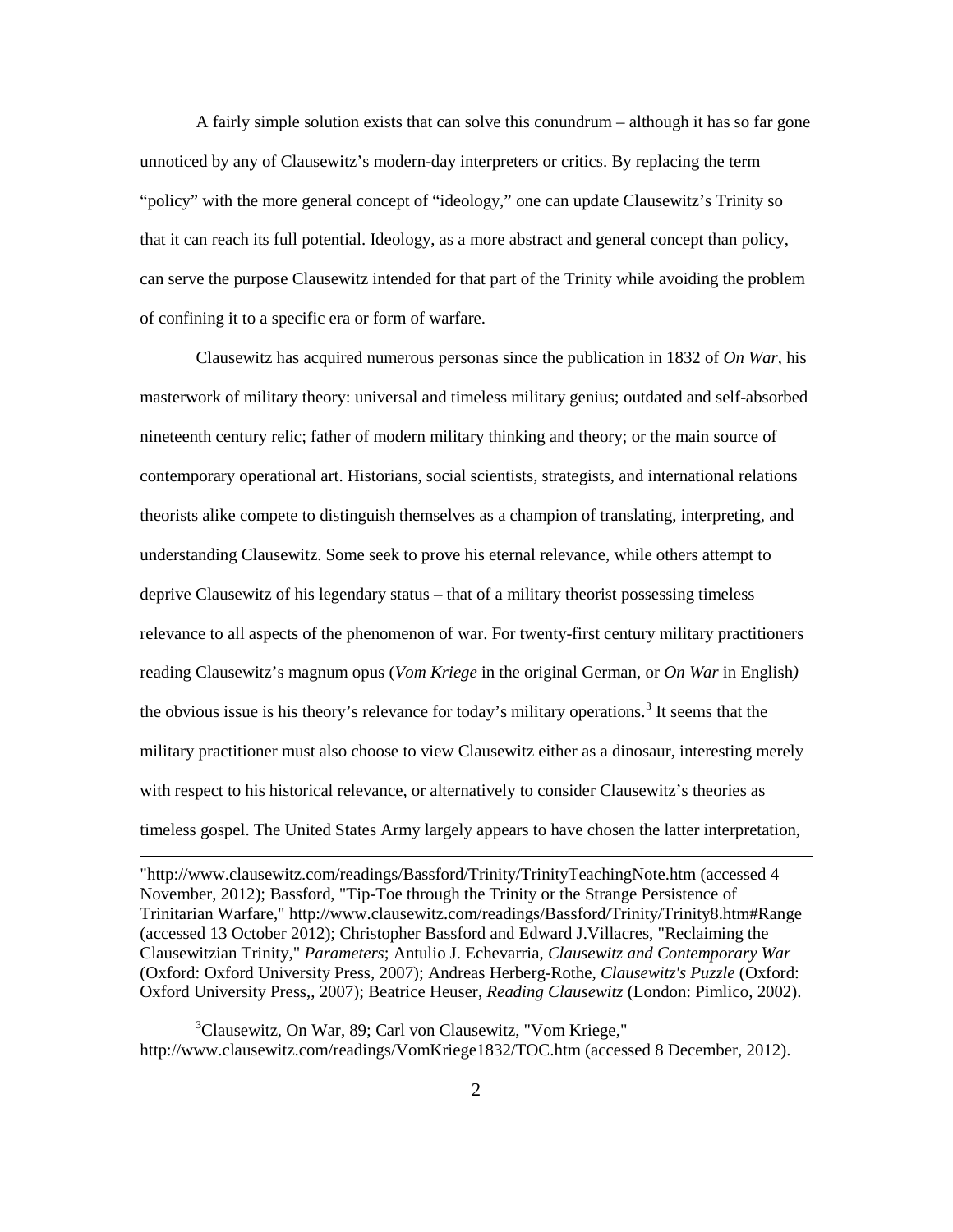inculcating Clausewitz and viewing his writings as a central element of the curriculum for field grade officers, operational level planners, commanders, and future general officers.<sup>4</sup> One observer, Assistant Professor Stephen L. Melton from U.S. Army Command and General Staff College, even credits Clausewitz with what Melton identifies as recent failures of the U.S. Army and U.S. Foreign policy in general.<sup>5</sup> Before him, others, like the British officers Captain and military thinker Basel Henry Liddell Hart, Major-General John Fredrick Charles Fuller, and historian John Keegan, have attributed the horrors of World War I to Clausewitzian thinking and concepts. $<sup>6</sup>$ </sup>

Indeed, military practitioners experience the full effect of key Clausewitzian concepts and theories such as friction, uncertainty, military genius, center of gravity, chance, and danger. Those who serve in the military, particularly combat veterans, usually have a deep respect and appreciation for the historical and contextual origin of the military profession as they honor the sacrifices made by their predecessors. Inevitably, though, the irreversible effect and nature of combat tends to stimulate military practitioners to focus on theories and principles that possess relevance to the application of military force in their own time. Clausewitz did not attempt to derive a prescriptive theory of warfare; he sought to identify universal truths about the phenomenon of war even as he emphasized its ever-changing and unpredictable nature.<sup>7</sup> In his

 $\ddot{\phantom{a}}$ 

7 Clausewitz, *On War*, 75-89, 140-41; Clausewitz critizied his contemporaries, Prussian

<sup>4</sup> Christopher Bassford, "John Keegan and the Grand Tradition of Trashing Clausewitz," *War and History* 1, no. 3.

<sup>5</sup> Stephen L. Melton, *The Clausewitz Delusion: How the American Army Screwed up the Wars in Iraq and Afghanistan* (Minneapolis, MN: Zenith Press, 2009), 3; For a critical review of Melton's book see John T. Kuehn, "Book Review: The Clausewitz Delusion: How the American Army Screwed up the Wars in Iraq and Afghanistan (a Way Forward)," *Joint Force Quarterly*, no. 64: 146.

<sup>6</sup> Keegan, *A History of Warfare*, 3-38; Sir Basel Henry Liddell Hart, *Strategy* (London: Penguin Group, 1967), 228-32; Major-General John Frederick Charles Fuller, *The Conduct of War 1789-1961* (New Brunswick, NJ: Rutgers University Press, 1961), 59-61.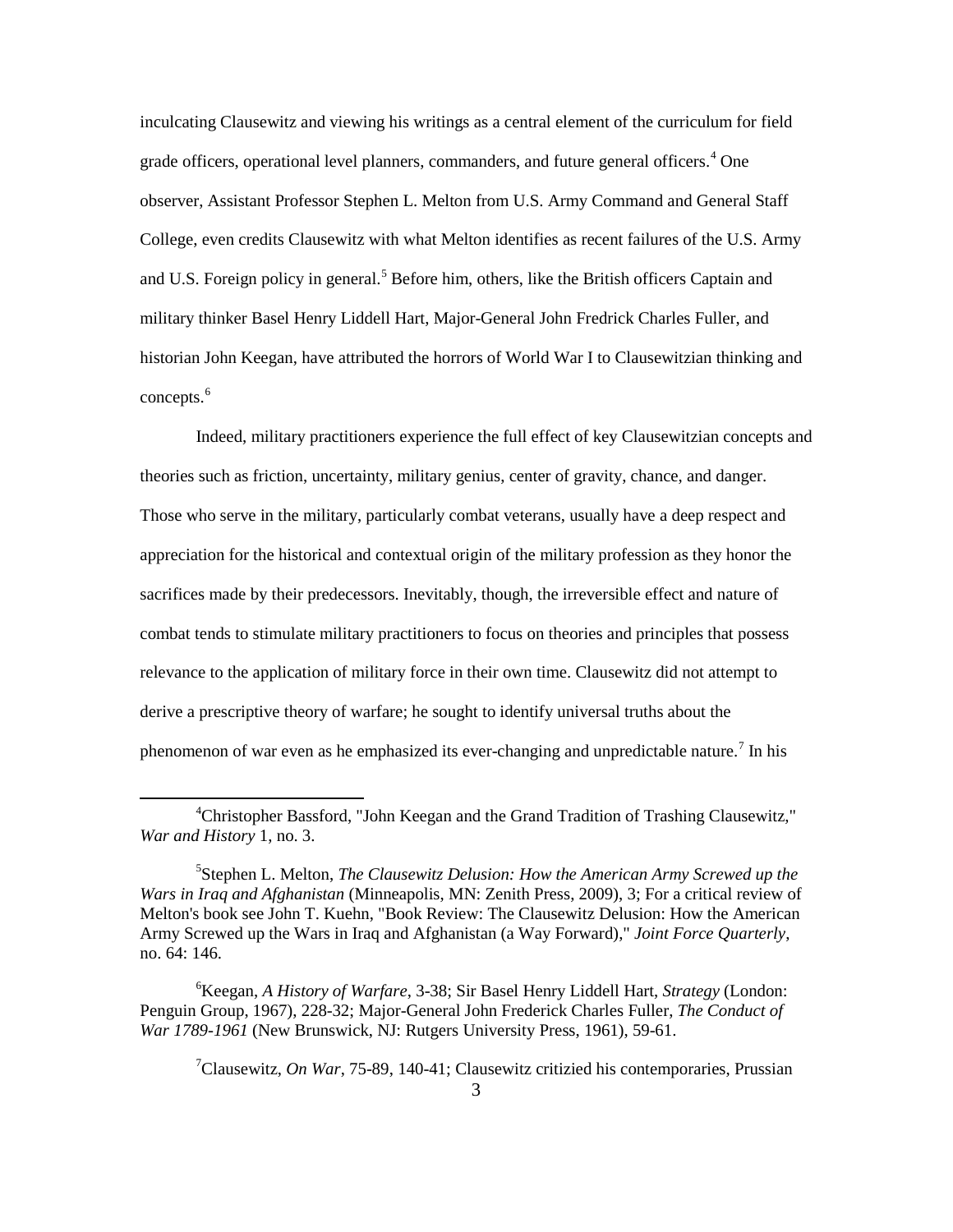words, "the primary purpose of any theory is to clarify concepts and ideas that have become, as it were, confused and entangled."<sup>8</sup> Clausewitz went on to explain that

Theory will have fulfilled its main task when it is used to analyze the constituent elements of war, to distinguish precisely what at first sight seems fused, to explain in full the properties of the means employed and to show their probable effects, to define clearly the nature of the ends in view, and to illuminate all phases of warfare in a thorough critical inquiry. Theory then becomes a guide to anyone who wants to learn about war from books; it will light his way, ease his progress, train his judgment, and help him to avoid pitfalls.<sup>9</sup>

Historian Christopher Bassford described the Trinity as the transcending meta-theory tying Clausewitz's theories and concepts into a meaningful whole. Consequently, it remains one of the most debated elements of Clausewitz's theory and, certainly, one element worthy of study for any contemporary military practitioner.<sup>10</sup> The Trinity consists of the three essential components that Clausewitz argued any complete military theory must account for. In essence, it represents Clausewitz's meta-theory of war (see figure 1).

theorist von Bulow and Swiss theorist Jomini, for such generalisations and entanglements. Clausewitz, *On War*, 134-36.

8 Clausewitz, *On War*, 132.

<sup>9</sup>Ibid., 141.

 $\overline{a}$ 

<sup>10</sup>Schuurman, "Clausewitz and the "New Wars" Scholars," 92.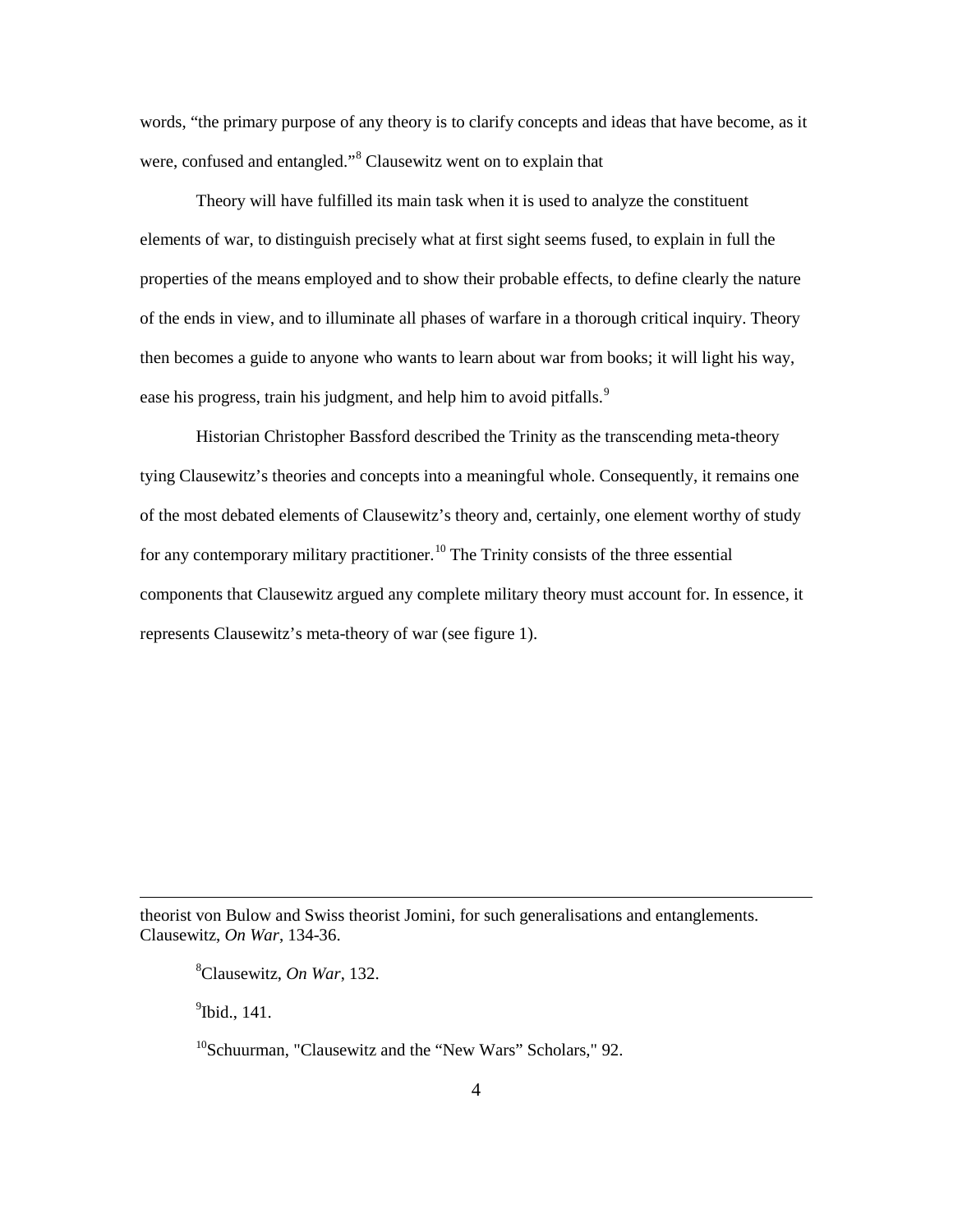

Figure 1. Clausewitz's Trinity.

*Source*: Figure by the author, adapted from On War, 89.

 $\overline{a}$ 

The above shown figure is also known as the "Primary Trinity" as it is the actual text from On War.<sup>11</sup> It is, however, not the most common quotation of the Trinity. Oftentimes, even scholars quote the so-called "Secondary Trinity" – the people, the government, and the Army – which is merely an example used by Clausewitz to illustrate his point.<sup>12</sup> Furthermore, a "Tertiary Trinity" exists composed of irrationality, rationality, and non-rationality, which better illustrates what Clausewitz actually meant with the Trinitarian construct (See figure 2).

 $11$ Carl von Clausewitz, *On War*, edited and translated by Michael Howard and Peter Paret, 1984 ed. (Princeton, NJ: Princeton University Press, 1976), 89.

<sup>12</sup>Creveld, *The Transformation of War*, 35-42; Keegan, *A History of Warfare*, 1-12.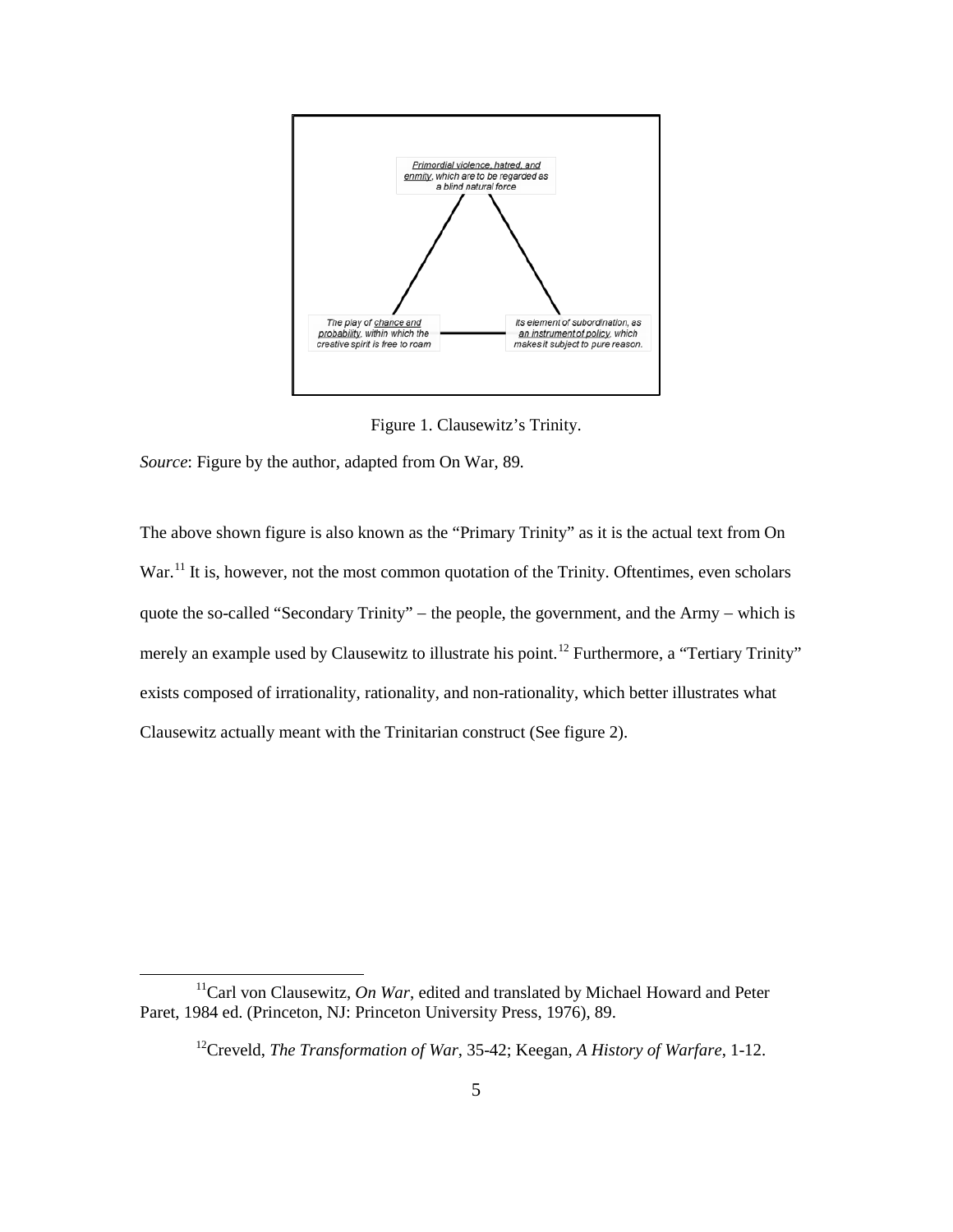

Figure 2. Clausewitz's primary, secondary, and tertiary Trinity.

*Source:* Figure by the author, adapted from *On War*, 89.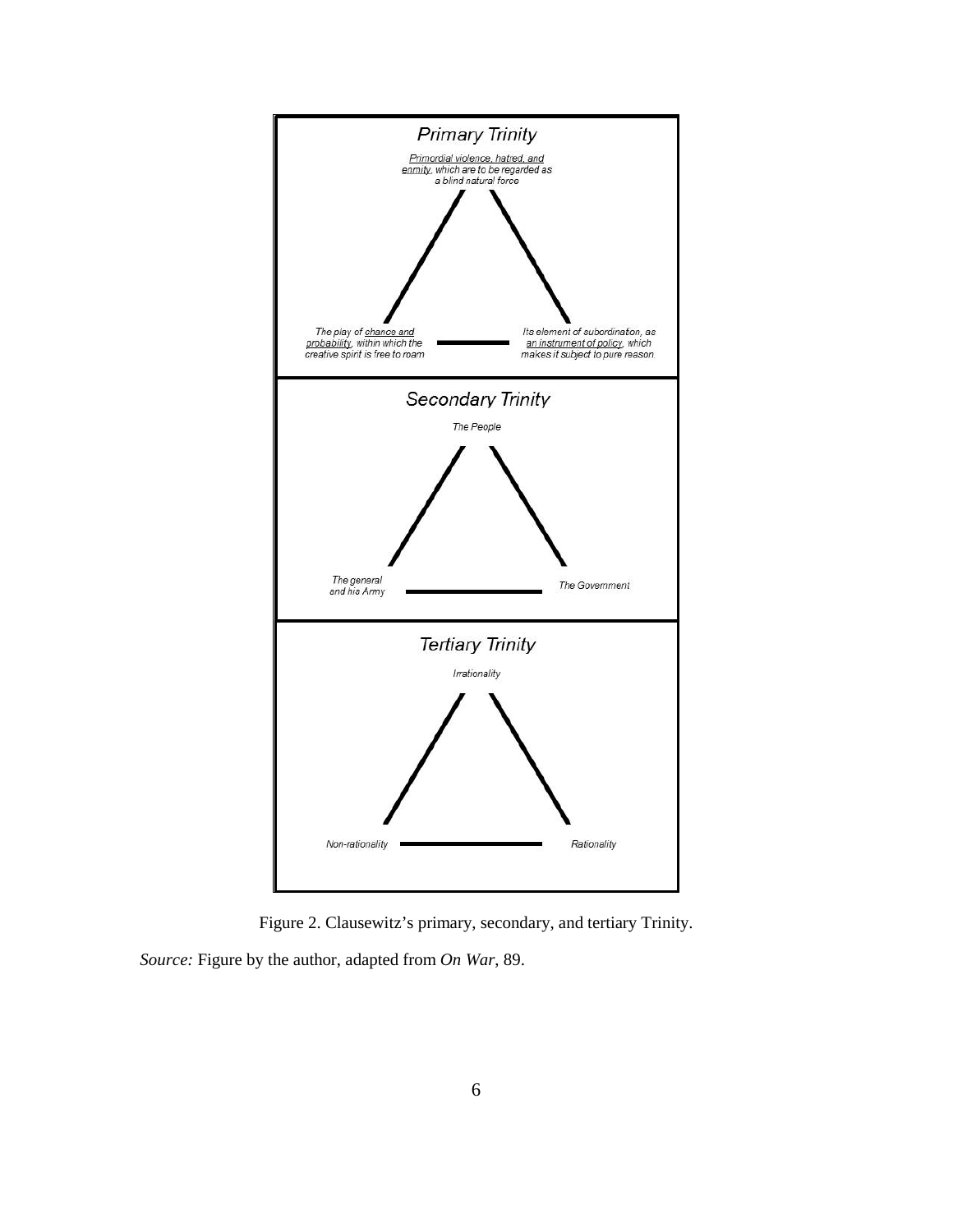As an example of the debate over translation of *On War,* various interpreters of the text have translated the German word "*wunderliche"* – the adjective that modifies the term "Trinity" – to at least seven different English words. In his 1873 translation, historian John J. Graham used the most seemingly direct translation "wonderful," whereas in his 1943 translation the doctor of philosophy Otto Jolle Matthijs Jolles' used "strange."<sup>13</sup> Michael Howard and Peter Paret produced today's most widely used English edition of *On War* – first available in 1976 and reprinted in a revised edition in 1984. In 1976, Howard and Paret translated *"wunderliche"* to "remarkable," but they changed the translation to "paradoxical" in the 1984 edition. In a 2007 book introduction, however, Howard discussed the choice of word eventually settling on "amazing."<sup>14</sup> Two other historians who have read *Vom Kriege* and commented in books and articles on various problems they see in its translation to English, Antulio Echevarria and Christopher Bassford, offered other alternatives to the term "paradoxical" as a descriptor for the Trinity. Echevarria preferred "wondrous," while Bassford used "fascinating" as the translation for "*wunderliche."*<sup>15</sup>

These semantic exercises may seem insignificant to the casual observer, but given the complexity and widespread influence of Clausewitz's theory, they remain matters of heated debate among those who study *On War*. To the military practitioner at least, the aspect of war that

 $13$ According to Bassford, the Jolles translation is excellent—indeed, better in many key respects than the current standard Howard/Paret translation. The main problem with this edition is simply that it is not the standard version. See Christopher Bassford, "Which Version of On War Do You Have?," http://www.clausewitz.com/bibl/WhichTrans.htm (accessed 8 December 2012).

<sup>14</sup>Hew Strachan and Andreas Herberg-Rothe, eds., *Clausewitz in the Twenty-First Century* (Oxford: Oxford University Press,2007), v-vii.

<sup>15</sup>Carl von Clausewitz, *On War*, trans. James John Graham (London: N. Trübner and Company, 1873); Clausewitz, *On War*, 89; Clausewitz, *On War*, 89; Strachan and Herberg-Rothe, eds., *Clausewitz in the Twenty-First Century*, v-vii; Echevarria, *Clausewitz and Contemporary War*, 69-70; Bassford, "Teaching the Clausewitzian Trinity," http://www.clausewitz.com/readings/Bassford/Trinity/TrinityTeachingNote.htm (accessed 4

November, 2012); Bassford, *Clausewitz in English* (Oxford: Oxford University Press, 1994).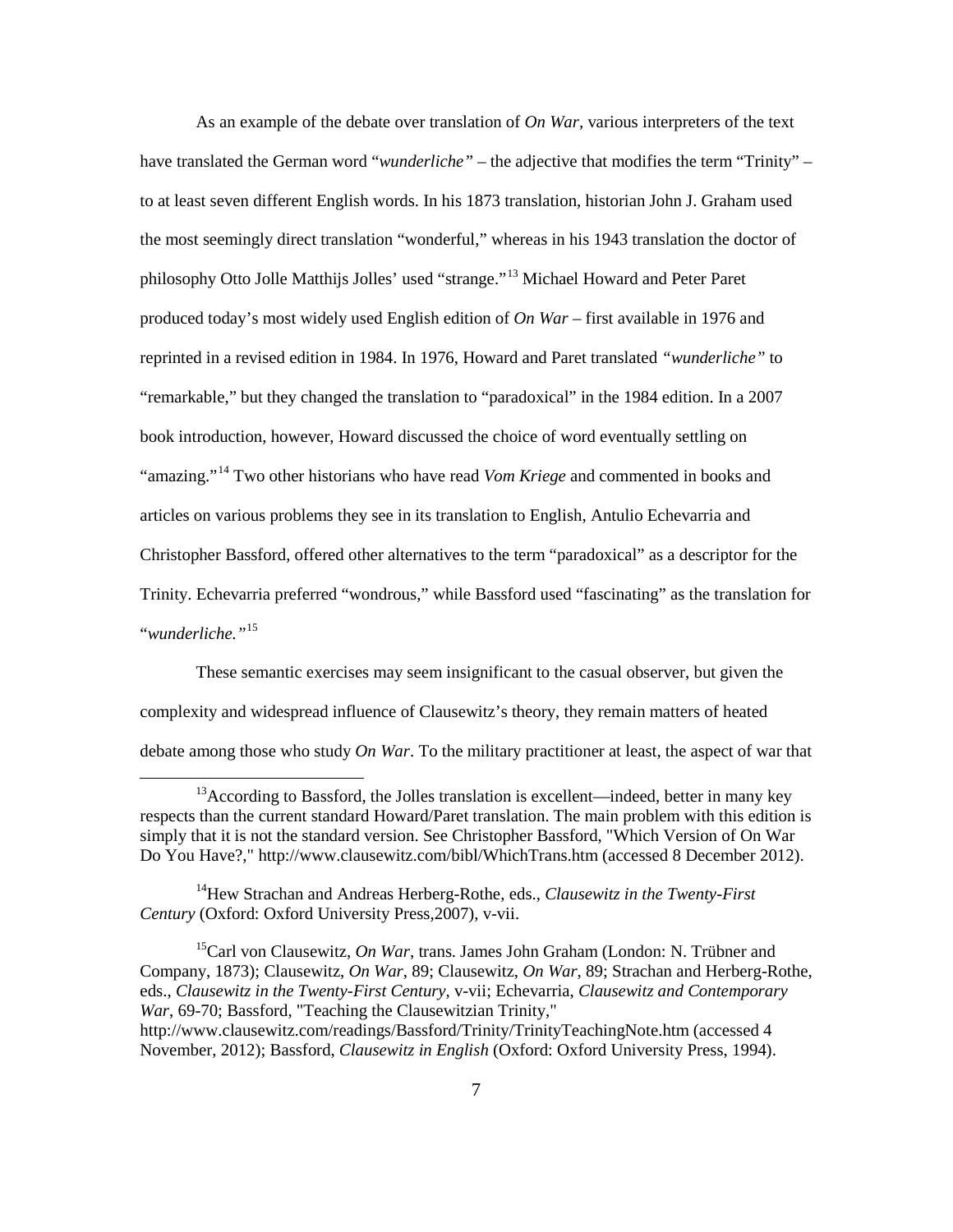Clausewitz referred to as the "Trinity" – meta-theory, or those things that one should consider when theorizing about war – represents such a broad concept that all of the aforementioned translations have some utility and some flaws. One could even add synonyms such as "astounding," "astonishing," or "shocking" to the list. It might seem that Bassford's "fascinating" best captures the essence of a purely theoretical approach to studying the meta-theory of war, and would therefore best serve the purposes of this study. To the military practitioner, though, it is often necessary to approach war with a more unemotional and critical view. Therefore, regarding the argument presented here, which of the Trinity's many prefixes one might choose has no significant bearing on the final analysis and conclusion.

The intensity of the debate over just this one point illustrates the amount of intellectual energy that experts tend to expend on analysis of Clausewitz's Trinity. On one hand, it attracts much negative attention and is one of the elements of his theory most often criticized by experts. Specifically, these critics point out the role of policy in the Trinity as a weakness. Policy, they argue, relates directly and exclusively to nation states, which therefore renders the Trinity irrelevant in modern, often irregular, wars that involve both non-state and state actors.<sup>16</sup> Studying the Trinity, the military practitioner also encounters the criticism leveled by both historians and social scientists that Clausewitz's identification of war, "… as an instrument of policy" does not sufficiently describe the wide-ranging source of motivation fueling twenty-first century actors in their areas of operation. Terrorists, partisans, rebels, pirates, criminals, tribes, civilian contractors, non-governmental organizations, and other non-state actors do not seem satisfactorily incorporated in the term "policy," which largely refers to nation-state actors. The problem, then, is to identify from what abstract idea such non-state actors derive their motivation and, hence, find a logical means to analyze their actions.

 $\ddot{\phantom{a}}$ 

<sup>16</sup>Kaldor, *New and Old Wars*, 13-30; Keegan, *A History of Warfare*, 23-28; Creveld, *The Transformation of War*, 35-42.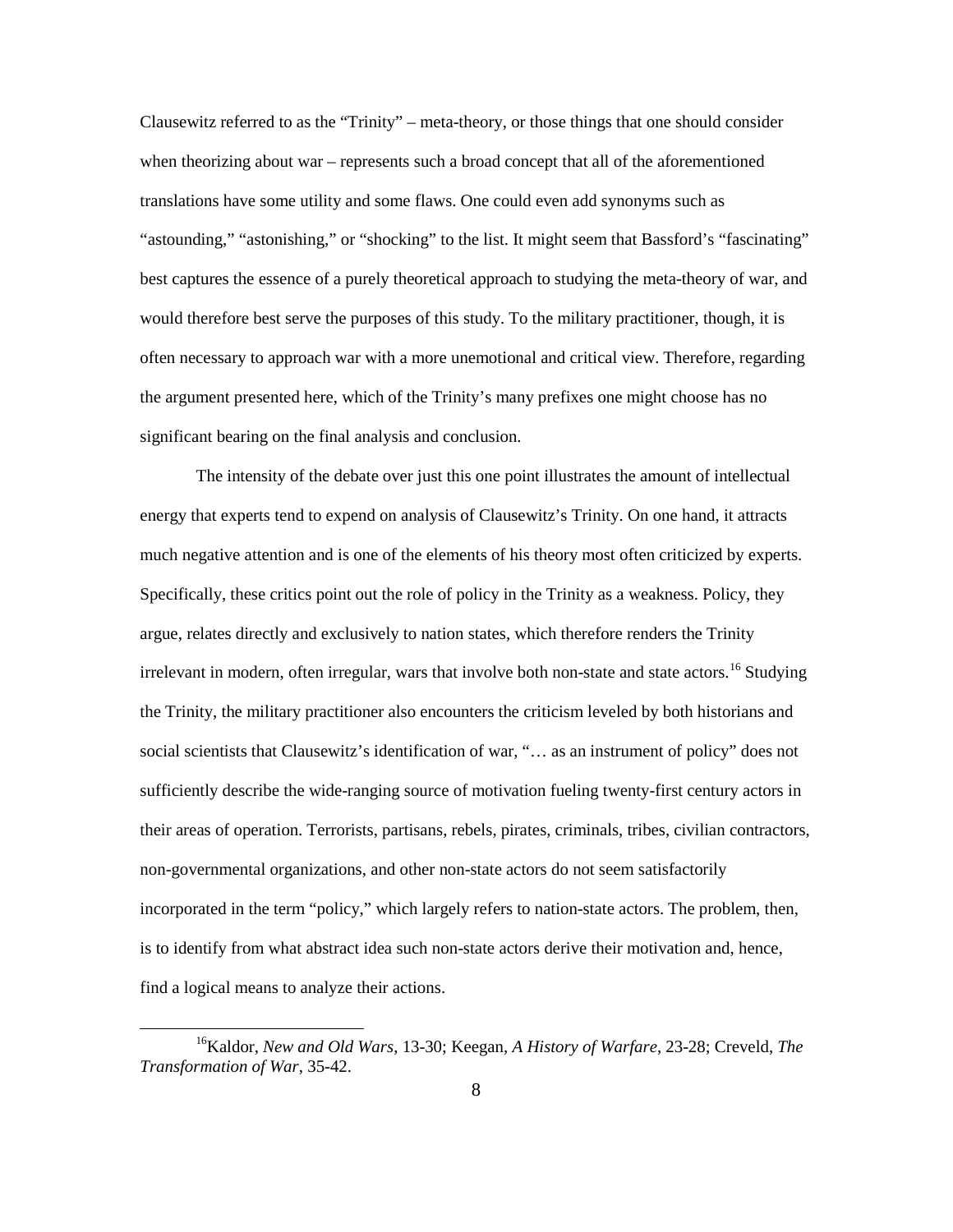Clausewitz, even though he wrote an empirically relevant and abstract theory of war, fell victim to a personal bias that he could not completely overcome in his lifetime.<sup>17</sup> His worldview sat squarely within the frame of nationalism, as he lived during the height of the Westphalian state system. Furthermore, Clausewitz's nationalist tendency originated from his desire to see Prussia regain its former status as a major power after its embarrassing defeat by Napoleon at Jena and Auerstadt, his own subsequent capture by the French, and Napoleon's subsequent dismantling of the Prussian government and imposition of French rule.<sup>18</sup> Thus, Clausewitz – as well as his contemporary military theorists – viewed all warfare through the lens of nationalism. This worldview prevented Clausewitz from reaching genuine universality and abstractness as reflected in his use of the term "policy," which he linked to the state.<sup>19</sup> Thus, his attempt to provide, via the Trinity, a generalized construct for the three key factors a universal theory of war must take into account appears irrelevant outside the context of state on state warfare.<sup>20</sup> Clausewitz, a keen student of history, understood that systems, including the state system, would

 $17$ Empirical relevance and abstractness are desirable characteristics of theory. Empirical relevance refers to the possibility of comparing the theory with empirical research. Abstractness means that a theory is independent of time and place.Paul Davidson Reynolds, *A Primer in Theory Construction* (Needhan Heights, MA: Allyn and Bacon, 1971), 13-19.

<sup>18</sup>Azar Gat, *A History of Military Thought. From the Enlightenment to the Cold War* (Oxford: Oxford University Press, 2001), 174; Peter Paret, *Clausewitz and the State* (Princeton, NJ: Princeton University Press, 1985), 98-119, 23-36.

 $19$ Echevarria argues that Clausewitz's thinking even tended political determinism. As such all other factors, such as social, cultural, and other conditions was a result of political necessity and political purpose, and, thus, a result of policy. See Echevarria, *Clausewitz and Contemporary War*, 84.

<sup>20</sup>Echevarria, *Clausewitz and Contemporary War*, 84-101; Mary Caldor as quoted in Schuurman, "Clausewitz and the "New Wars" Scholars," 90; Paret, *Clausewitz and the State*, 369-70.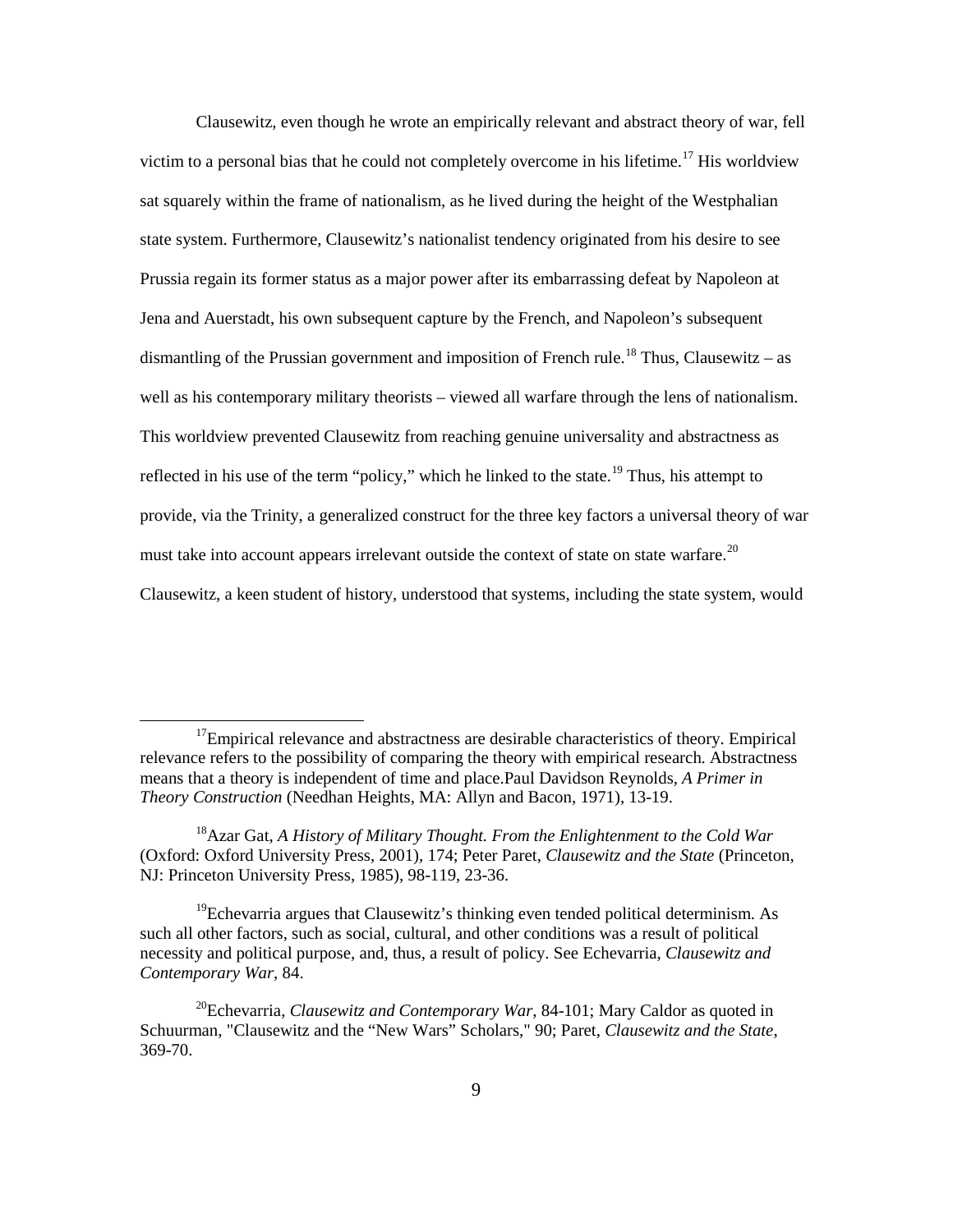rise and fall. He simply lacked knowledge of a credible construct that could replace the state as the future embodiment of the rational element of his meta-theory.<sup>21</sup>

For a more general concept is to replace "policy," thereby making the Trinity relevant for the contemporary military practitioner analyzing warfare in the twenty-first century, that concept must account for the source of actors' basic ideas. People usually derive fundamental convictions from one (or a combination) of three concepts – culture, religion, and ideology.

Historian John Keegan pointed out that war often more directly serves as an expression of culture than politics, since culture as a concept encompasses far more than policy or politics.

Specifically, Keegan asserted that:

Clausewitz was a man of his times, a child of the Enlightenment, a contemporary of the German Romantics, an intellectual, a practical reformer, a man of action, a critic of his society and a passionate believer in the necessity for it to change. He was a keen observer of the present and a devotee of the future. Where he failed was in seeing how deeply rooted he was in his own past, the past of the professional officer class of a centralized European state. Had his mind been furnished with just one extra intellectual dimension – and it was already a very sophisticated mind indeed – he might have been able to perceive that war embraces much more than politics: that it is always an expression of culture, often a determinant of cultural forms, in some societies the culture itself. $^{22}$ 

One could argue, then, that culture, rather than ideology, should replace policy in

Clausewitz's Trinity.

 $\overline{a}$ 

The Merriam-Webster Dictionary lists two relevant definitions of culture: (1) the integrated pattern of human knowledge, belief, and behavior that depends upon the capacity for learning and transmitting knowledge to succeeding generations, and (2) the customary beliefs, social forms, and material traits of a racial, religious, or social group.<sup>23</sup> As both definitions

<sup>21</sup>Paret, *Clausewitz and the State*, 1-5; Reynolds calls this concept intersubjectivity, which refers to concepts with shared agreement among relevant experts.Reynolds, *A Primer in Theory Construction*, 13-19.

<sup>22</sup>Keegan, *A History of Warfare*, 12.

 $23$ Merriam-Webster, "Webster's Third New International Dictionary of the English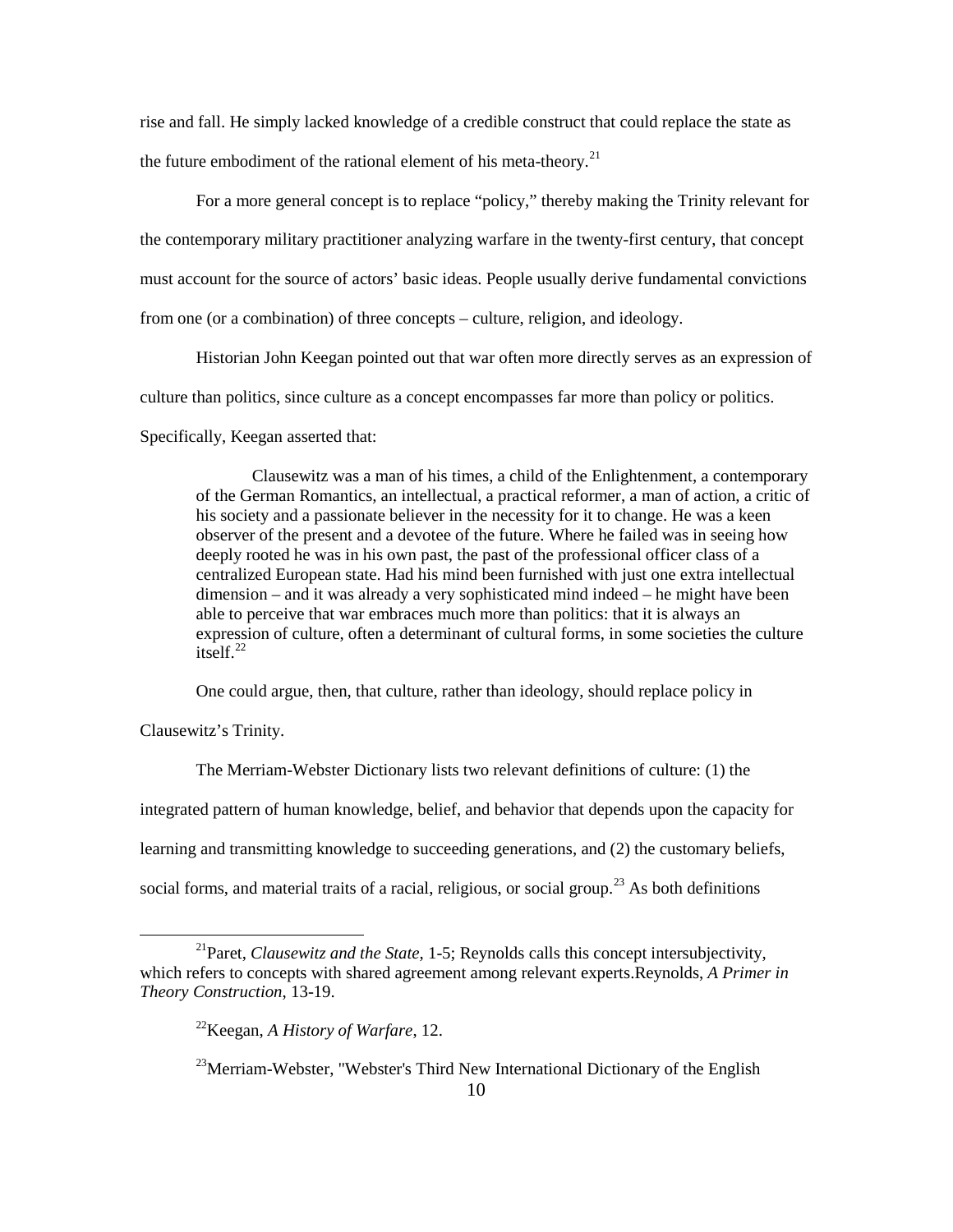indicate, a society can encompass several cultures. Although it can be difficult to join and assimilate in a culture, members of one can leave it for various reasons. The definitions also indicate the temporal aspect of cultural affinity. It takes time to create a culture, and culture tends to transcend time – even though ideas one might consider relatively incompatible with the prevailing local culture can dominate a society's belief system for a period given certain conditions.<sup>24</sup>

The anthropologist Clifford Geertz takes a general and interpretive approach to culture, when he defines it using a metaphor: "…as man is an animal suspended in webs of significance he himself has spun, I take culture to be those webs, and the analysis of it to be therefore one in search of meaning. It is explanation I am after, constructing social expression on their surface enigmatical."<sup>25</sup> Thus, although culture provides insight into the study of warfare and the conduct of war, culture does not necessarily provide all warring parties' motivation for initiating, continuing, and settling wars. The picture, if taking the point of origin in culture as the third element in Clausewitz's Trinity, easily gets too distorted and complex, and the basic rationale of the parties engaged in warfare consequently becomes unclear. Further, as the definitions above demonstrate, culture reflects contextually specific traits of individual groups at particular periods; therefore, it lacks the abstract nature to serve as a general characteristic of war. Instead, culture always represents a specific characteristic of not just a form of warfare, but each specific war one might wish to study. Historian John A. Lynn took that approach as he studied war and combat from a cultural perspective. His characterization of culture as the determining factor for the

 $\overline{a}$ 

25Clifford Geertz, *The Interpretation of Cultures* (New York, NY: Basic Books, 1973), 5.

Language," in *Webster's Third New International Dictionary of the English Language*, ed. Philio Babcock Gove (Springfield, MA: Merriam-Webster Inc., 1981), 552.

 $24$ Violent behavior, for example, is a result of personal experience and deliberate choices, which can vary from person to person in the same situation. See Richard Rhodes, *Masters of Death*, ed. ` (New York, NY: Alfred A. Knopf, 2002), 19-27.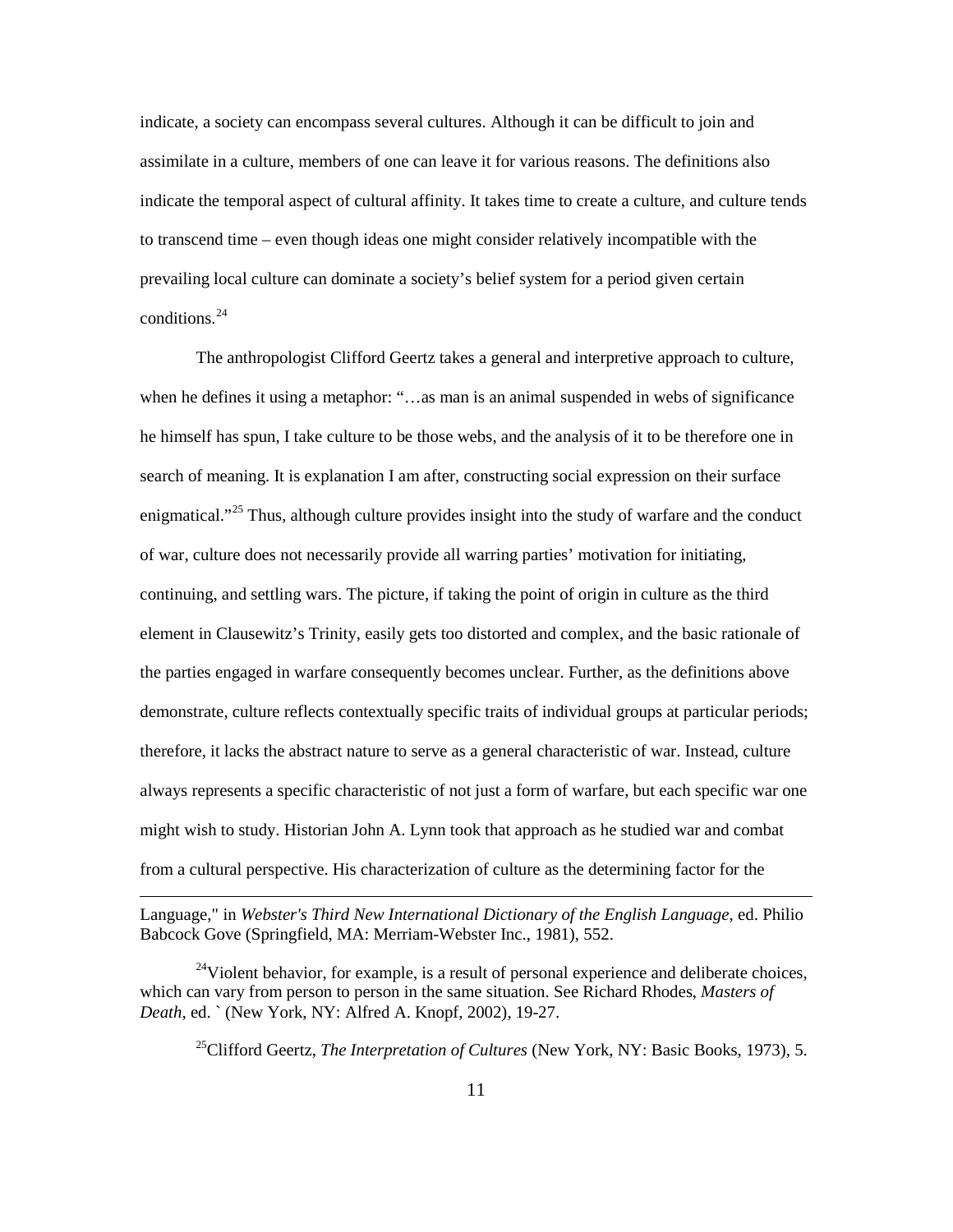conduct of war, though, belongs to all elements of the Trinity, not specifically the rational.<sup>26</sup> Components of a specific group or country's culture, can relate to the primordial violence, hatred, enmity, like an urban legend about the neighboring villages' atrocities toward the group hundreds of years ago can be ingrained in the culture. Similarly, the way a group is governed can result from centuries of tradition. Thus, the policy does not necessarily reflect subordination to reason like contemporary division of actual power, size of population or ethnic groups etc. Hence, the military practitioner must recognize culture's relevance when analyzing warfare, either in detail or more generally – but given its contextual specificity, culture cannot serve as a more general replacement for policy in Clausewitz's Trinity.

In many conflicts throughout history, religion served as either the cause or the justification for going to war. The Arab conquests in the seventh and eighth century stemmed chiefly from a desire to expand the Islamic Caliphate. Likewise, the Crusades of the eleventh to thirteenth centuries shared the common goal of restoring Christian access to the holy city of Jerusalem and other key religious sites in the region. The eighty year-long Dutch rebellion against the Spanish crown began in 1566 as a clash between the protestant Dutch and the catholic Spaniards. The Thirty Years War (1618-1648), a series of the most devastating wars in European history, also consisted generally of a series of conflicts between Protestants and Catholics.<sup>27</sup> Nevertheless, religion, however important for individual countries and actors, does not account for the cause of all conflicts and wars. In both World War I and II, for example, religion only played a minor – even insignificant – role. In addition, many wars have involved actors or coalitions that fought together despite the varying religious beliefs of cooperating groups. Again,

<sup>26</sup>John A. Lynn, *Battle. A History of Combat and Culture* (New York, NY: Basic Books, 2008), xiii-xxvi.

<sup>27</sup>Robert M. Citino, *The German Way of War* (Lawrence, KS: University Press of Kansas, 2005), 4-5.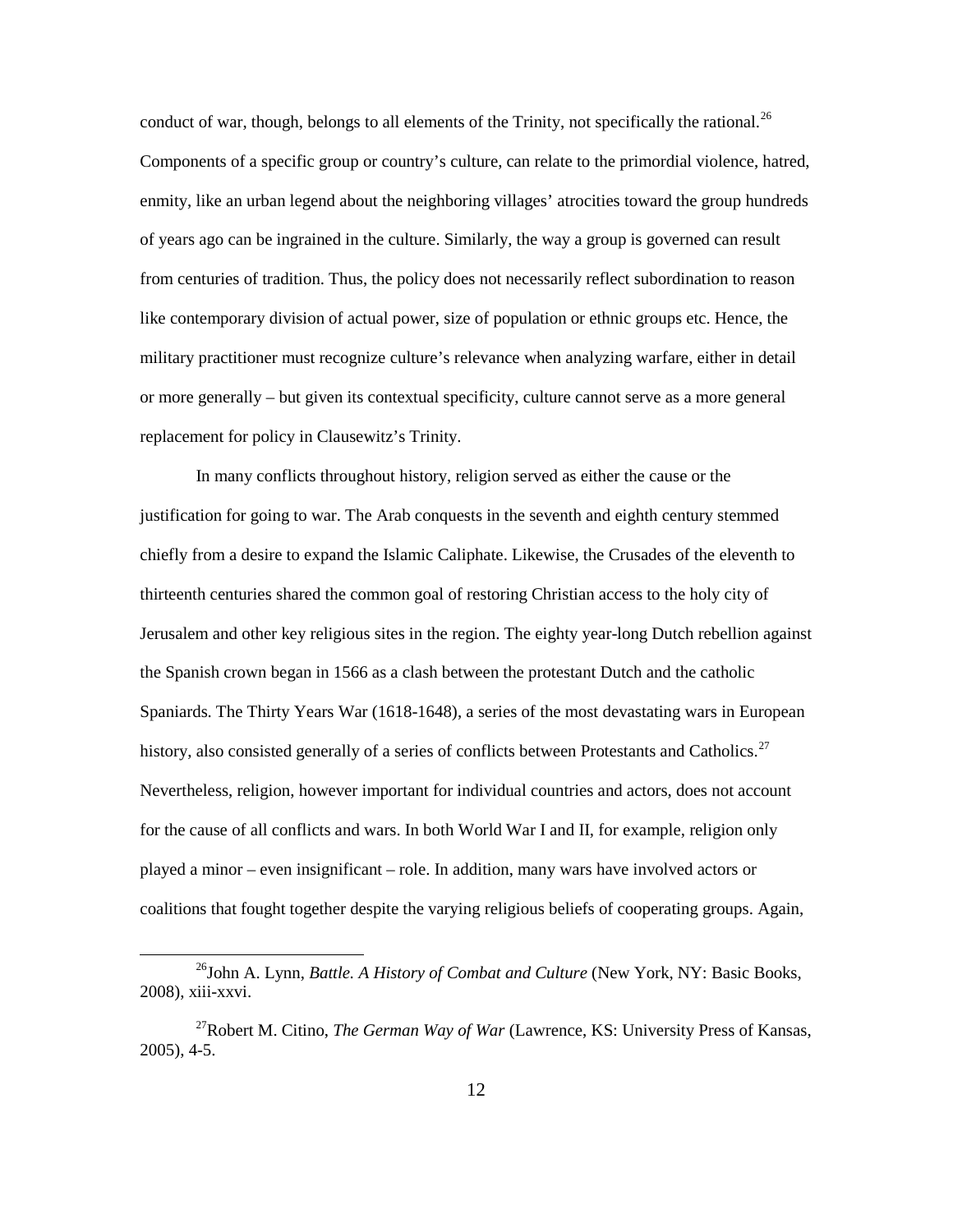as with culture, this does not diminish religion's significance as a key component of warfare. Especially at the individual level, soldiers often derive much of their personal motivation and courage from their faith. Similarly, religion continues to emerge as a causal factor in twenty-first century conflicts. Nevertheless, religion does not possess the general applicability or universality necessary to make it a complete and satisfactory replacement for policy in Clausewitz's Trinity.

By contrast, the concept of ideology takes on a more fundamental, time-specific yet general character. To humans, ideologies map the political and social world. Different ideologies offer competing interpretations of the perceived reality and construct a pattern or structure that humans use to interpret events.<sup>28</sup> Every human being needs such structures, regardless whether they are consciously aware of them. The Merriam-Webster Dictionary defines ideology as (1) a branch of knowledge concerned with the origin and nature of ideas, (2) a manner or the content of thinking characteristic of an individual group, or culture, or (3) the integrated assertions, theories, and aims that constitute a sociopolitical program.<sup>29</sup>

The term originates from philosopher Antoine Destutt de Tracy, who, after the French revolution, sought to establish a branch of knowledge focused on the disciplined study of ideas. In this effort, de Tracy pursued a specific form of knowledge very much in line with the Enlightenment ideals of precise, scientific inquiries into every aspect of human activity.<sup>30</sup> Thus, ideology serves as the fundamental origin of the ideas that drive a specific group or society. It follows, then, that a group or society's basic ideas derive from many sources – including, for example, both culture and religion. Hitler's particular interpretation of history and his deep-seated racial biases, for example, served as the foundation of Nazi ideology, which dominated the

<sup>28</sup>Michael Freeden, *Ideology* (Oxford: Oxford University Press, 2003), 2-3.

<sup>&</sup>lt;sup>29</sup>Merriam-Webster, "Webster's Third New International Dictionary of the English Language," 1123.

<sup>30</sup>Freeden, *Ideology*, 3-4.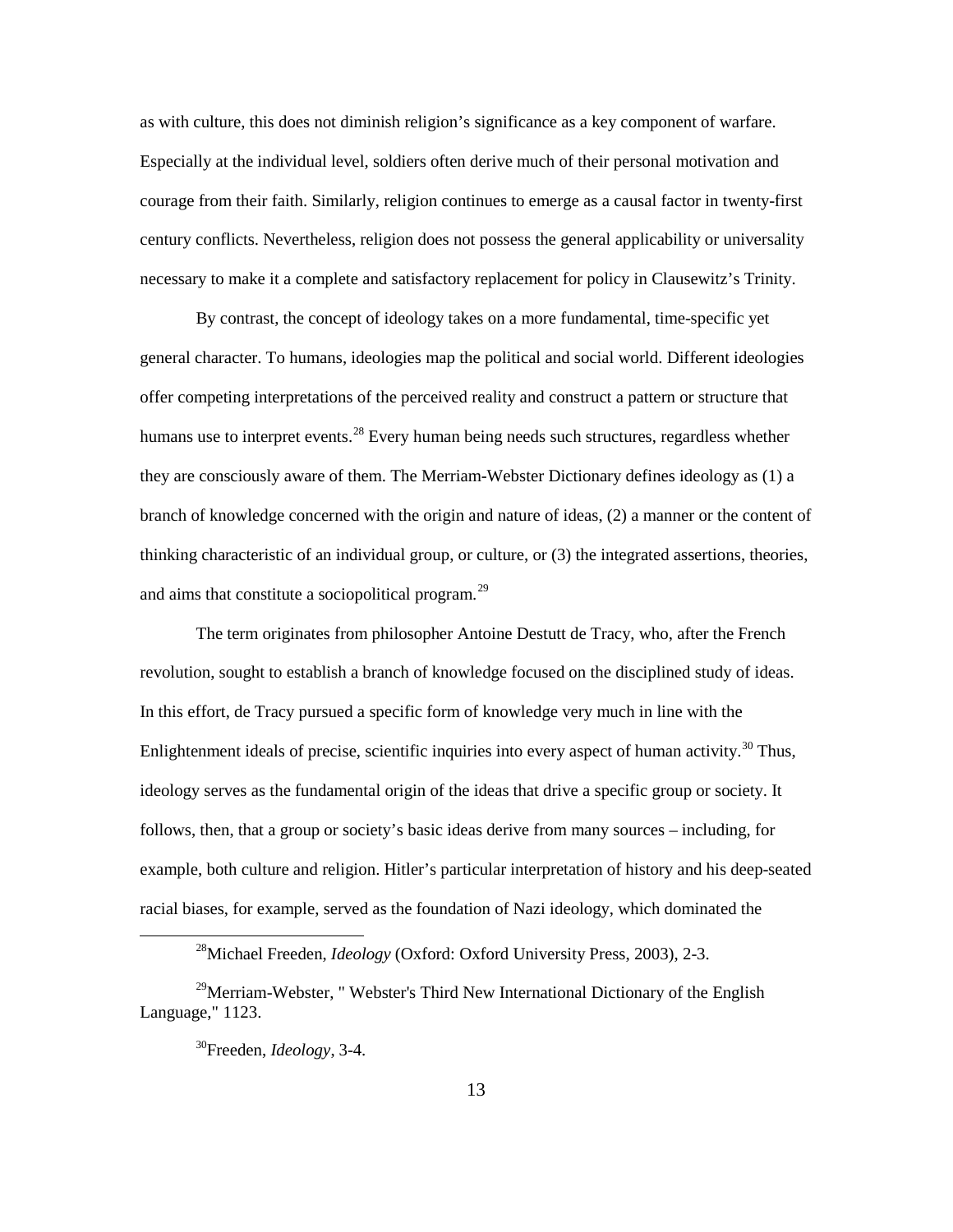actions, and in some cases the beliefs of an entire population for more than a decade.<sup>31</sup> Yet, neither German culture nor German religion can satisfactorily explain the growth and dominance of Nazism. Ideology, then, can take on a suitable abstract and general character to replace policy in Clausewitz's Trinity, but at the same time one can situate ideology to a specific time and thereby establish contextual specificity for its source and implications. Similarly, ideology can explain why people of different religious and cultural backgrounds can find common ground from which to fight together for a common purpose. Such different people find their common ground in an ideology, a basic narrative composed of several different sources of original ideas, which provide both the objective and motivation for going to war. Culture and religion, conversely, tend to be more specific concepts, which easier relates to the secondary Trinity. The concepts lack the generality needed to establish themselves in the primary Trinity and they relates more to the elements of primordial violence, hatred, and enmity (people in the secondary trinity), than to reason (government in the secondary Trinity). Ideology, on the other hand, not only relates to primordial violence, hatred, and enmity; it is a more general concept for the main source of a person or group's basic ideas – their worldview. Hence, ideology qualifies as an element in the primary Trinity as one can trace ideas/worldviews in a given context to the ideology they originate from.

Supporting this line of argument, the Dutch historian Bart Shuurman in commenting on the Trinity's practical application on the twenty-first century global war on terrorism, suggests:

…the primary trinity might entice a researcher to look beyond terrorism's violent aspect toward the perpetrator's rational or instrumental motives. Combined, these approaches to the problem of international terrorism may contribute significantly to a more nuanced understanding of asymmetric opponents, foregoing the unhelpful tendency

<sup>&</sup>lt;sup>31</sup>History primarily refers to German Romanticism, Prussian defeats by Napoleon, and World War I. For Hitler's racial and anti-Semetic ideas see Adolf Hitler, *Mein Kampf*, trans. Murphy James (London: Hurst and Blanckett Ldt., 1925/1939), Vol. II, ch. I. All in all Nazi ideology dominated Germany for less that 25 years.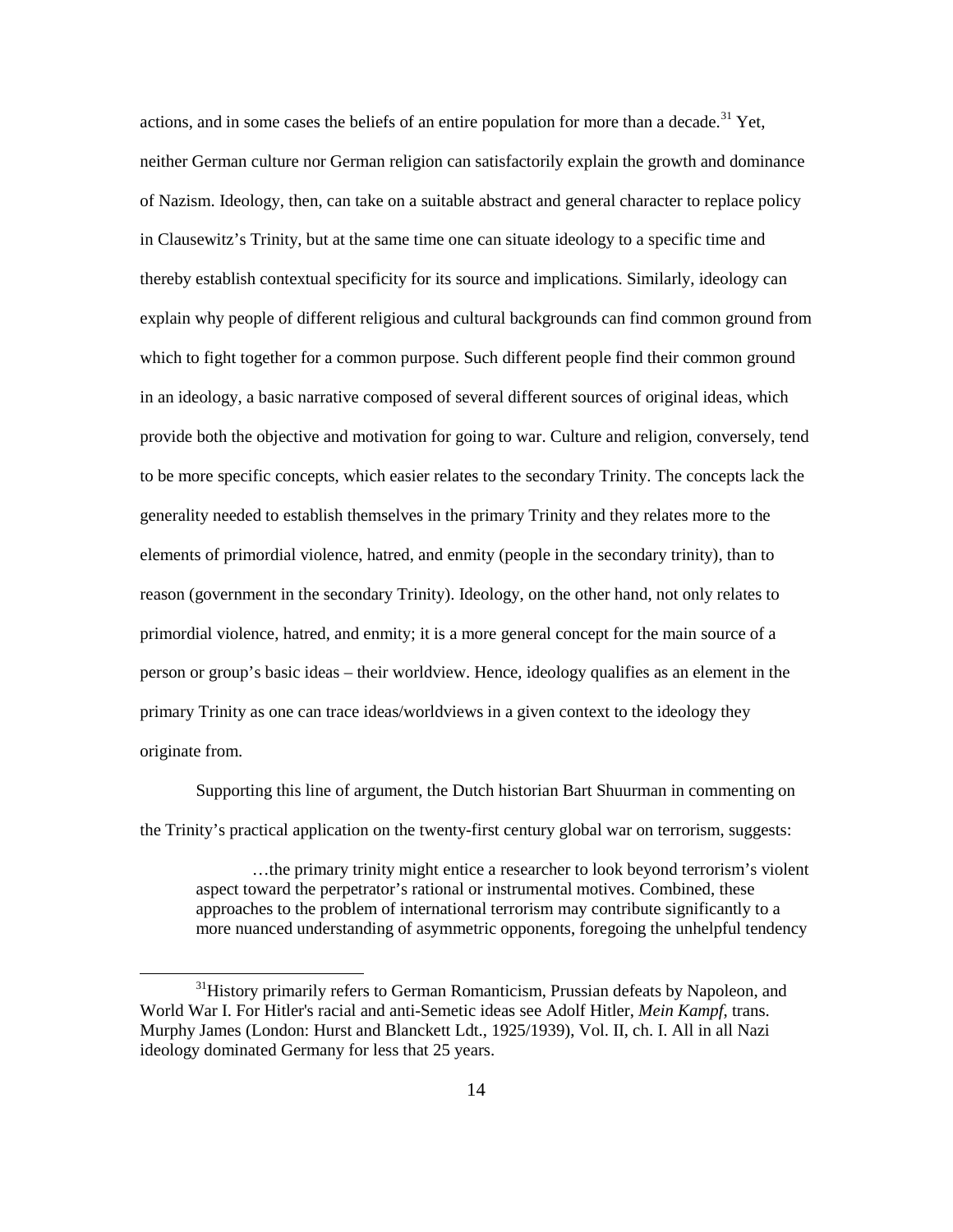to portray such groups as irrational fanatics and looking instead toward what factors drive people to such extremes.<sup>32</sup>

Ideology affects the way belligerents carry out war. It sets the boundaries for right and wrong, defines what serves the ideal, and allows individuals to decide whether achieving a desired end justifies applying a specific means. Therefore, by replacing policy with the more general concept of ideology, one can update Clausewitz's Trinity so that it can serve as a useful tool for theorizing on warfare throughout the full spectrum, ranging from state on state warfare to irregular war and terrorism.<sup>33</sup> Further, it seems reasonable to make this adjustment, considering that nationalism merely served as the specific form of ideology that held sway as the dominating ideology during Clausewitz's lifetime.

One should consider the possibility that Clausewitz himself knew and accepted this assertion as true, only lacking the language to express the ideas clearly in *On War*. The German historian Carl Schmitt, in deliberating on the concept of the partisan, points out that only the political character of the party (the word *partisan* derives from *party*) as opposed to the state, can integrate active combatants totally.<sup>34</sup> Additionally, Schmitt points out that Clausewitz was aware of the dynamics involved in revolutions. Indeed, Clausewitz wrote an anonymous letter in 1809 commenting on an article on Machiavelli. In the letter he stated that today "one achieves much more through the continuous revival of individual forces that through aesthetic form.<sup>35</sup>

<sup>&</sup>lt;sup>32</sup>Schuurman, "Clausewitz and the "New Wars" Scholars," 98.

<sup>&</sup>lt;sup>33</sup>Blainey briefly touches upon the notion of natioalism or ideology as one of seven factors, which strongly influence national leaders when they decide for war or peace. Geoffrey Blainey, *The Causes of War* (New York, NY: The Free Press, 1988), 293.

<sup>34</sup>Carl Schmitt, *Theory of the Partisan* (New York, NY: Telos Press Publishing, 2007), 14-16.

 $35$ Ibid., 45.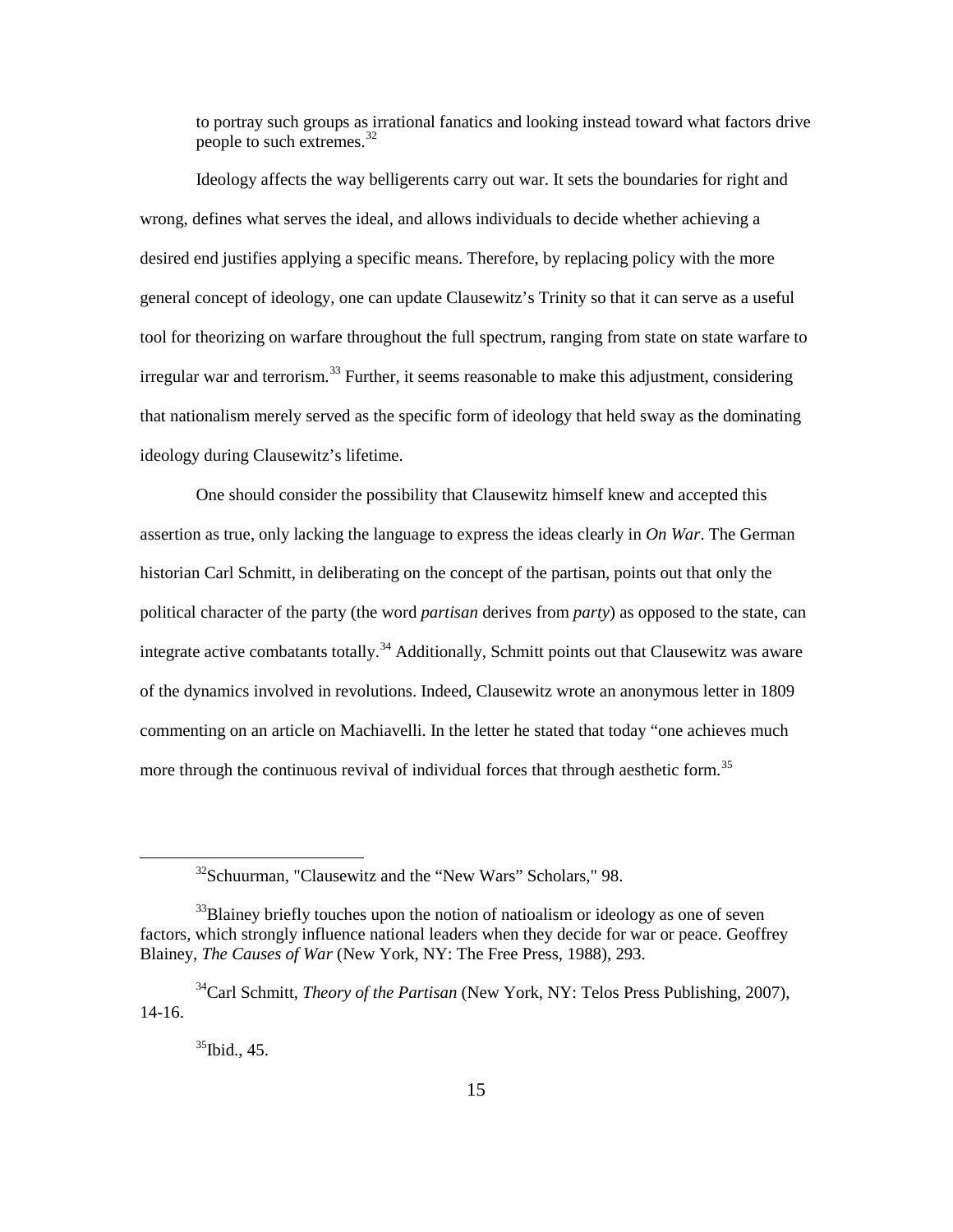It seems clear that Clausewitz did not mean the uncontrollable forces of primordial violence, hatred, and enmity, but rather referred to a more governable force. Clausewitz went on to state" the courage of the individuals facing imminent battle is decisive, especially in the best of all wars, when a people on its own soil are led to fight for freedom and independence.<sup>356</sup> Again, the notion of leadership and organization for a higher purpose leads one to question the idea that Clausewitz exclusively referred to the irrational element of the trinity. On the other hand, the concept of policy lacks sufficient explanatory power to define clearly the motivation driving a nation to defend itself. It seems peculiar, then, that Clausewitz did not expand the concept of policy into a more inclusive and general one. Perhaps Clausewitz did in fact understand that the rational element of the trinity went beyond policy, but that contemporary scholars would simply reject such a notion as inconceivable, given the all-encompassing grip of nationalism on the people of his era. Even had he tried, Clausewitz probably could not have convinced his fellow scholars and military practitioners that the nation state was not the only source of policy regarding decisions about waging war, or motivation for fighting wars. Thus, even if he understood its excessive specificity, Clausewitz would have understood that policy was the concept most likely to gain the approval of the community of experts reflecting on military theory.<sup>37</sup> Ideology, or a similar concept, simply did not exist as objective, classifiable knowledge in early nineteenth century – and among academics, the ability to classify knowledge and associate it with a specific branch of academia held great sway.<sup>38</sup> Therefore, even though Clausewitz could have offered a material line of argument, no logical and conceptual arguments

<sup>36</sup> Schmitt, *Theory of the Partisan*, 45.

 $37$ According to Reynolds, Intersubjectivity is on aspect of genuine scientific knowledge. Reynolds, *A Primer in Theory Construction*, 12-16.

<sup>38</sup>According to Echevarria, objective knowledge was what Clausewitz attempted to capture in On War. Echevarria, Clausewitz and Contemporary War, 3.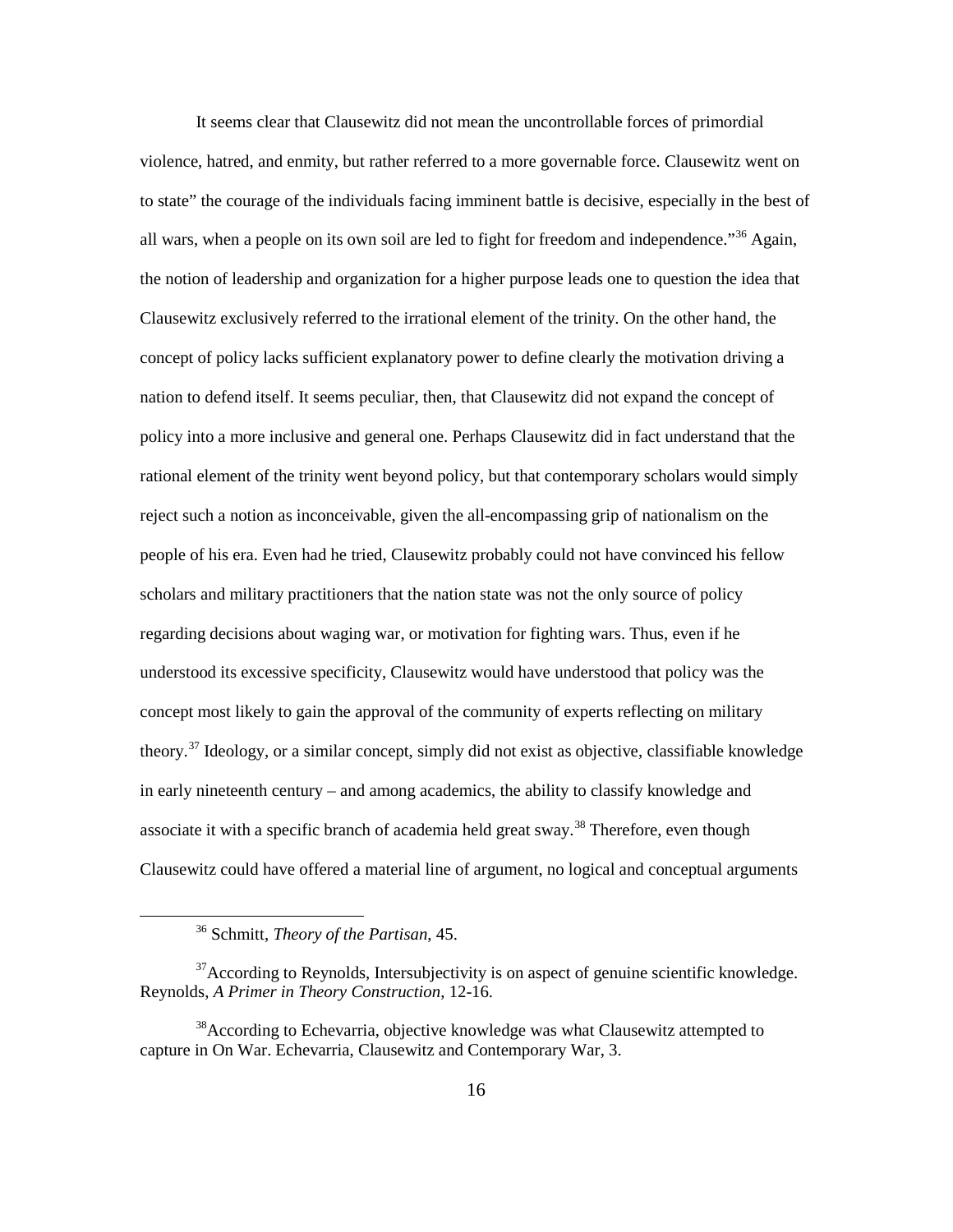existed that he could have drawn on to support it. In fact, as Schuurman points out, Clausewitz's Trinity does not imply anything about the sociopolitical entity waging war, and the secondary Trinity is merely a set of examples that support the meta-theoretical framework presented by Clausewitz.<sup>39</sup>

This dialectical method of enquiry was an important part of Clausewitz's way of constructing *On War.* Clausewitz would discuss the logical, extreme, and pure concept before describing the reality as observed in actual warfare. The reality always fell somewhere between the extremes Clausewitz described. This dialectic method often confuses modern readers, but it was standard practice among theorists and philosophers in Clausewitz's day. Once modern readers understand Clausewitz's dialectic approach, it adds much explanatory power to his work.<sup>40</sup> Further, as Echevarria pointed out, for nineteenth century scholars to consider any concept valid, the person proposing it had to situate it within the established hierarchy of other known concepts.<sup>41</sup> Schuurman remarked, "Different manifestations of war do not necessarily herald a truly new age or generation in the historical development of armed conflict. Instead, they reflect contextual specifics and the current configuration of war's underlying and unchanging elements."<sup>42</sup> To describe these contextual specifics in the historical development of war or theory, one must have the necessary recognized language and concepts available. At this point, a brief exploration of the concept of theory to frame the discussion satisfactorily seems appropriate.

<sup>39</sup>Schuurman, "Clausewitz and the "New Wars" Scholars," 94; Clausewitz, *On War*, 89.

<sup>40</sup>Raymond Aron, *Clausewitz Philosopher of War*, trans. Christine Booker and Norman Stone (New York: Simon and Schuster, Inc., 1976), 1-7.

<sup>41</sup>Echevarria, *Clausewitz and Contemporary War*, 3-4.

<sup>&</sup>lt;sup>42</sup>Schuurman, "Clausewitz and the "New Wars" Scholars," 92.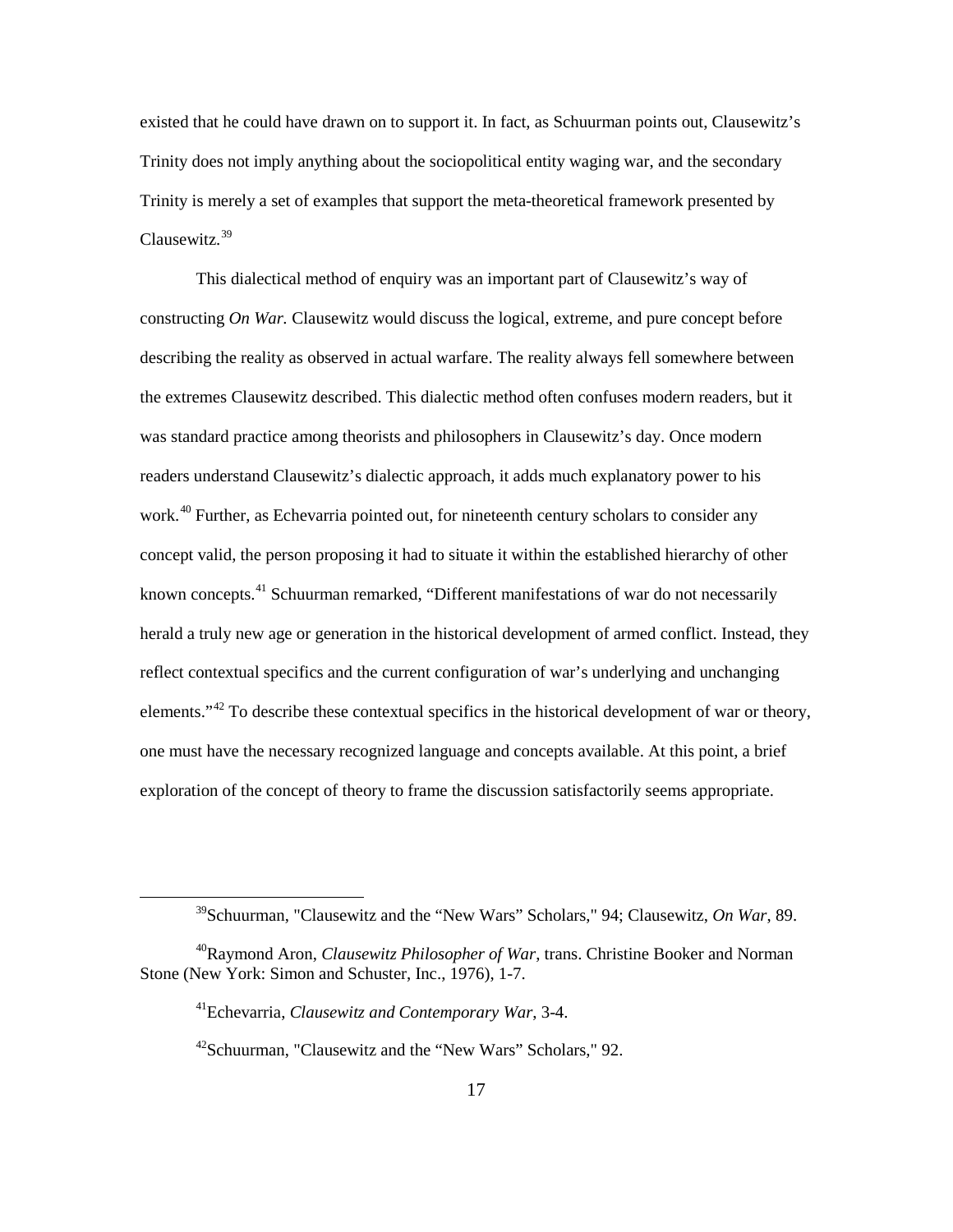## On Theory

Theory, to include meta-theory, should possess validity independent of time and space and demonstrate empirical relevance by holding true when tested against a variety of historical examples. In addition, theory should consist of a set of statements that reflect a commonly understood meaning among a group of relevant experts, to allow at least for common understanding, if not consensus.<sup>43</sup> Theories, however, often reflect the historic and intellectual trends prevalent when the theorist derived the theory.<sup>44</sup> Thus, contextually specific theories become obsolete as historic trends change over time, while theories made up of general concepts can survive much longer. Even theories that contain the contextual specifics that bind them to a particular time can have relevance beyond their time and place. Military practitioners inevitably focus on theories and principles with direct implication for the application of military force in their time, despite whatever level of appreciation they may possess for the historical, and therefore contextual, origin of the military profession. These theories and principles, combined with historical knowledge and analysis, provide the foundation for doctrine as a guide to application of military force.<sup>45</sup> The theoretical foundation for application of military force takes its origin in history, theory, and doctrine.<sup>46</sup> Figure 3 illustrates the interdependent relationship

 $\overline{a}$ 

<sup>45</sup>U.S. Armed Forces doctrine emphasizes the guiding role of doctrine. In JP 1. In the introduction the Chairman of the Joint Chief of Staff, Adm M. G. Mullen states that "…presenting fundamental principles and overarching guidance for the employment of the Armed Forces of the United States." In ADP 3-0 the U.S. Army states "Doctrine acts as a guide to action rather than a set of fixed rules." U.S. Army, ADP 3-0, *Unified Land Operations*, (Washington D.C.: U.S. Army, 2011), 1.

 $^{46}$ Doctrine as defined in JP 1-02: Fundamental principles by which the military forces or elements thereof guide. See Joint Chiefs of Staff, JP 1-02, *Department of Defense Dictionary of Military and Associated Terms* (Washington D.C.: Department of Defense, 2012), 95.

<sup>43</sup>Reynolds, *A Primer in Theory Construction*, 13-19.

<sup>&</sup>lt;sup>44</sup>Mark T. Calhoun, "Clausewitz and Jomini: Contrasting Intellectual Frameworks in Military Theory," *Army History* Summer 2011, no. 80: 23; John Lewis Gaddis, *The Landscape of History* (Oxford: Oxford University Press, 2002), 2-5.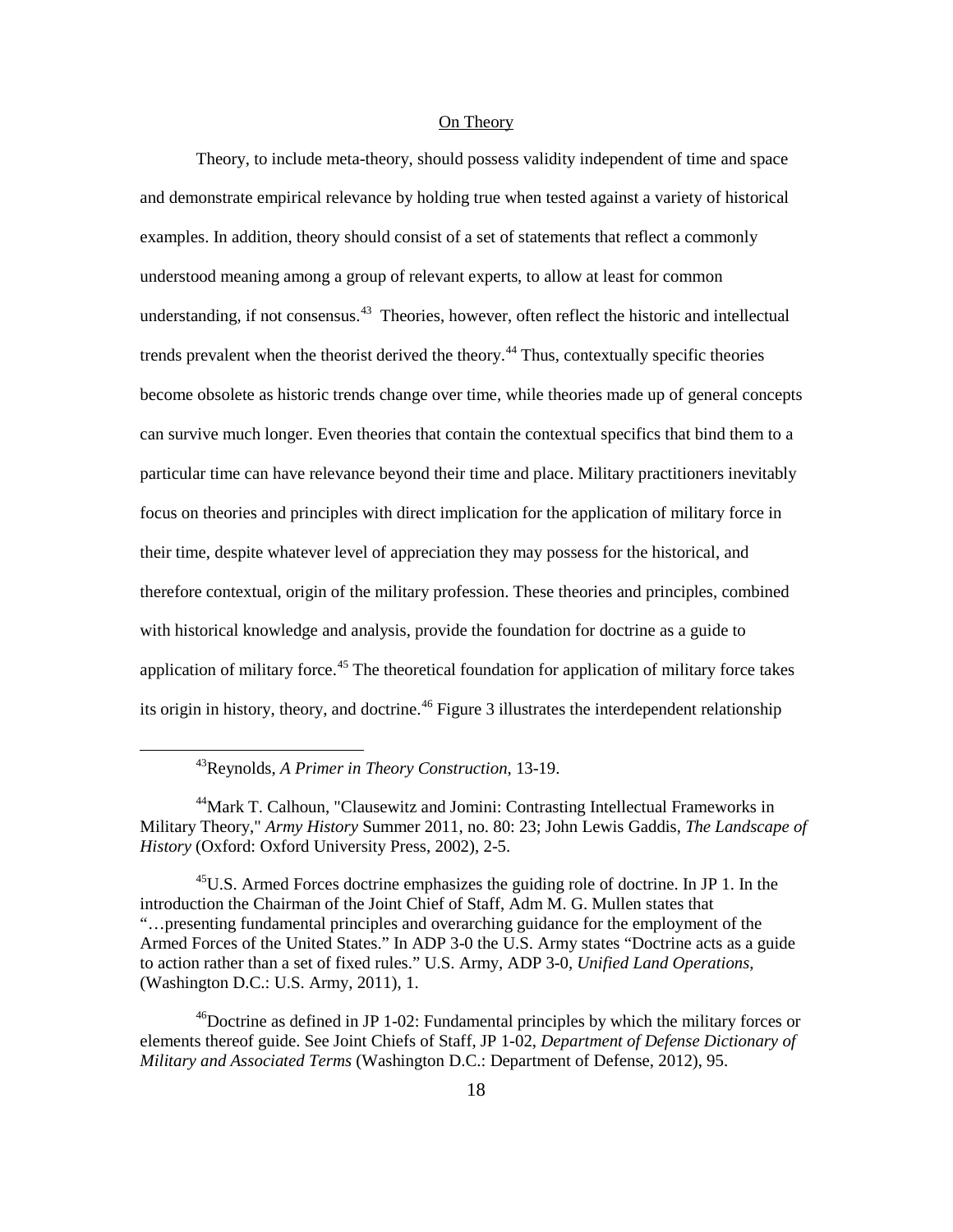between the process of impact and feedback. In addition, figure 3 also shows theory's precursor, meta-theory. Meta-theory, or the theory of theory, provides the intellectual, scientific, and academic preconditions for analyzing and describing any specific theory. Thus, meta-theory has indirect influence on doctrine and, therefore, military actions on the ground as its influence pass through both the explicit theories and implicit worldviews of military practitioners.



Figure 3. Meta-theory's implication for application of military force.

# Source: Composed by author

As figure 3 indirectly indicates, the figure's elements are not universal scientific facts and knowledge. One's understanding of history depends on from where and when one views a certain event, and through what lens one views it. Similarly, theory and doctrine can be accepted or rejected based on one's specific worldview – a view that includes such ideas as religion and culture that, for the purpose of the following analysis rest within the more abstract concept of ideology. Replacement of the contextually specific concept of policy with the abstract concept of ideology in Clausewitz's Trinity provides a solution to the problem with which so many of Clausewitz's interpreters and critics have struggled for so long – how to maintain Clausewitz's relevance in wars that do not fit within a nationalist worldview or a state on state paradigm. Analysis of several case studies demonstrates the validity of this modification to the trinity,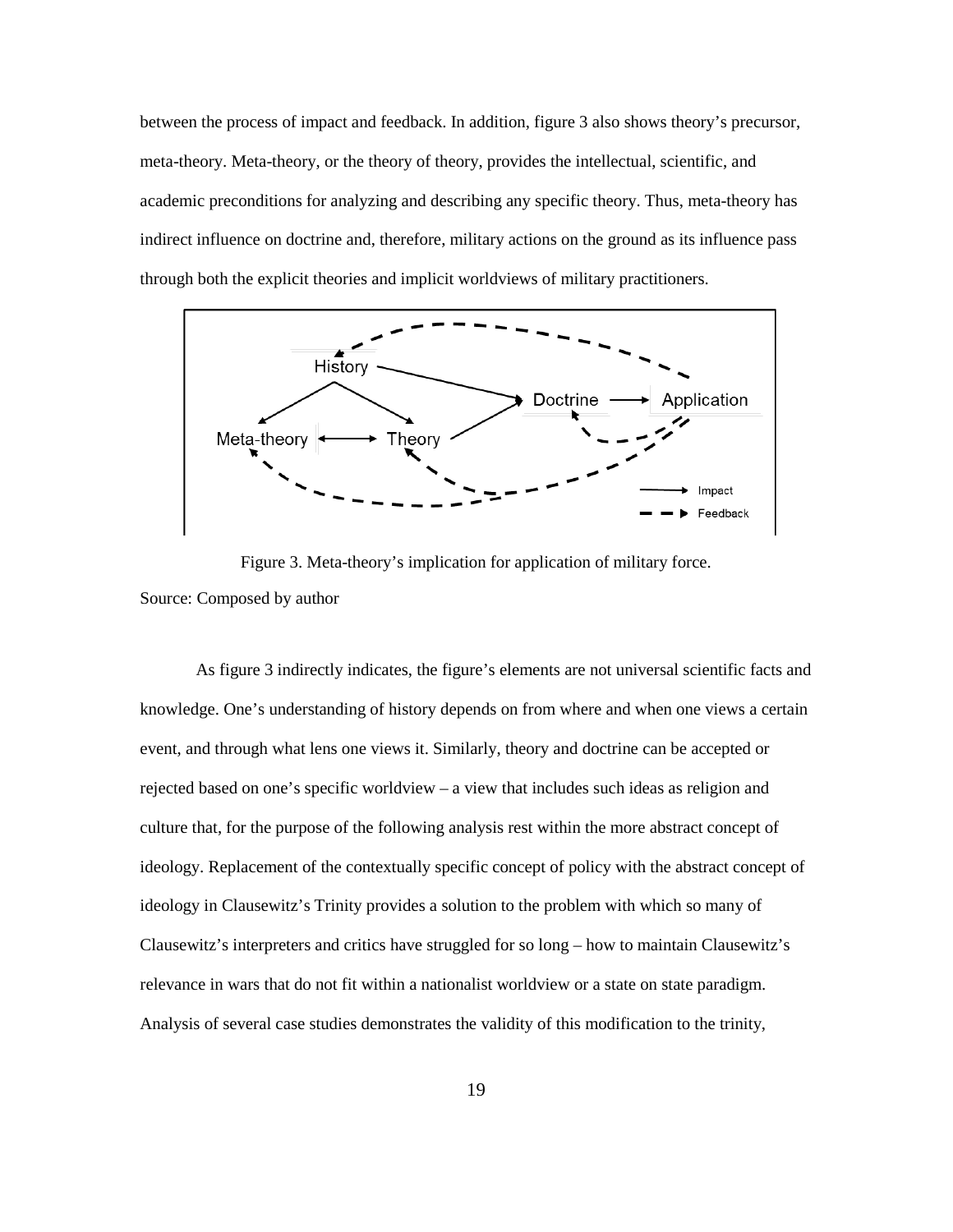highlights its explanatory value, and reveals both the implications of this adjustment for military practitioners and areas for further research.

### Methodology

As argued above, by replacing "policy" with the more general concept of "ideology," one can update Clausewitz's Trinity so that it can serve as a useful tool for theorizing on warfare throughout the full spectrum. This brief introduction to the manner in which the following analysis will prove this thesis serves as a methodological roadmap.

To modify a meta-theoretical concept by replacing one element with another, it is essential to understand both the original concept – in this case, Clausewitz's Trinity – and the concept one seek to impose on the meta-theory. The introduction and historical background sections serves that purpose. However, it remains necessary to demonstrate the validity and usefulness of modifying Clausewitz's Trinity as suggested, by replacing "Policy" with "Ideology."

The following historical case study narratives serve as the foundation for analyzing the relevance and validity of the modified Trinity for today's military practitioners. To present a relevant and credible basis for the analysis, the case study narratives follow a fundamental pattern common to each. This involves a discussion of each case's historical background and context. Then, the focus shifts to the specific manifestation of the ideologies relevant in each case. Finally, the narrative explores how the ideologies involved affected the conduct of warfare in each specific case.

The cases epitomize war across the spectrum of conflict and time. The first, a representation of Clausewitz's own time, is the case of the Spanish insurrection against Napoleon Bonaparte's France in early nineteenth century. The case shows how the Spanish successfully organized themselves around several different ideologies to reject the revolutionary French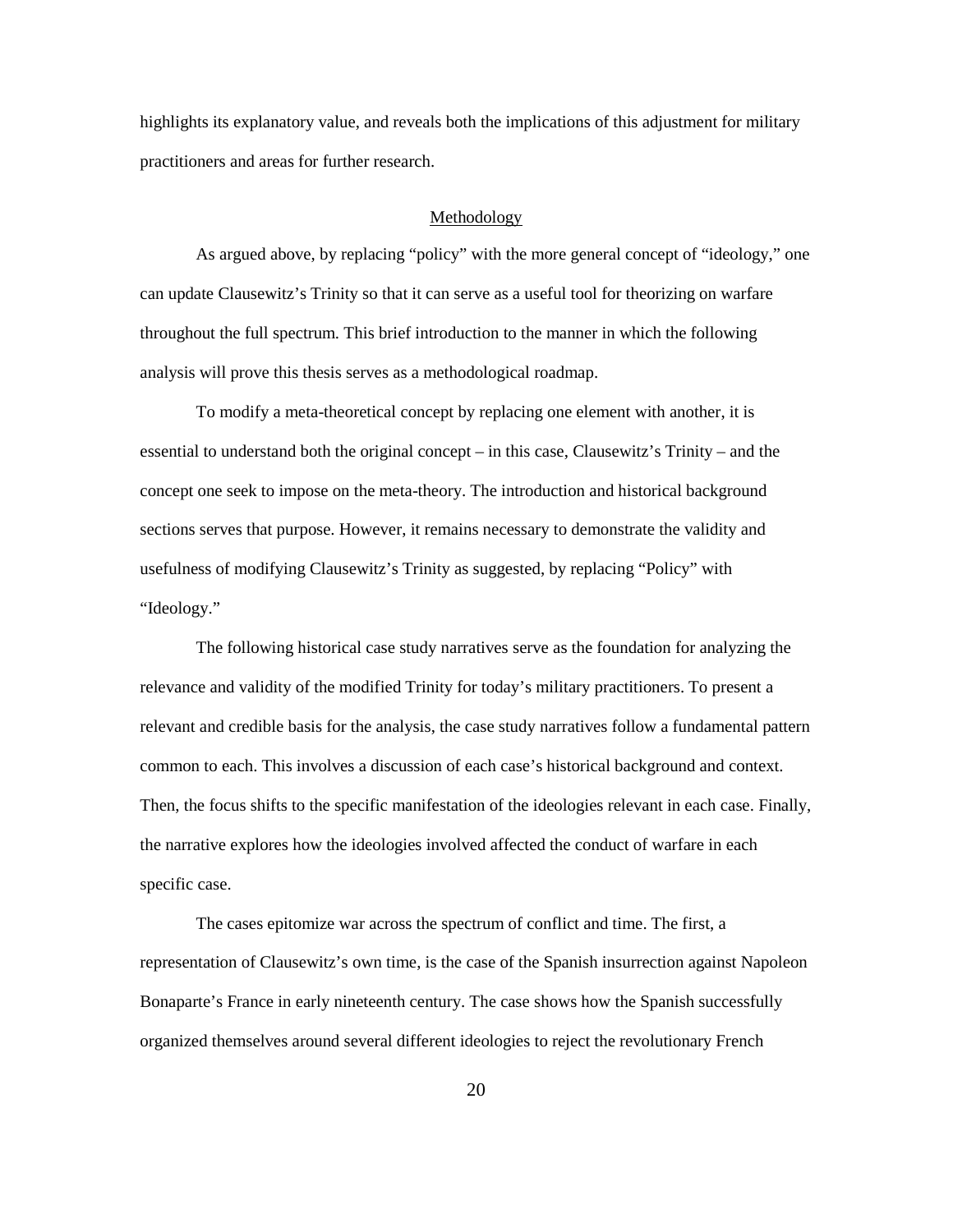invaders. The second case, a representation of twentieth century state on state warfare, describes the fighting in the U.S. war against Japan in the Pacific Theatre of Operations during World War II. This case shows the heavy impact of the Japanese ideology on the fighting that took place in that theater. The last case, which represents twenty-first century asymmetric warfare, is the international community's Global War on Terror spearheaded by the United States. The case focuses on the implications of Islamist military ideology's impact on the conduct of war in operations in Afghanistan. Subsequently, the analysis of the transcending trends present in the cases shows how, by replacing policy with ideology, one can analyze warfare independent of time by way of the modified Trinity, and what implications the modified Trinity has for the operational level planner.

# Historical Background and Context

The Prussian general and military theorist Carl von Clausewitz (1780-1831) is one of the most influential military theorists in history.<sup>47</sup> Clausewitz's most famous and important work is monumental early-nineteenth century work *On War* (in German *Vom Kriege). On War* comprises eight books each divided into chapters. Book one is von Clausewitz' philosophical approach to the nature of war, especially an introduction to all the intangibles not formerly recognized by thinkers of war. It serves as the glossary and introduction to the language von Clausewitz use throughout the rest of *On War.* Book One include some of the most famous von Clausewitz concepts, such as "war is merely the continuation of politics by other means," "the Trinity," "superiority of defense over attack," "friction," "fog," and "military genius." Book Two encompasses Clausewitz's attempt to distill the theory of war, as books Three and Four deal with

<sup>47</sup>This assertion is, among others, made by Herberg-Rothe in Herberg-Rothe, *Clausewitz's Puzzle*, 10, 164; Strachan and Herberg-Rothe, eds., *Clausewitz in the Twenty-First Century*, 1-13; Paret, *Clausewitz and the State*, 8; Gat, *A History of Military Thought. From the Enlightenment to the Cold War*, 142; Heuser, *Reading Clausewitz*, 194.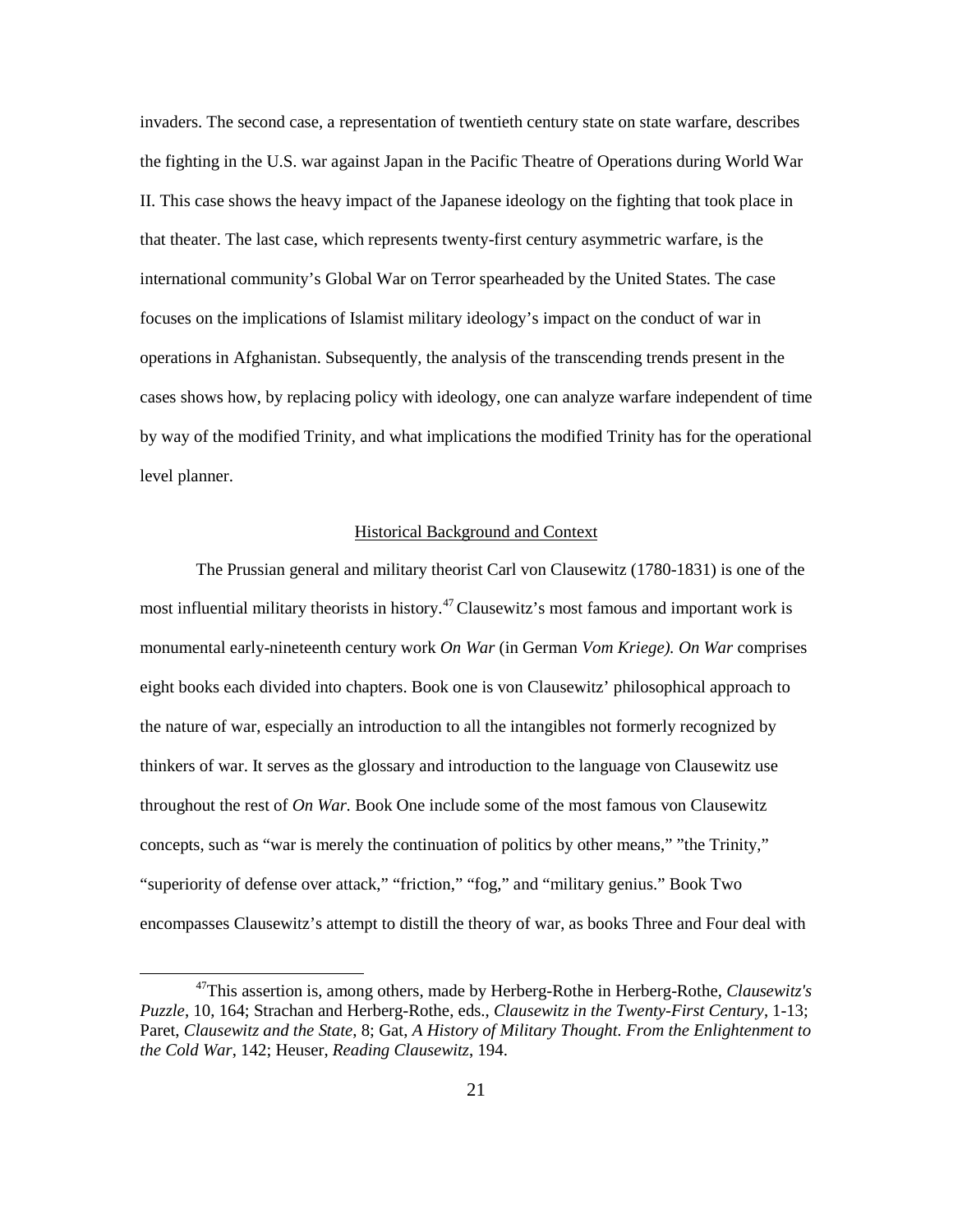the two levels of war: the strategic and the tactical (the engagement). Book Five primarily concerns tactical and practical measures of fielding and moving a late eighteenth early nineteenth century Army, whereas books Six and Seven explore in detail the defense and attack respectively. Finally, Book Eight offers insight regarding how to plan and prepare for future wars.

Among Clausewitz's most noteworthy accomplishments is the ability to link the tactical and strategic levels of war to political purpose and objectives. This enables the reader to create a meaningful context for each engagement and to plan for successive engagements accordingly. Similarly, Clausewitz criticizes the notion of commanders seeking absolute maxims unlocking the secret of warfare as a math problem. Rather, war is the unforeseeable game of strong wills, emotions, chance, and the genius commander's decisive hand. Three revolutionary revelations, which he acquired over time, informed Clausewitz's work. First he realized, based on own experiences and historical evidence, that the way armed forces are raised, organized, and funded are a consequence of the state it represents. Additionally, states consist of a complex system of political, social, and economic structures equally shaped by individual people and history. Clausewitz also came to understand that war does not conform to a set of simple rules applied in a closed system. Clausewitz realized that chance played a much greater role in warfare than recognized by military theorists so far. Finally, Clausewitz saw war as a political tool and understood that political purpose must guide the armed forces. This realization enabled Clausewitz to link tactics to strategy, and strategy to policy.<sup>48</sup>

Clausewitz's thoughts have enjoyed widespread influence, well beyond the community of military thinkers and practitioners. Numerous distinguished historians and social scientists have also engaged in arguments for and rebuttals against assertions of Clausewitz's relevance for twenty-first century warfare; some of these scholars have even attempted to update Clausewitz's

 $48$ This concept was not novel, though. Other military theorists and practitioners such as Machiavelli and Napoleon had made the same assertion. See Heuser, *Reading Clausewitz*, 44-45.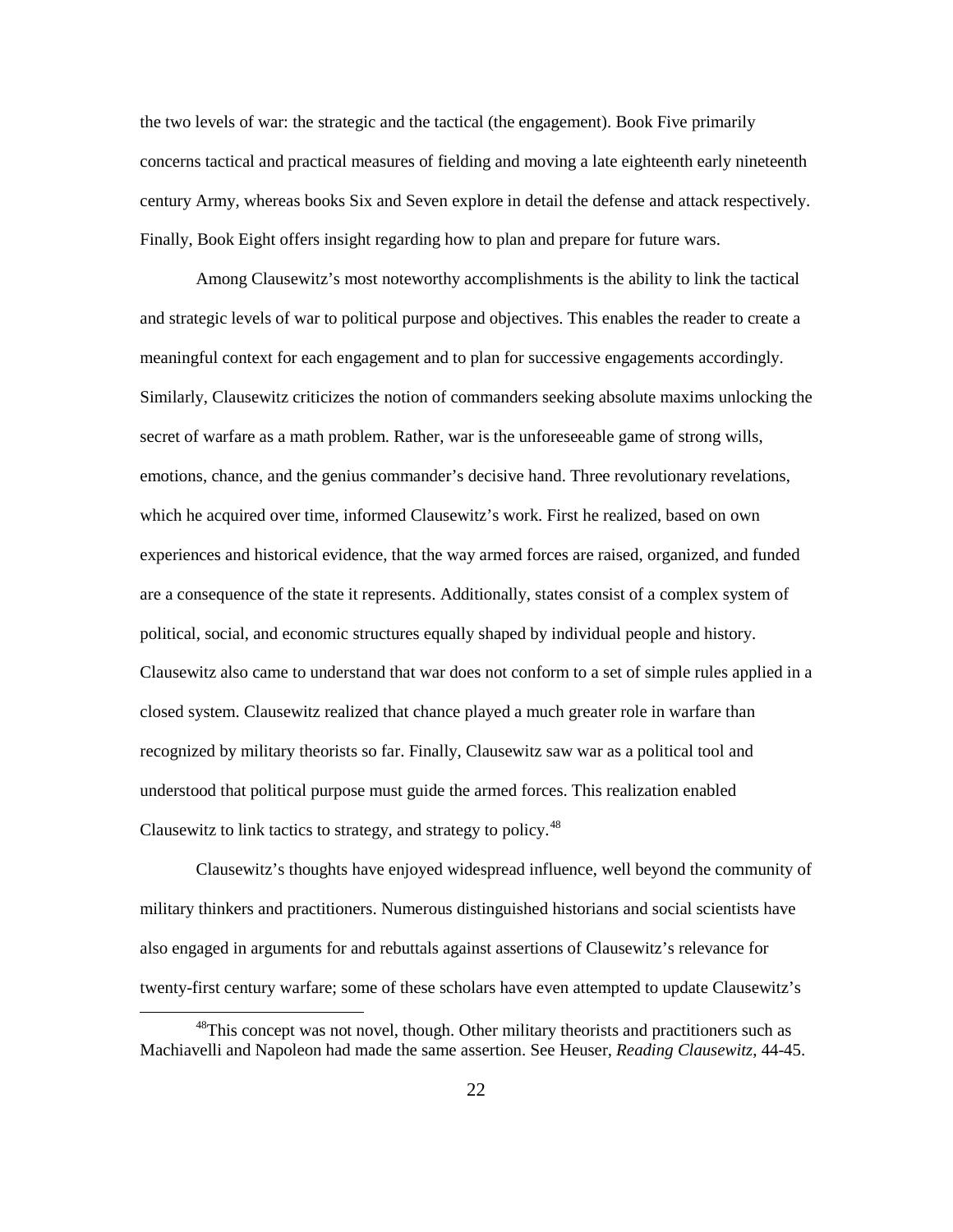ideas in an attempt to make them universal. These scholars have translated, interpreted, and reinterpreted *On War* numerous times to support their particular argument or thesis.<sup>49</sup>

Two overall schools of thought have emerged from this lengthy debate and remain a vibrant epicenter of debate among the community of military theorists and historians today. On one side of the debate, a group of experts argues that Clausewitz, however genius and novel his ideas might have been in his own day, merely offers a reflection of late-eighteenth and earlynineteenth century military thought, limiting his ideas to that period – particularly to state versus state warfare. This group argues that warfare today transcends this classical form of warfare, rendering Clausewitz's ideas useless or obsolete.<sup>50</sup> Others, on the contrary, argue that Clausewitz's thinking transcends time, and find in *On War* relevant thoughts and concepts for dealing with twenty-first century conflicts – however different they are from those of the eighteenth and nineteenth centuries.

As any other military theorist, Clausewitz was a product of his own time and experience. The Westphalian Peace and subsequently the Westphalian state system dominated European politics in late eighteenth early nineteenth century. The state was the only actor on the international stage and states were, until the French Revolution in 1789, almost all ruled by monarchs. Prussia was no exception. Clausewitz viewed the international system as a web of interests, sometimes interdependent and sometimes conflicting. Peace was a temporary expression of balance in the system, whereas war resulted when an imbalance arose between

<sup>&</sup>lt;sup>49</sup>Many writers have, for example, pointed out the difficulty in translating the German word "politik" which can mean "policy" as well as "politics." The translation of the original work continues to stir general debate among scholars. See Strachan and Herberg-Rothe, eds., *Clausewitz in the Twenty-First Century*, 74-75.

<sup>&</sup>lt;sup>50</sup>See Mary Kaldor, "Inconclusive Wars: Is Clausewitz Still Relevant in These Global Times? ," *Global Policy* 1, no. 3: 1; Keegan, *A History of Warfare*, 1-61; Kaldor, *New and Old Wars*, 13-30.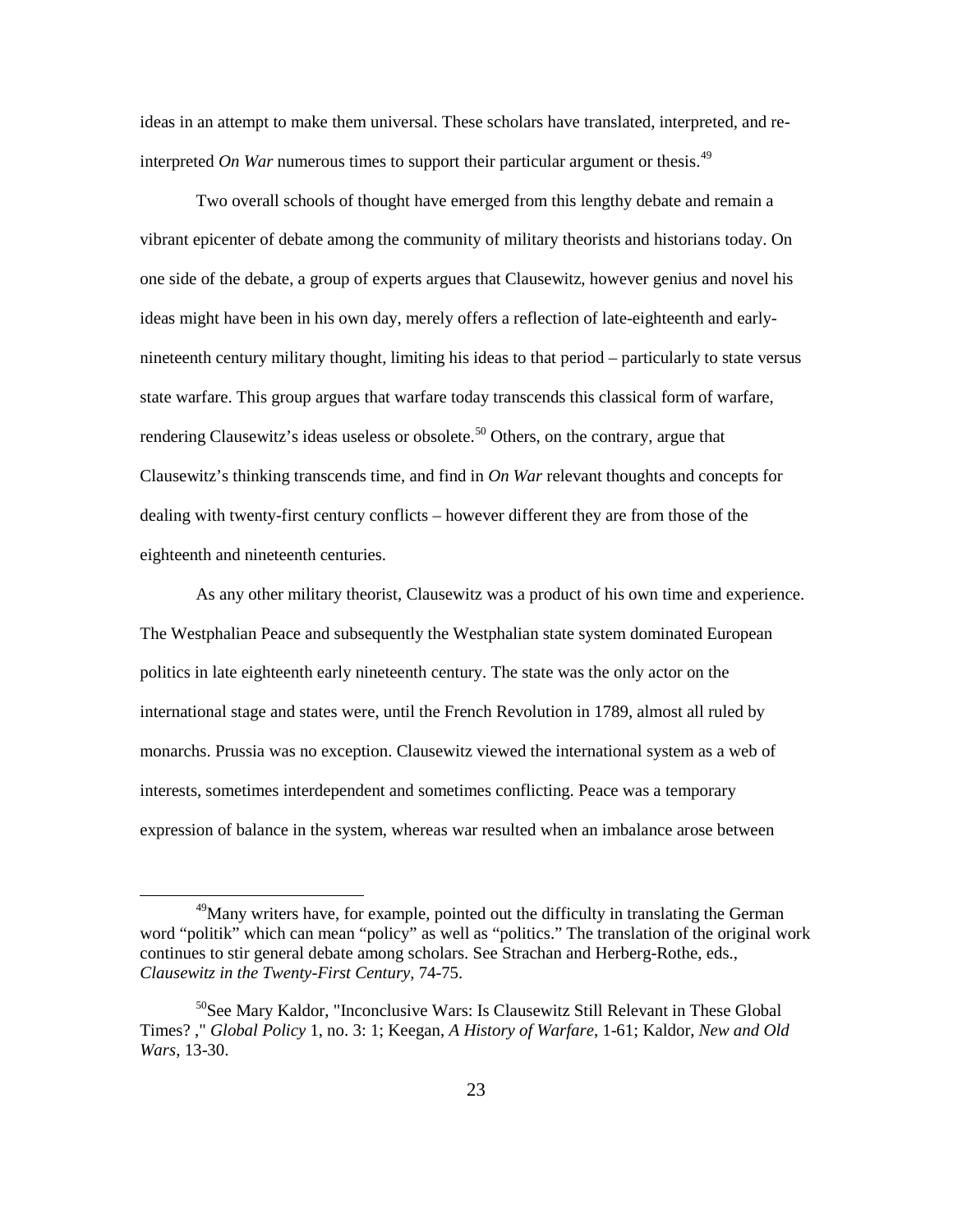states that the involved parties could not settle by political means. To Clausewitz, war therefore represented a natural element of the international system and a normal social activity.<sup>51</sup>

Simultaneously, the Enlightenment swept through Europe – soon followed by the counter-Enlightenment.<sup>52</sup> Numerous scientific discoveries and revolutions through application of reason and logic characterized the Enlightenment. Similarly, in social science and politics, theorists also applied reason and logic in search for advancements comparable to those seen in science. Novel ideas inspired by the Enlightenment include the principles of inalienable rights, citizenship, and above all equality. In France, those principles led directly to the tensions between the monarch's traditional rule and the church's divine authority. The French Revolution emerged from this tension, and soon set the conditions to facilitate the rise of Napoleon Bonaparte and the era of revolutionary Napoleonic warfare.

Inspired by the Newtonian scientific revolution, military theorists in France and Prussia also pursued an approach to warfare based on logic and reason.<sup>53</sup> According to Enlightenment ideals, it was possible to decipher and tame war, and define universal systems and principles that would guarantee success in combat as well as in warfare.<sup>54</sup> Many Enlightenment military thinkers

51Heuser, *Reading Clausewitz*, 49-50.

 $\overline{a}$ 

52Also known as the German movement. See Gat, *A History of Military Thought. From the Enlightenment to the Cold War*, 142-43.

 $53$ French theorists: Paul Gideon Joly de Maizeroy (1719–1780), Jacques Antoine Hippolyte Comte de Guibert (1743–1790), Henry Humphrey Evans Lloyd (1718–1783). Prussian: Adam Heinrich Dietrich von Bülow (1757– 1807). See Calhoun, "Clausewitz and Jomini: Contrasting Intellectual Frameworks in Military Theory," 25. They all believed that the study of history could reveal universal principles of warfare in much the same way that mathematical analysis revealed the secrets of physics.

<sup>54</sup>The best-known examples of Enlightenment military thinkers are Marshal Maurice de Saxe (1696-1750), Marquis de Puysegur (1655-1743), Count Turpin de Crisse, Lieutenantcolonel Paul G. J. de Maiseroy, Comte de Guibert (1743-1790), Baron Henri Jomini (1779-1869), Adam H. D. von Bülow (1757-1807), and Archduke Charles (1771-1847). See Gat, A History of Military Thought. From the Enlightenment to the Cold War, 31-55, 108-37.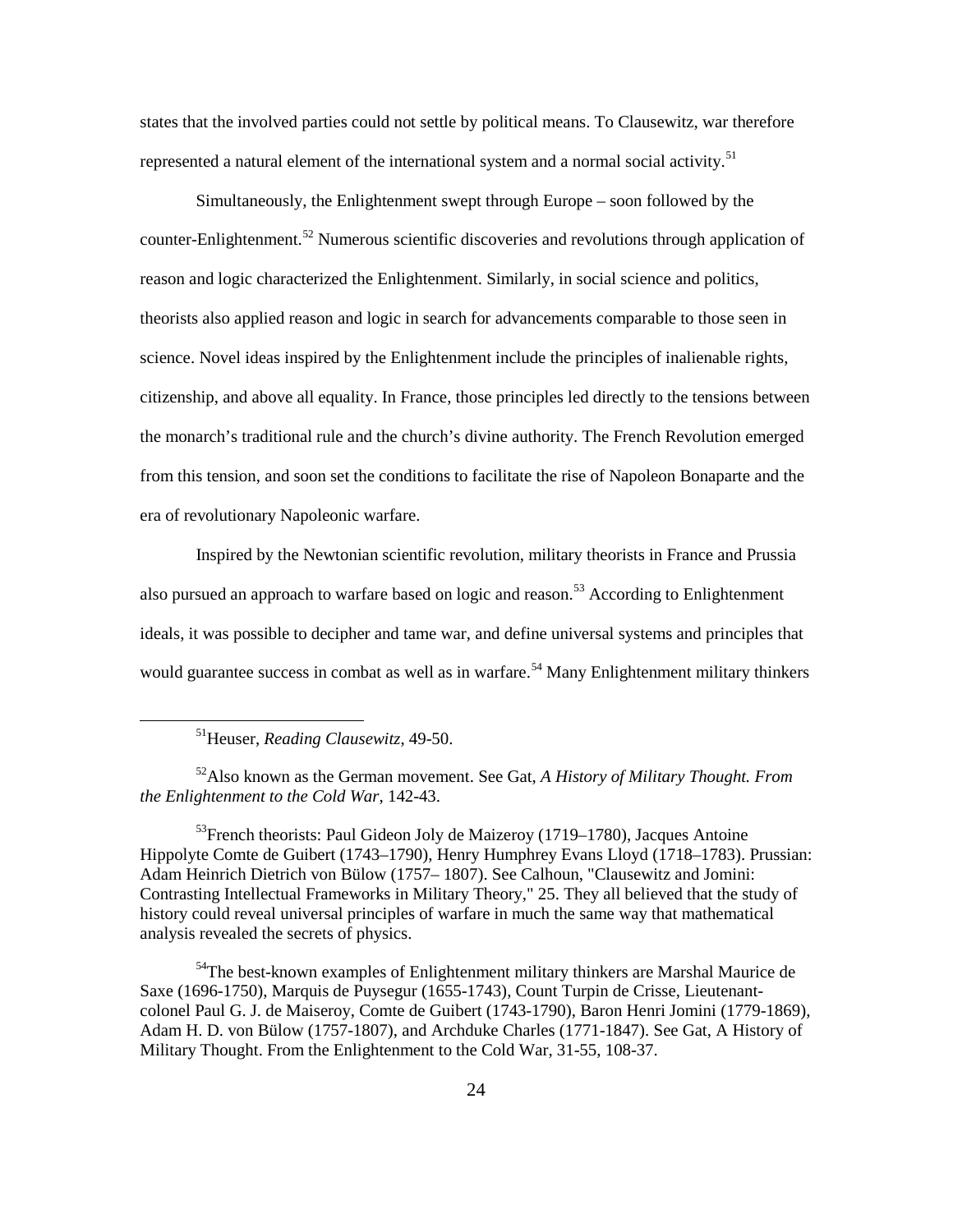employed a prescriptive, oftentimes even mathematical, geometrical system in their military theories. Jomini, for example, even though he acknowledged that the role of the genius commander stood outside the bounds of theory, claimed that adherence to the universal principles that he identified in his theory had led to victory in every important battle and war since antiquity. $55$ 

Partly as a reaction to the Enlightenment, but later also to the threat posed by Napoleonic France, the German Movement challenged the philosophical as well as the historical worldview expressed by the Enlightenment. Followers of the German Movement regarded the world as what later generations would call a complex system. One could not reduce and classify reality to a set of relatively simple rules. Similarly, the German Movement viewed history as contextual rather than absolute.<sup>56</sup> Still, within the realm of *politik* Clausewitz viewed the state as the absolute and only actor.<sup>57</sup> He admired the ideal of the French revolution, and the ability that it gave the new French government to assemble and employ a mass army. Conversely, Clausewitz was not in favor of a popular up rise against Prussian authorities and continued to work as a loyal servant to the King of Prussia, who he viewed as a legitimate head of state.<sup>58</sup> It was within this often-

 $\overline{a}$ 

 $57\text{As}$  in the case of the Trinity, the German term "politik" has been translated as both "policy" and "politics" giving way for different schools of thought and (mis)interpretations. SeeChristopher Bassford, *John Keegan and the Grand Tradition of Trashing Clausewitz*, vol. 1, no. 3 (War and History: Edward Arnold, 1994); Echevarria, *Clausewitz and Contemporary War*, 89-91; Strachan and Herberg-Rothe, eds., *Clausewitz in the Twenty-First Century*, 75.

 $58$ Clausewitz, though, argued for popular uprising against the French occupiers. He even handed in his commission to serve with the Russian Army to liberate Prussia.Carl von Clausewitz, *Historical and Political Writings*, edited and translated by Peter Paret and Daniel Moran (Princeton: Princeton University Press, 1992), 285-303; Paret, *Clausewitz and the State*, 209-21.

<sup>55</sup>Antoine Henri de Jomini, *The Art of War*, trans. G. H. Mendell and W. P. Craighill, Restored Edition ed. (Kingston, Ontario: Legacy Books Press, 1862/2008), XXIII-XXXV.

<sup>56</sup>Gat, *A History of Military Thought. From the Enlightenment to the Cold War*, 141-51.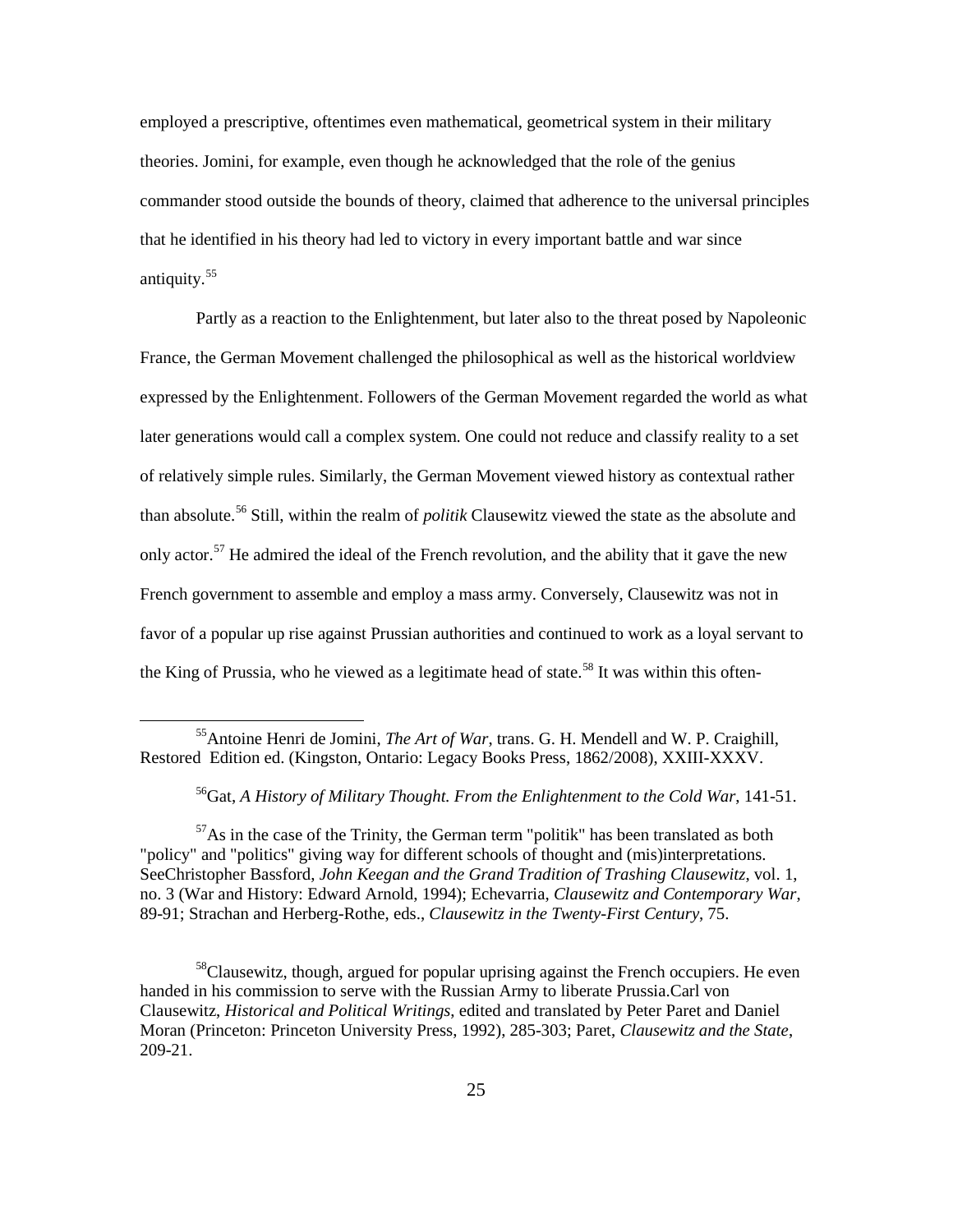contradictory worldview that Clausewitz conceived the meta-theory and theories found in *On War*.

Clausewitz's theories and concepts have been and continue to be a much-debated subject. Numerous distinguished scholars have attempted to unlock the almost mythical truth to Clausewitz's universe. Some tend to downplay Clausewitz's significance, while others, to paraphrase Michael Howard, both read and expect more of Clausewitz than he himself intended to give.<sup>59</sup> Therefore, the military practitioner should not seek to reveal all of Clausewitz's secrets. Indeed, Clausewitz himself would oppose such an attempt – something a brief review of his thoughts on fog, friction, and chance would illustrate.<sup>60</sup> As a soldier, one must merely attempt to understand Clausewitz's operationally relevant theory within the context of his meta-theoretical framework. Consequently, replacing "policy" with "ideology" in Clausewitz's Trinity merely allows the military practitioner to apply one of the pinnacles of Clausewitz's teaching and legacy in a different context within which he developed it, while remaining true to his central ideas: continued observation, study, and analysis of war and conflict serve as the warrior's best preparation for the future's challenges.<sup>61</sup>

Indeed, one can see that throughout *On War* Clausewitz intended to discard a purely prescriptive and thus foreseeable notion of warfare and replace such a notion with a more nuanced and diverse description of war as a political and social phenomenon. Furthermore, Clausewitz set out to address the question of how to study war to learn and prepare for future wars. Clausewitz wrote primarily for the educated military professional, but also for others concerned with strategic aspects of war like political leaders. Clausewitz seems motivated by a

 $\overline{a}$ 

 $^{61}$ Ibid., 100-12, 41, 46, 56-69.

<sup>59</sup>Clausewitz, *On War*, 44.

 $^{60}$ Ibid., 85-89, 101, 13-23.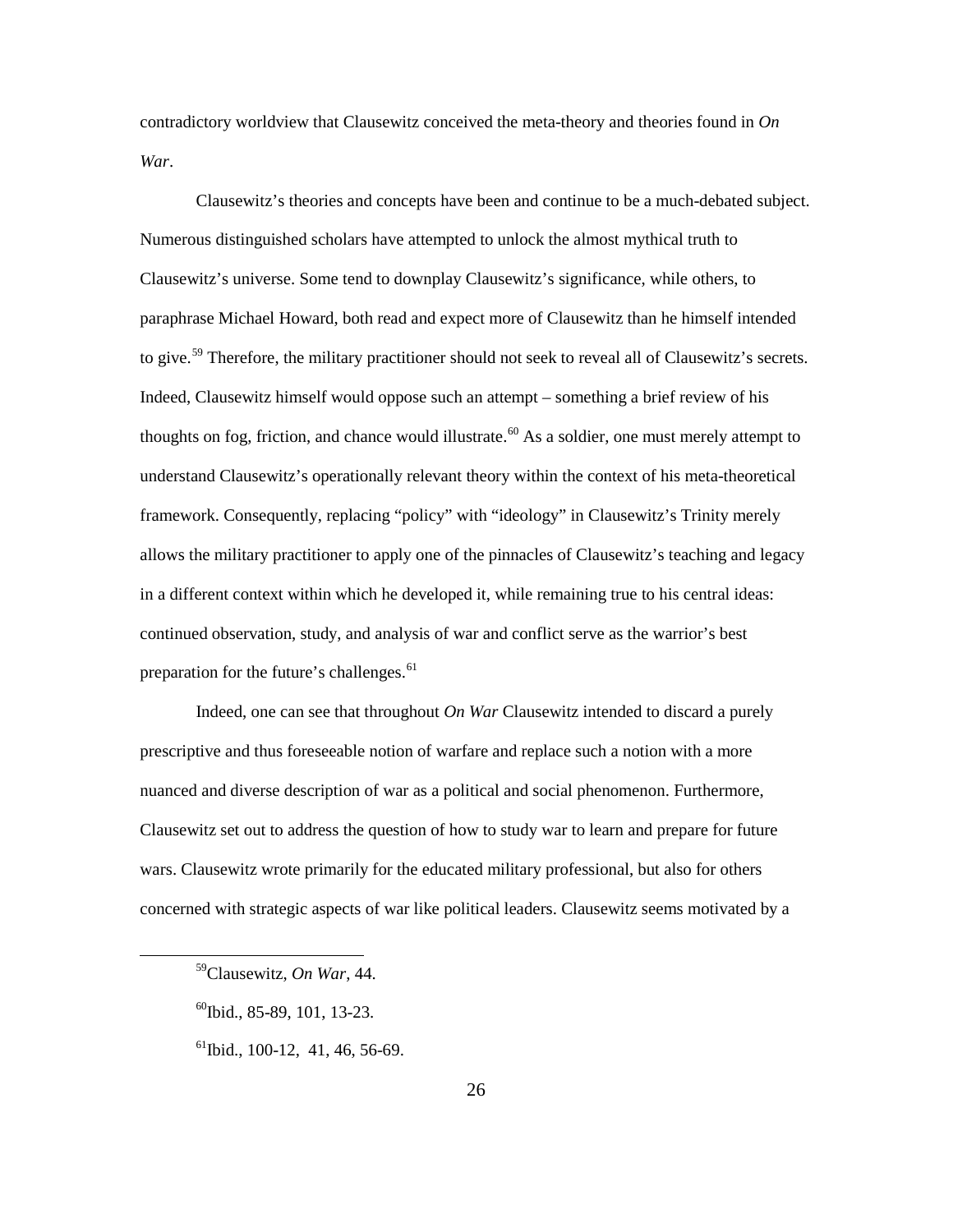desire both to pass on his knowledge and to achieve recognition for his contribution to the evolution of military thought. In that respect, Clausewitz's Trinity merely serves as a tool for enhanced understanding and thinking about warfare as a particular human phenomenon.

To the operational level planner – the military practitioner – the Trinity serves a more practical purpose. It provides an important mental model for understanding and affecting the contemporary operational environment. One can find contemporary examples of such attempts in operational approaches to the war in Iraq, like the concepts depicted on General David Petraeus' "Anaconda Slide" – a representation of the strategic approach to combat Al Que'da in Iraq in 2008 (see figure 4).



Figure 4. General Petraeus' 2008 Anaconda Strategy against Al Que'da in Iraq.

*Source:* General D. Petraeus, "Charts to Accompany the Testimony of Gen David H. Petraeus. 8- 9 April 2008", Mulit National Force Iraq http://www.armedservices.senate.gov/statemnt/2008/April/Petraeus%20Charts%2004-08-08.pdf (accessed September 20th 2012).

As this example makes clear, to understand meta-theory's relevance for the military practitioner,

one must consider theory through the practitioner's lens.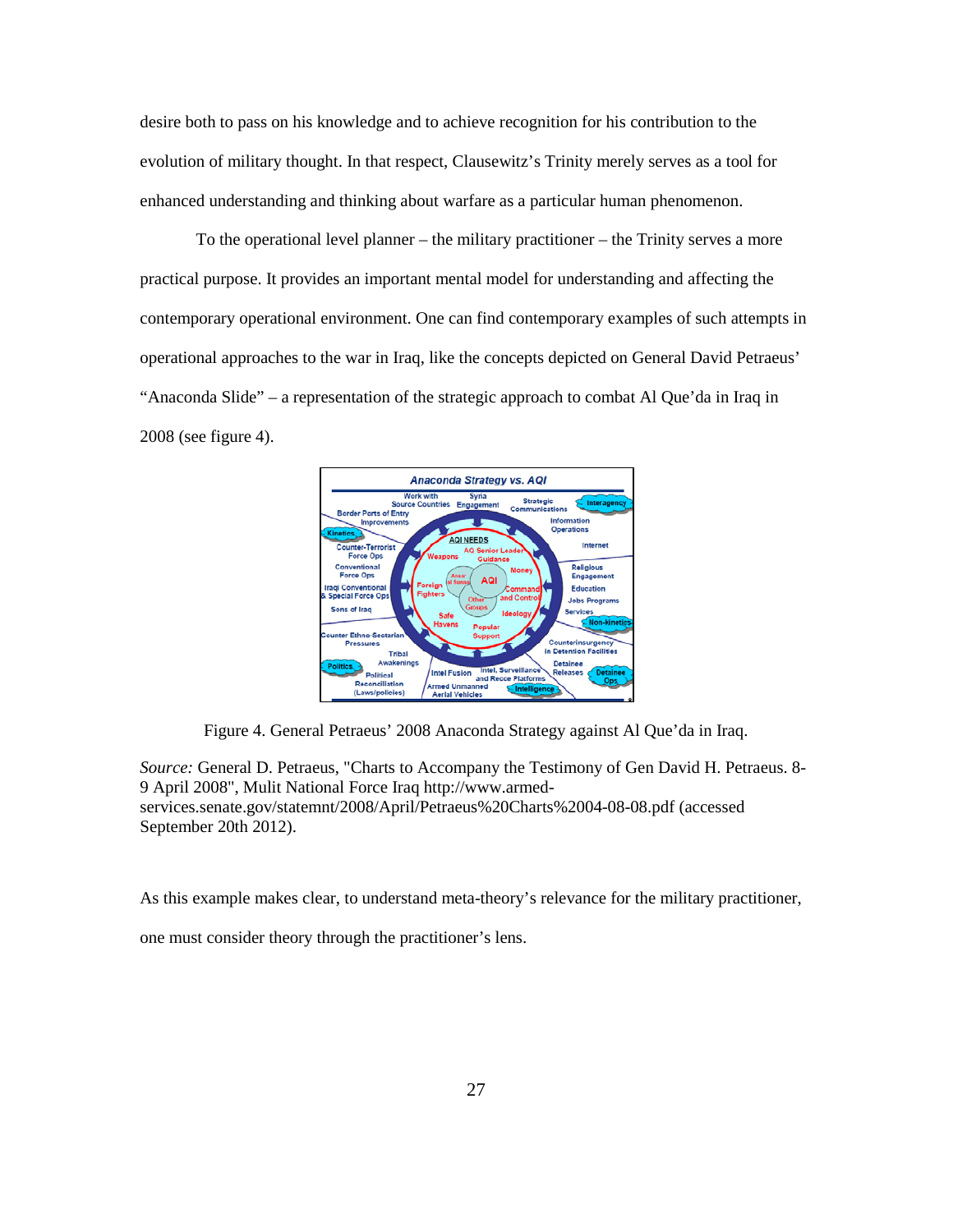#### Case Studies

### The Napoleonic Wars: The Spanish Insurrection

In 1789, the French Revolution transformed the foundation of warfare. Subsequently Napoleon's utilization of the entire French nation's resources initially gave the French emperor a decisive advantage over his European competitors. Eventually, Napoleonic evolutions prompted France's opponents to reform their social and military systems giving way for modern warfare.<sup>62</sup> In 1805, four great powers existed on the Central European continent: France, Prussia, Austria, and Russia. By July 1807, Napoleon had defeated all other Central European powers leaving only one principal enemy – Britain.<sup>63</sup> After his failed attempt to lure the British Navy to the Caribbean as a precondition for invading Britain proper, the subsequent devastating naval defeat at the Battle of Trafalgar on 21 October 1805, and finally the British capture of the Danish fleet ending 5 September 1807, Napoleon abandoned any further plans for a British invasion. Instead, Napoleon focused on enforcing his Continental System aimed at depriving the British the opportunity to continue their lucrative trade practices on mainland Europe.<sup>64</sup> The 1807 Treaties of

 $\overline{a}$ 

63David Gates, *The Spanish Ulcer. A History of the Peninsular War* (Cambridge: Da Capo Press, 2001), 5-7; Albert Sidney Britt, III, *The Wars of Napoleon*, ed. Thomas E. Griess (Wayne, NJ: Avery Publishing Group, Inc., 1985), 81-82; Charles Esdaile, *The Peninsular War* (New York: Palgrave MacMilan, 2003), 1-5.

64Gates, *The Spanish Ulcer. A History of the Peninsular War*, 5-6; Only a small portion of the entire British revenue originated from French controlled areas. The main British trade partners were Portugal and Sweden. In addition, two thirds of the British revenues came from India and the Americas.Britt, *The Wars of Napoleon*, 82.

 $62$ According to historian Robert M. Epstein, a war is modern when it has all of the following characteristics: a strategic war plan that integrates the various theaters of operations; the fullest mobilization the resources of the state, which includes the raising of conscript armies; and the use of operational campaigns by opposing sides to achieve strategic objectives in the various theaters of operations. Those campaigns are characterized by symmetrical conscript armies organized into corps, maneuvered in a distributed fashion so that tactical engagements are sequenced and often simultaneous, command is decentralized, yet the commanders have a common understanding of operational methods. Victory is achieved by the cumulative effects of tactical engagements and operational campaigns. See Robert M. Epstein, *Napoleon's Last Victory and the Emergence of Modern Warfare* (Lawrence: University Press of Kansas, 1994), 1-8.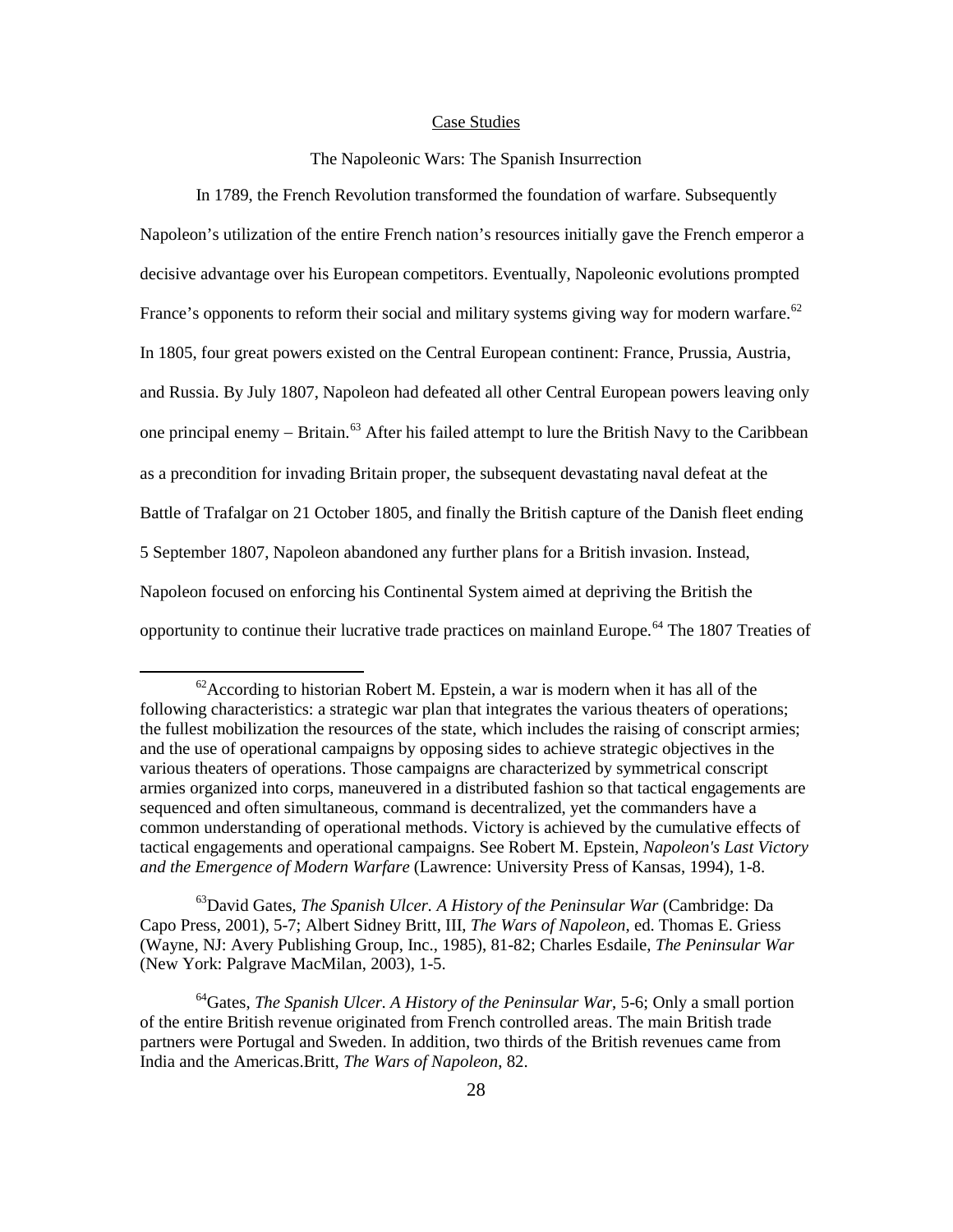Tilsit left only Sweden and Portugal siding with the British. Russia, then a French proxy, in 1810 eventually brought the Swedes in line with the rest of mainland Europe. Russia herself, though, defied Napoleon only two years later, opening her ports to British merchants in 1812 – an action that led to Napoleon's disastrous invasion of Russia later that year.<sup>65</sup>

On the Iberian Peninsula, Spain, a longtime ally with France, failed to enforce the Continental System wholeheartedly and Portugal stood outside the system.<sup>66</sup> In addition, from 1806 on Napoleon grew increasingly suspicious regarding Spain's loyalty. With the rest of mainland Europe subdued by 1807, Napoleon turned his attention to the Iberian Peninsula. In concert with Spain, Napoleon coerced Portugal, who were on friendly terms with Britain and feared that Britain would threaten her possessions in South America in case of conflict, to follow the French policies, expel the British ambassador, and block British trade.<sup>67</sup> Ultimately, even though Portugal declared war on Britain, Napoleon lost patience with the Portuguese and invaded Portugal without notable resistance.<sup>68</sup> In December 1807, Portugal was under French control. Simultaneously, unrest at the Spanish court led Napoleon to believe that he could conquer Spain as easily as Portugal. Underestimating other forces at play, Napoleon believed that he only needed to unseat the current Spanish monarchy, replacing it with a weak government and thereby leaving the country defenseless. After completing a significant military invasion of Spain, coupled with a diplomatic move to split the Spanish royal family, Napoleon secured strategic

<sup>65</sup>Gates, *The Spanish Ulcer. A History of the Peninsular War*, 6-7. Despite their supposed allegiance to the continental system, most European nations still traded actively with Britain. Most states either poorly enforced the system or turned a blind eye to the illicit trade.

<sup>66</sup>Esdaile, *The Peninsular War*, 5-6.

<sup>67</sup>Gates, *The Spanish Ulcer. A History of the Peninsular War*, 7-8; Britt, *The Wars of Napoleon*, 82-83.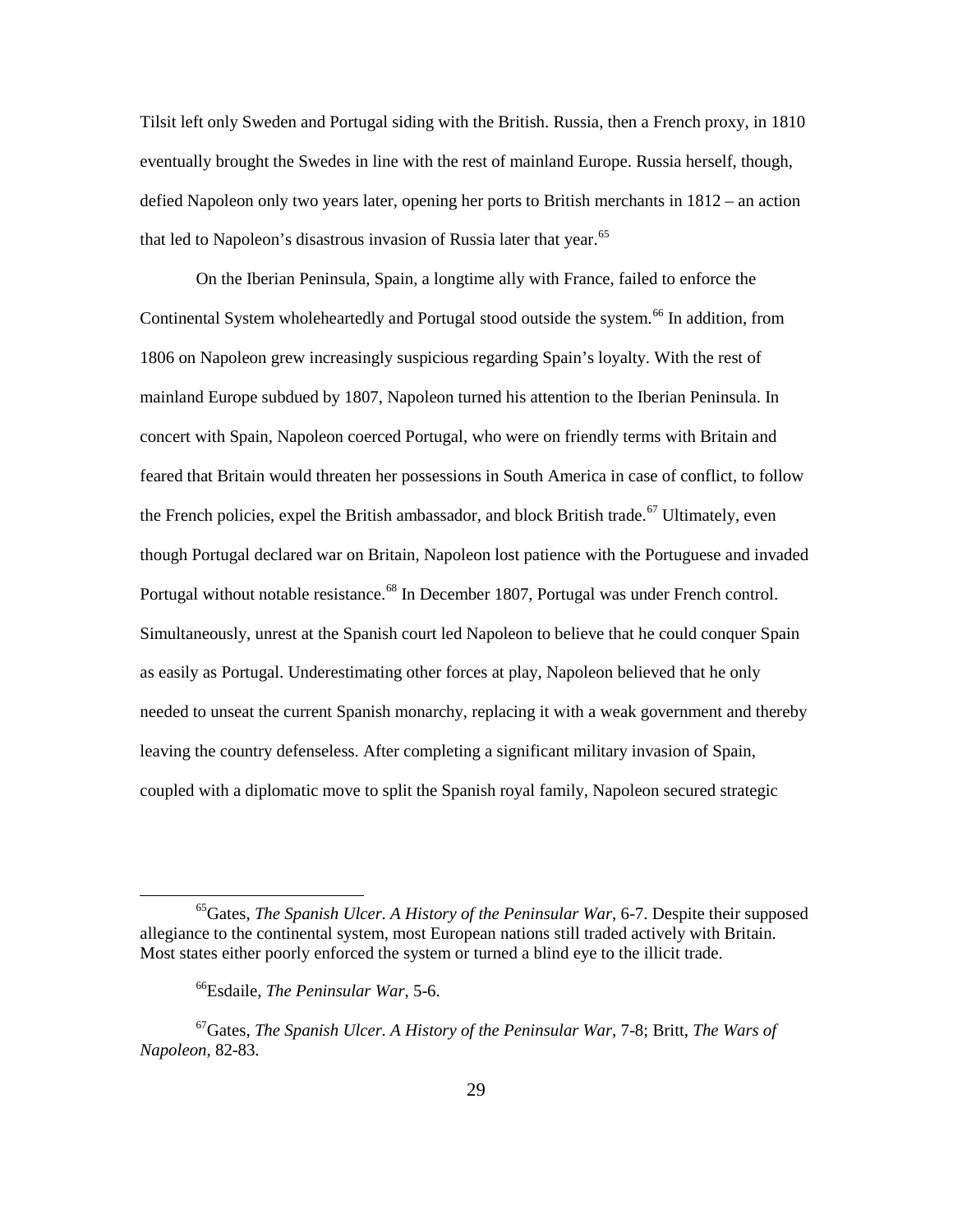decisive points, enabling his entry into the Spanish capital where he proclaimed Joseph, his brother, king of Spain.<sup>69</sup>

The Spanish government, however, was not the lone source of Spanish passion in the early nineteenth century.<sup>70</sup> A more general national pride and the support of the Spanish social structure regardless of the present ruling family strengthened the significant power of the Catholic Church in Spain. Thus, when the government supported system failed to protect the people of Spain, other forces stepped up. As the royal family and its proxies fled Madrid, the city's occupants arose to confront the French troops who quickly and brutally quelled the rebellion. Despite this initial French victory, their brutality inspired the rest of the population to rise against the foreign conquerors, and the province of Austria in northern Spain quickly declared war on France. Other provinces soon followed, leading to what historians now call the Peninsular War.<sup>71</sup> Seeing opportunity in this uprising, Great Britain sent an army led by General Arthur Wellesley to support Spain and Portugal in their attempt to defeat and expel Napoleon's imperial army, whilst Joseph attempted to gain control over his new kingdom.<sup>72</sup>

68Esdaile, *The Peninsular War*, 1-10.

 $\overline{a}$ 

69Gates, *The Spanish Ulcer. A History of the Peninsular War*, 10-11; Guy Dempsey, *Albuera 1811* (London: Frontline Books, 2008), 19.

70Gates, *The Spanish Ulcer. A History of the Peninsular War*, 9; Esdaile, *The Peninsular War*, 250-57.

71Gates, *The Spanish Ulcer. A History of the Peninsular War*, 11-12; Britt, *The Wars of Napoleon*, 84-85.

<sup>72</sup>General Arthur Wellesley is often referred to as the Duke of Wellington, Field Marshal Wellington, or simply Wellington, Arthur Wellesley did not, however, acquire the title of field marshal until the battle of Vitoria (1813) and the title Duke until after Napoleons exile (1814).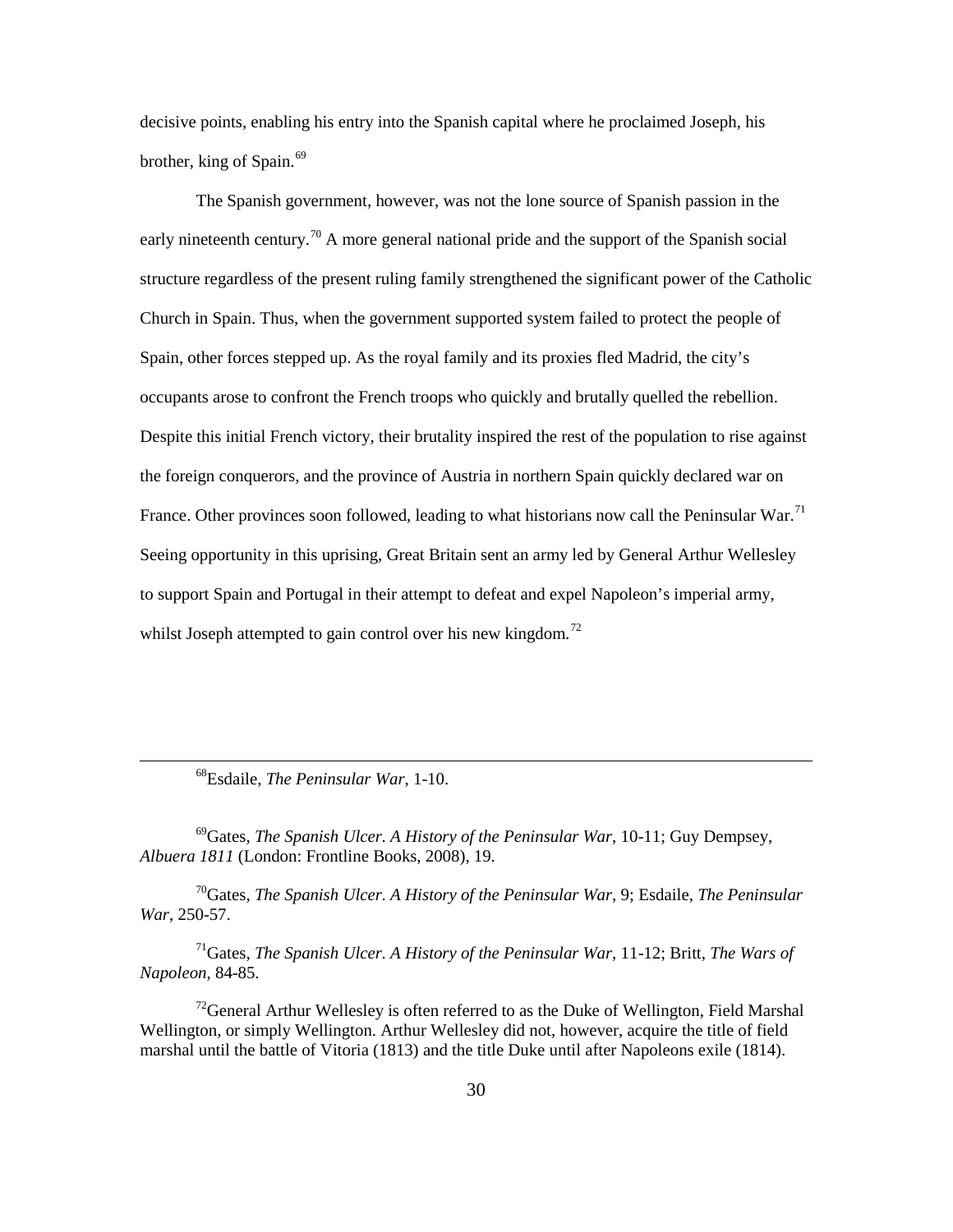The Iberian theater, to the outside spectator, was a mix of regular troops, irregular insurgents, and civilians defending their way of life.<sup>73</sup> Spanish provinces fielded five regular armies and though a revolutionary government was established, it did not exercise centralized control over them. By this period in history, Spain possessed low-quality regular armies and provincial militia formations.<sup>74</sup> Confronted with seasoned French soldiers and decisive Napoleonic tactics, they usually lost quickly and decisively.<sup>75</sup> The Spanish regular armies did benefit from size, though, outnumbering the British and Portuguese armies combined. This meant they could still serve an important purpose in the resistance effort by conducting blockades and sieges, leaving higher quality troops free to maneuver and engage in direct combat with the French. Similarly, due to the decentralized nature of the Spanish regular armies, they never faced the bulk of Napoleon's powerful forces.<sup>76</sup> Finally, the Spanish Army did field some reasonably high-quality units, and it won several battles facing regular French troops in open combat.<sup>77</sup> Nevertheless, in most cases the Spanish Army largely fought to dispel the perception that France had successfully imposed centralized control on the Spanish government and its military forces.

In similar fashion, the Spain's irregular forces or guerillas forced France to disperse soldiers throughout the Peninsula. After suffering many defeats, the Spanish people abandoned regular warfare as a decisive means to combat the French, looking instead to the Spanish revolutionary government for a solution. This revolutionary government called upon the people to "… show a renewed martial vigor, aided by a novel system of war unknown to military tacticians.

 $^{74}$ Ibid., 113.

 $\overline{a}$ 

75Britt, *The Wars of Napoleon*, 90.

76John Lawrence Tone, *The Fatal Knot* (Chapel Hill, NC: The University of North Carolina Press, 1994), 4.

77Gates, *The Spanish Ulcer. A History of the Peninsular War*, 33-36.

<sup>73</sup>Dempsey, *Albuera 1811*, 19-20.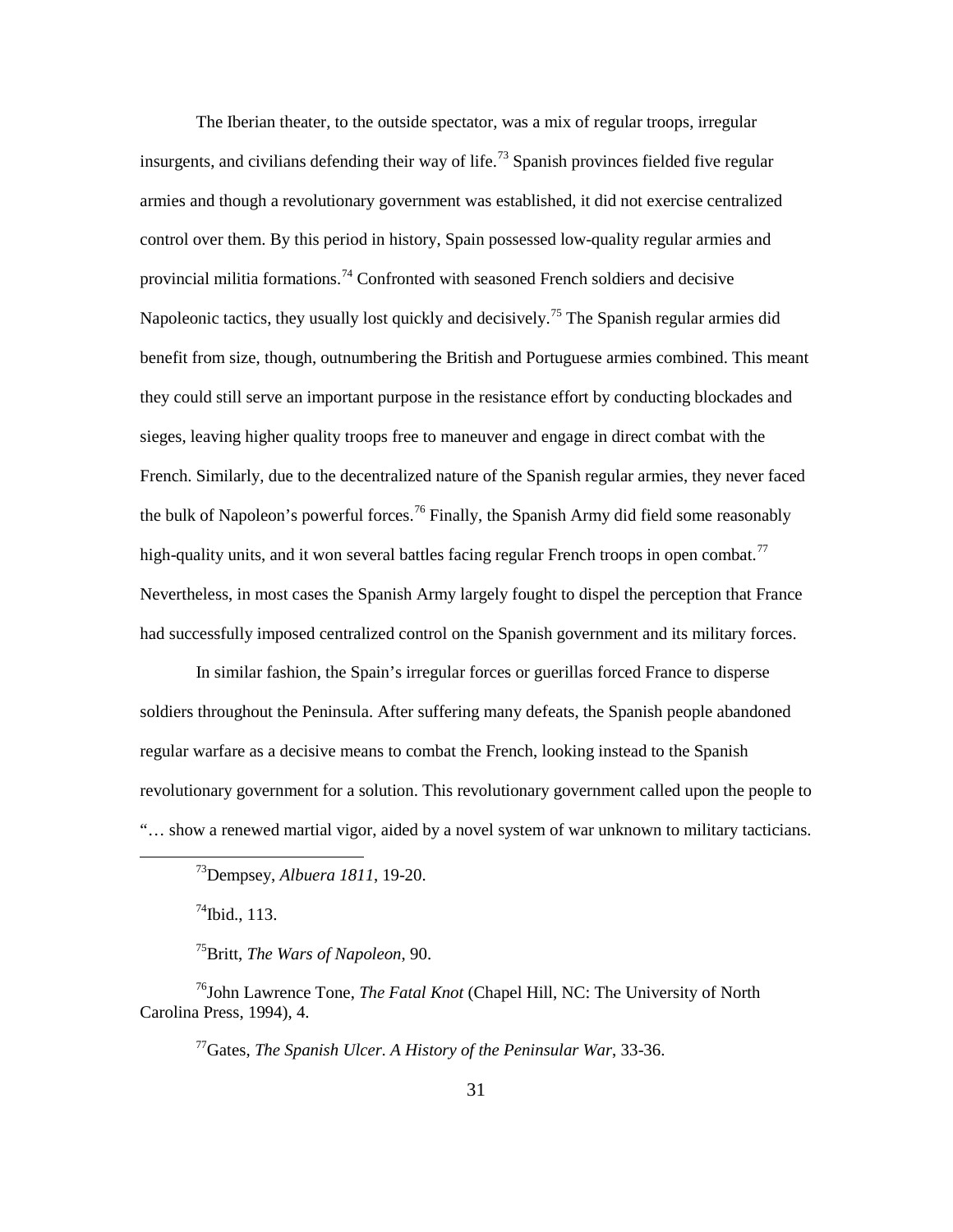It is necessary to counter these 'warriors on a large scale' with war on a small scale, with guerrillas and more guerrillas."<sup>78</sup> Eventually, even though all regions of Spain fostered guerrillas, the Northern regions generated the most tenacious guerrilla forces and the toughest irregular fighting took place there.<sup>79</sup>

Although guerrillas from different regions or social groups shared many similar traits, the partisan movement lacked centralized coordination and individual guerrilla forces did not fight for common purposes.<sup>80</sup> In many cases, the guerrillas reflected the social systems and patterns of the local community from which they came. Thus, the up rise resulted largely from a tradition of strong local rule and a locally organized economy that enjoyed a high degree of independence from national government control. In some regions, the English blockade had a significant effect on the employment opportunities for young Spanish and Portuguese males. Since those lacking employment could no longer to immigrate to America, and the protracted conflicted led to a general decrease in the economic health of the Iberian Peninsula, these young men faced steadily decreasing job opportunities – particularly in Madrid and other previously thriving economic hubs. Thus, many local communities had a surplus of young, fighting age males without prospects.<sup>81</sup>

In parts of Spain, the dispersion of the population forced the French to disperse forces to collect taxes. These small bands of troops spread about the countryside presented targets vulnerable to attack by the guerillas. Similarly, small clusters of buildings dotted much of the

 $^{80}$ Ibid $^{\circ}$ 

 $\overline{a}$ 

 $81$ Ibid., 11.

<sup>78</sup>The Spanish news paper "La Centinela de la Patria", 3 July 1810 as quoted in Tone, *The Fatal Knot*, 4, 186.

<sup>79</sup>Tone, *The Fatal Knot*, 6-7. According to Tone, specifically the Navarre region was the heart of the guerrilla movement.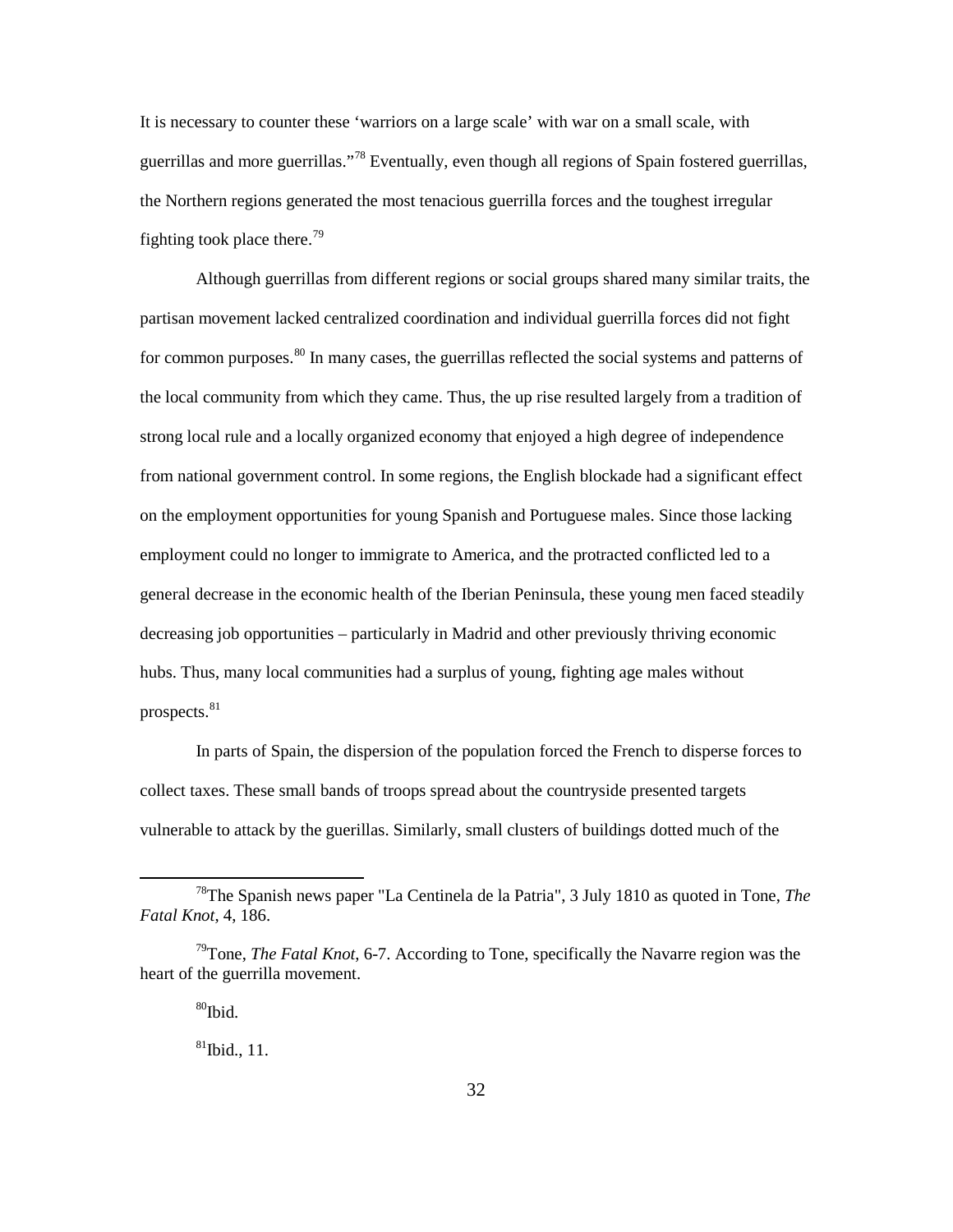landscape, and these made ideal fortresses that gave otherwise weak guerilla units a marked advantage against roving parties of French forces. Thus, the French had more success subduing populations concentrated in larger towns and cities once they were under French control.<sup>82</sup> The guerillas were instrumental in attacking Imperial lines of communication, couriers, and informers as well as attacking isolated French units. British forces also relied heavily on intelligence and information provided by Spanish guerillas. On more than one occasion, the British avoided battle with a superior enemy based on intelligence from local guerillas.

The Spanish population had a long tradition of discontent with its monarchical government, and this general discontent increased in ferocity under King Joseph.<sup>83</sup> This led to resistance from average citizens that complemented the guerilla movement, seen mostly in the defense of cities like Saragossa, Gerona, and Valencia, along with general opposition against the new centralized regime – viewed merely as a French puppet government by most citizens.<sup>84</sup> The French occupiers failed to perceive the general character of the Spanish uprising.<sup>85</sup> The French government sent flying columns from Madrid to quell what it interpreted merely as local acts of rebellion. By piecemealing their efforts, much contrary to one of Napoleons maxims, the French forces did not concentrate their forces in a coordinated campaign to defeat the rebellion through successive, concentrated efforts.<sup>86</sup> By spreading out its forces, the French Army deployed

82Tone, *The Fatal Knot*, 13.

 $\overline{a}$ 

83Gates, *The Spanish Ulcer. A History of the Peninsular War*, 35-36.

84Ibid., 35-36, 56-61, 73-77, 78, 124-27.

85Christon I. Ancher et al., *World History of Warfare* (Lincoln: University of Nebraska Press, 2002), 399.

86Ancher et al., *World History of Warfare* (Lincoln: University of Nebraska Press, 2002), 400; David G. Chandler, *On the Napoleonic Wars* (London: Greenhil Books, 1994), 177; Gerard Chaliand, ed. *The Art of War in World History* (Berkeley: University of California Press,1994), 648.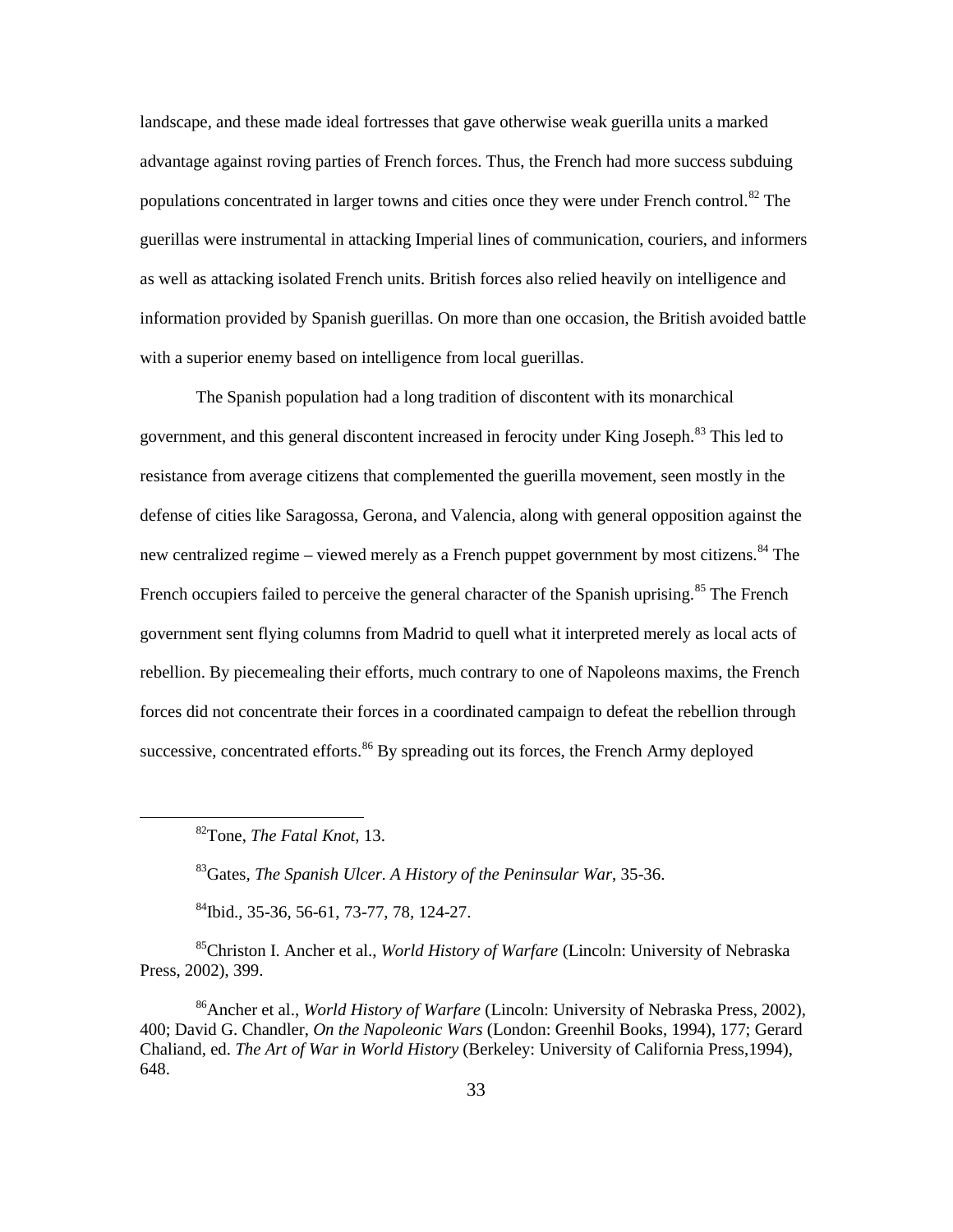columns that were vulnerable to attacks by the Spanish regulars, ambushes by the guerillas, and resistance by the population in some cities such as Saragossa, Gerona, and Valencia.<sup>87</sup>

It is not possible to define one unifying ideology that served as the main source of Spanish motivation. Rather, many overlapping ideologies fueled the rebels' passion. The tension between the Protestant and Catholic Church served as an underlying, yet powerful and longstanding source of motivation.<sup>88</sup> Similarly, the historically decentralized organization of Spanish society stood in stark opposition to the French desire to impose outside rule – particularly led by a government that taxed the Spanish people to finance the occupation. The underlying and often subtle differences between occupier and occupant were gradually reinforced as the number of local battles grew. The intrusion of the French occupiers attempting to claim control of Spanish ground fostered a rise of national unity and pride not present prior to the French invasion.<sup>89</sup> This was not nationalism in the traditional sense of the term, but the creation of a national identity through the creation of shared ideological motivations centered on ejecting the French occupiers from Spain. The different sources of identity and ideology all fed into the cauldron of resistance. The Spanish guerillas and people fought ferociously for their country, which ultimately enabled the depleted Spanish and Portuguese Armies, assisted by the British, to defeat Napoleon's forces and end the French occupation.

# World War II: The Pacific Theater of Operations

When the Imperial Japanese Navy and Air Force attacked Pearl Harbor on December 7, 1941, America's declaration of war against Japan, followed shortly by Germany's declaration of war against America transformed the war in Europe into a full scale World War. The Pacific

<sup>87</sup>Gates, *The Spanish Ulcer. A History of the Peninsular War*, 56-61.

<sup>88</sup>Ancher et al., *World History of Warfare*, 400.

<sup>89</sup>Gates, *The Spanish Ulcer. A History of the Peninsular War*, 77.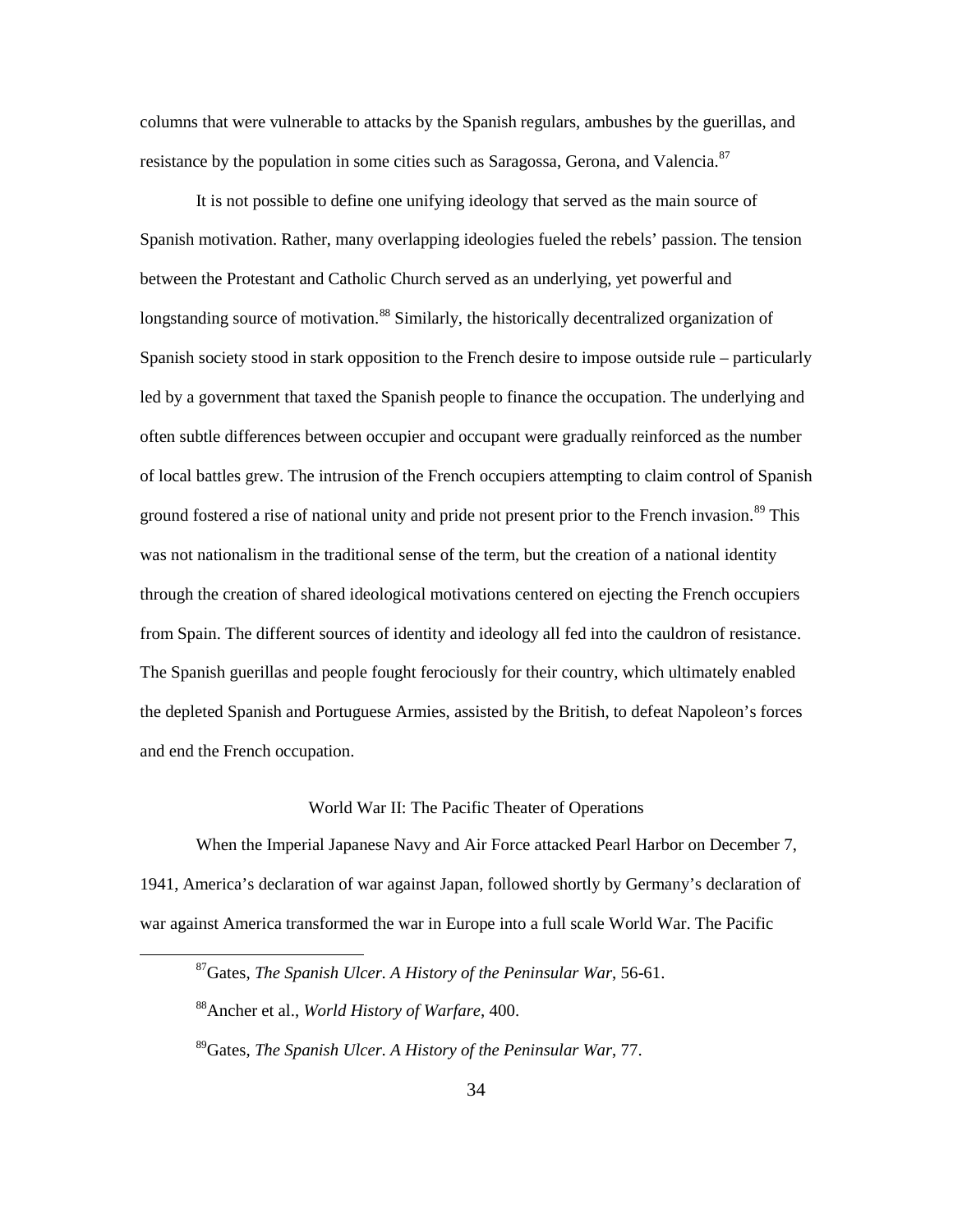Theater consisted primarily of a confrontation between the Western Allies (the United States and the United Kingdom) and Japan.<sup>90</sup> The underlying causes of Japan's entry into the war included postwar economic factors – particularly control of territory, markets, natural resources, and people, all focused on the Japanese goal of establishing economic independence. Tensions between America and Japan traced back to the early twentieth century, specifically the legalization of bias in California's 1906 legislation prohibiting Japanese children from attending the same schools as American children, and the role President Theodore Roosevelt played in settling the 1904-1905 Russo-Japanese War.<sup>91</sup> Tension between the two nations grew steadily over the next three decades, but it never came to open conflict.<sup>92</sup> Elsewhere in the Pacific, nationalist aspirations bloomed as various countries sought independence after decades of Western and Japanese colonialism.<sup>93</sup>

In addition to these overt geopolitical power struggles, the conflicts that culminated in World War II (WWII) fall within several less obvious but still significant underlying themes. In particular, America's war with Japan took on many of the characteristics of a race war. The Nazi racial hierarchy explicitly expressed by the genocide of the Jewish people and other "undesirables" serves as an obvious example of the centrality of racial issues during WWII. Nazi Germany had no monopoly on these racial biases, however. British racial policies in the colonies, and the segregated American society with its race-based citizenship laws provide but two of many examples of the racial bias that existed as a general characteristic of the time.<sup>94</sup> WWII both

 $^{92}$ Ibid.

 $^{90}$ The Western Allies primarily includes forces from the U.S., U.K., Australia, New Zealand, and Canada.

<sup>91</sup>Lynn, *Battle. A History of Combat and Culture*, 233-35.

<sup>93</sup>John W. Dower, *War without Mercy* (New York: Pantheon Books, 1986), 3-5.

<sup>94</sup>Dower, *War without Mercy* (New York: Pantheon Books, 1986), 4-5; Lynn, *Battle. A*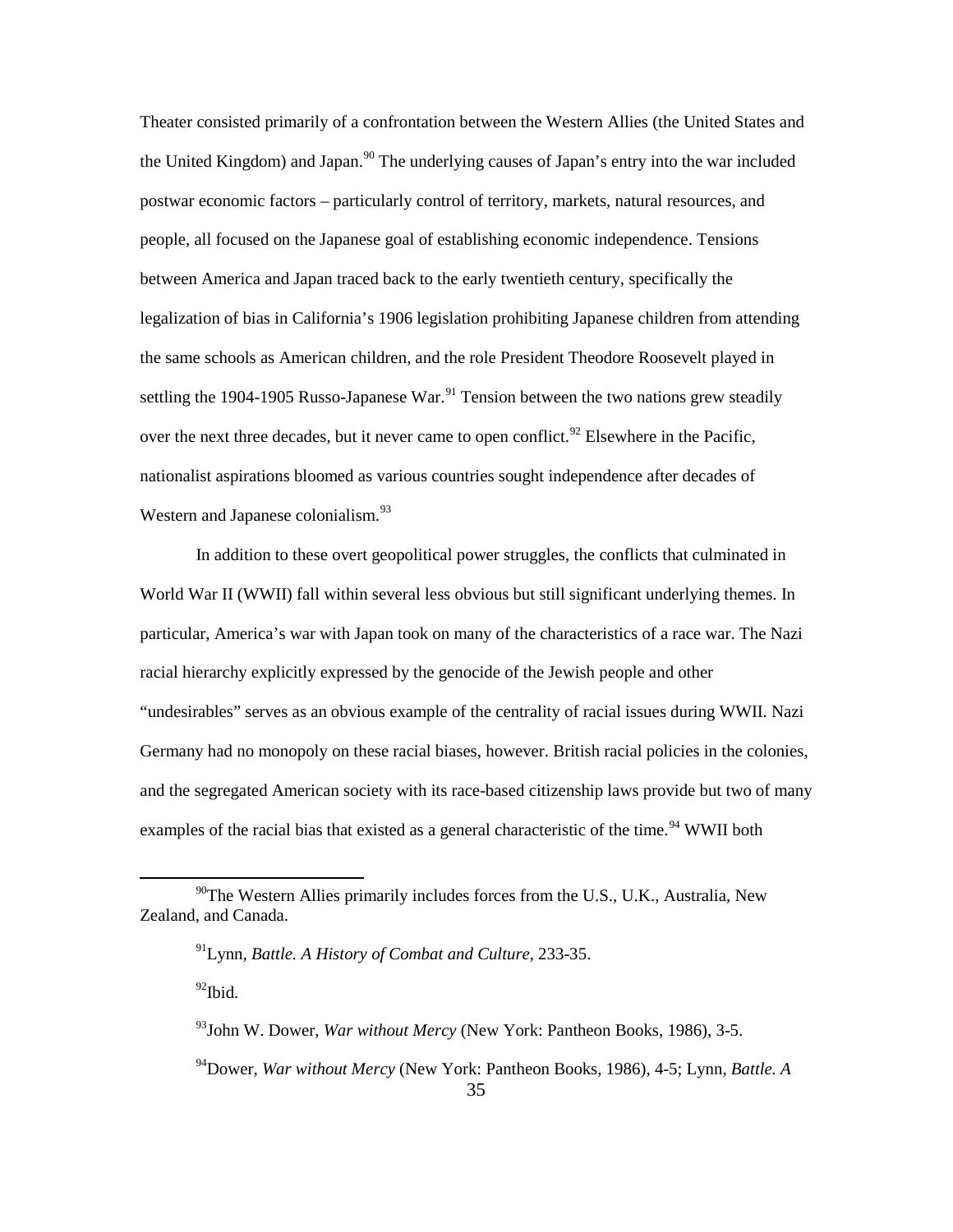further exposed and accelerated these racial tensions, often with tragic consequences. In the Pacific theater, race played a particularly important role in the conduct of war. The Western Allies employed racial bias towards the Japanese both to motivate troops going into combat and to encourage public support for the war effort. This racial bias existed at all levels of society, as one can see in the popular media of the era: cartoons, films, radio broadcasts, newspaper and magazine articles, and commercial ads. In a disturbing parallel to Nazi depictions of the Jews, the U.S. War Department distributed a host of posters that portrayed the Japanese as cruel, animallike sub-humans (see figure 5).  $95^{95}$ 

*History of Combat and Culture*, 220-21.

 $\overline{a}$ 

95Lynn, *Battle. A History of Combat and Culture*, 223-24.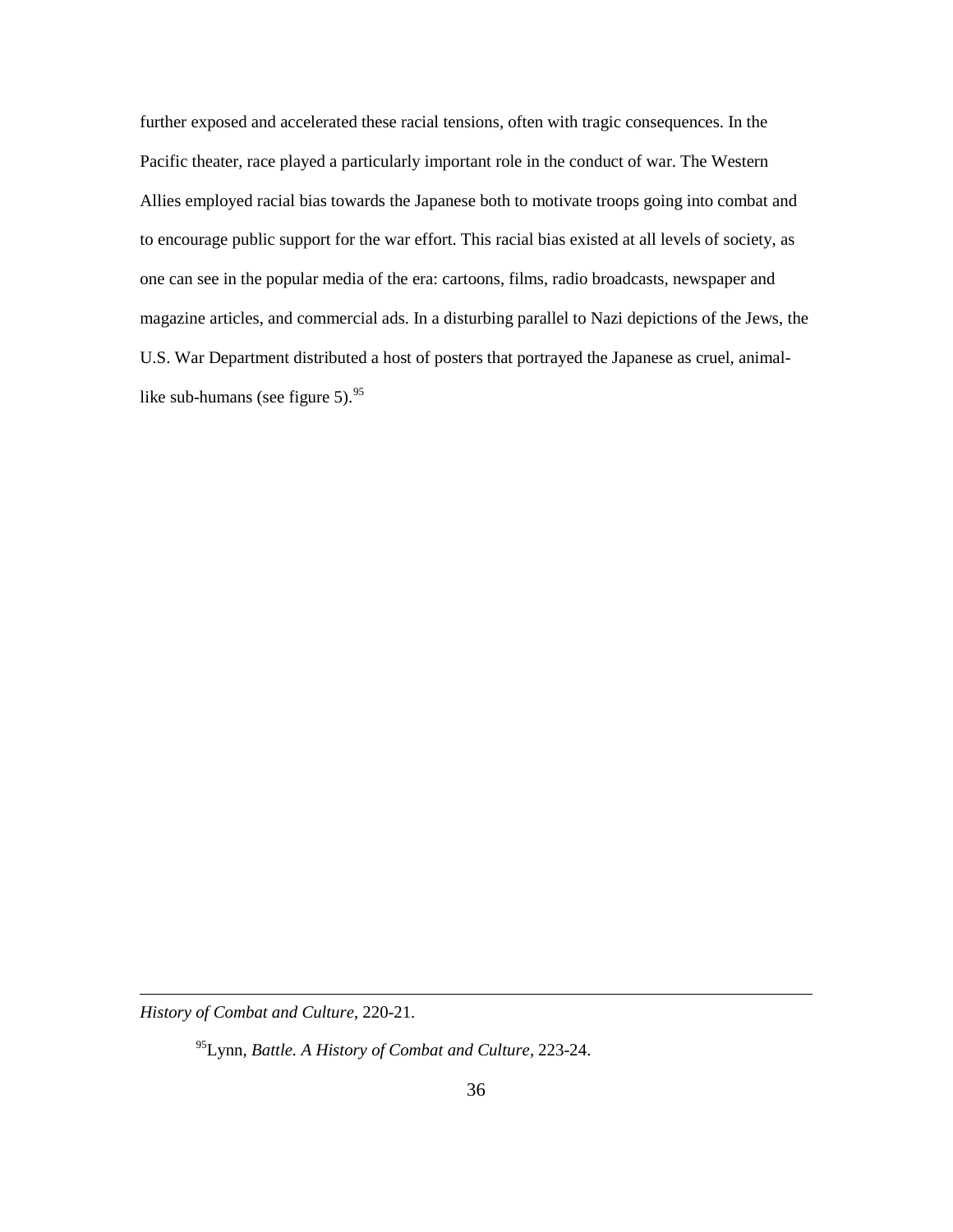

Figure 5. Examples of American World War II Posters with anti-Japanese messages. Source: http://www.bookmice.net/darkchilde/japan/war.html (accessed 24 January, 2013)

Core ideologies supported the racial messaging on both sides during the war in the Pacific. In the United States majority public opinion and official government propaganda held that no such thing existed as a "good Japanese."<sup>96</sup> While this rhetoric reached a feverish pitch during the war, it rested on a general bias with a history that originated long before World War II. The United States and the United Kingdom built on these pre-war tensions and racial bias to

<sup>96</sup>Dower, *War without Mercy*, 8.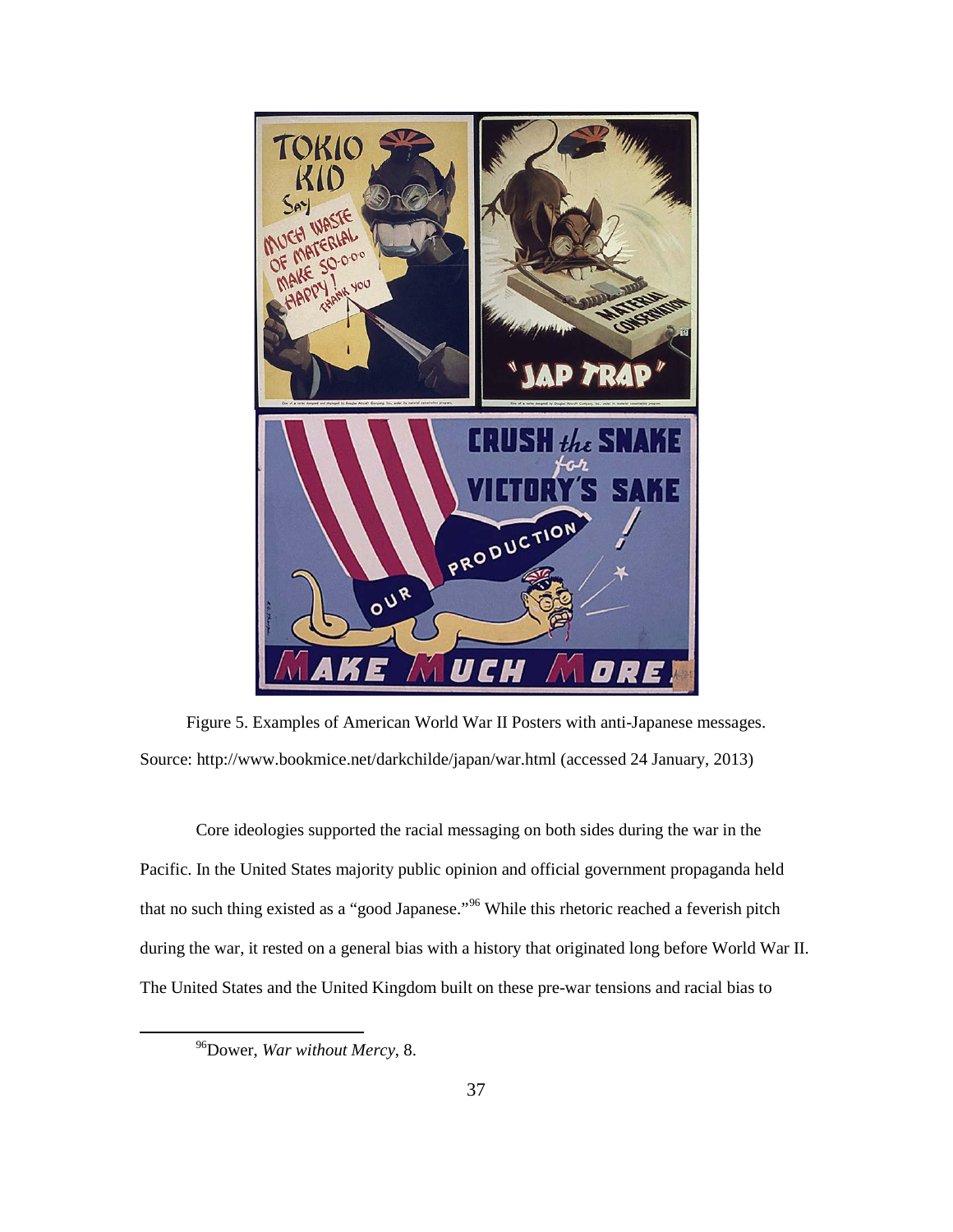communicate the notion of the "subhuman Japanese," routinely portraying their enemy as apes, snakes, and vermin in public media.<sup>97</sup> Western information similarly depicted the war as a struggle between good and evil. Simple but powerful visual and verbal images, such as the Rape of Nanking, the "sneak attack" at Pearl Harbor, and the Bataan Death March provided powerful symbols that the Allied governments used to create a stereotypical depiction of the Japanese soldier and citizen, and to emphasize the high-stakes nature of the conflict for both Allied soldiers and the home front.<sup>98</sup> These public information campaigns left only one possible outcome: the total extermination of the opposing system and ideology, a notion reflected in Allied national policy and military strategy.

Japanese ideology had long challenged the notion of Western supremacy; historically the Japanese people viewed themselves as the master race. In the summer of 1941 the Japanese Government, published *The Way of The Subject*, an ideological publication that continued the indoctrination of the Japanese population. *The Way of The Subject* described an ideal image of the Japanese people, nation, and race. Furthermore, it portrayed Western history as the history of conquest, self-gratification, and racist repression of the rest of the world. It portrayed Westerners as valueless, bloodthirsty aggressors and arrogant colonials who exploited Asian peoples from India to Indochina and the Philippines. This justified Japan's deliberate invasion of Western colonies throughout Asia in an attempt to establish economic independence and create a Pan-Asian empire freed from the yoke of Western domination. The Japanese willingly shouldered the responsibility to lead this effort, seeing themselves as supreme among the Asian races. The Japanese emperor and government sought to establish their people as the ruling class in Asia

<sup>97</sup>Dower, *War without Mercy*, 9.

<sup>98</sup>Dower, *War without Mercy*, 27-29; Lynn, *Battle. A History of Combat and Culture*, 223.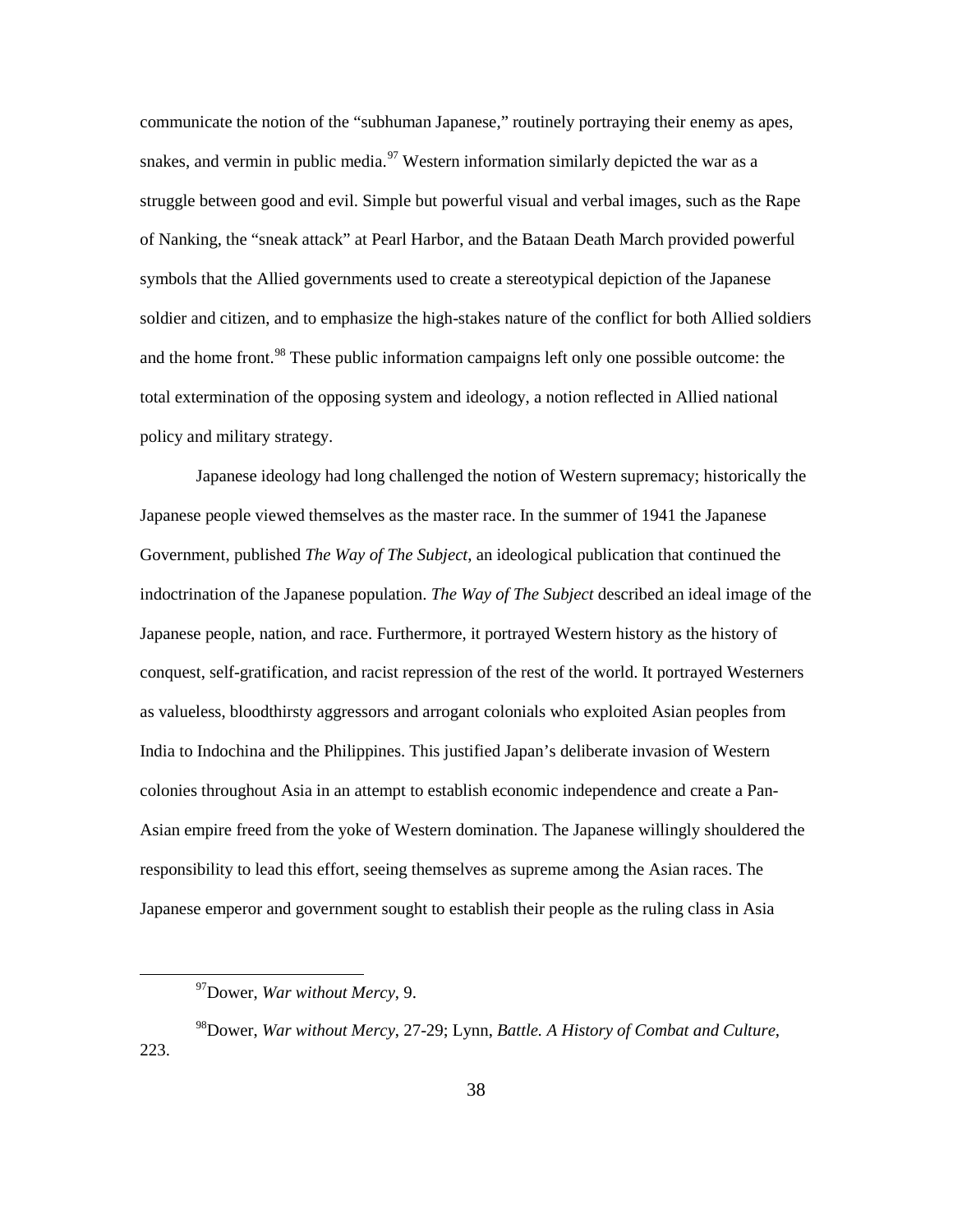under the so-called Triple-A slogan: Japan the Leader of Asia, Japan the Protector of Asia, and Japan the Light of Asia. $99$ 

For the Japanese, Pan-Asianism thus served as a multi-faceted ideology, rather than simply the rationale for attacking the colonial powers. In countries including India, China, and Burma these anti-colonial sentiments attracted followers supporting the Japanese cause.<sup>100</sup> Japan, an ethnically pure society, found its notion of superiority in the (Chinese) Confucian classics, along with its own folk stories that portrayed outsiders as barbarians and evil demons. Similarly, the Shinto religion, particularly the distorted version expressed as "State Shinto," served as a nationalistic tool that united the Japanese people around the Japanese state and the divine Emperor. Beginning in 1890, government policy required Japanese students to recite an oath of allegiance to the state, guaranteeing their unquestioned and courageous allegiance. This oath served as one form of ritualistic activity that found its ultimate expression in the Kamikaze and Banzai suicide attacks, and ritual suicides known as Hara-kiri – practiced by Japanese soldiers and pilots throughout the war.  $^{101}$ Japanese soldiers found inspiration in their warrior past, when Samurai discipline, loyalty, cruelty, and skill stood as ideals admired by all of society. Japanese history and folklore foretold a Japanese Pan-Asian empire including Korea, China, and the Philippines.<sup>102</sup> The structure of Japanese society, through combined schemes of public education,

 $^{99}$ An Imperial Army document from the summer of 1942, for example, divided the nationalities of Asia into "master races,"s," "friendly races," and "guest races," reserving the position of undisputed leadership for the "Yamato race."Dower, *War without Mercy*, 8.

 $100$ Ibid., 6-7. Despite the narrative, Pan-Asian unity remained a myth. Japanese oppressive behavior earned them more Asian enemies than followers.

<sup>&</sup>lt;sup>101</sup>As an example of the ideology permeating down through the military organization, see Field-Marshal Viscount Slim, *Defeat into Victory* (London: Cassell & Company Limited, 1956), 337; Eugene Bondurant Sledge, *With the Old Breed. At Peleliu and Okinawa* (Oxford: Oxford University Press, 1981), 182, 221; Gerhard L. Weinberg, *A World at Arms* (Cambridge: Cambridge University Press, 1994), 847-58.

<sup>102</sup>Dower, *War without Mercy*, 20-21.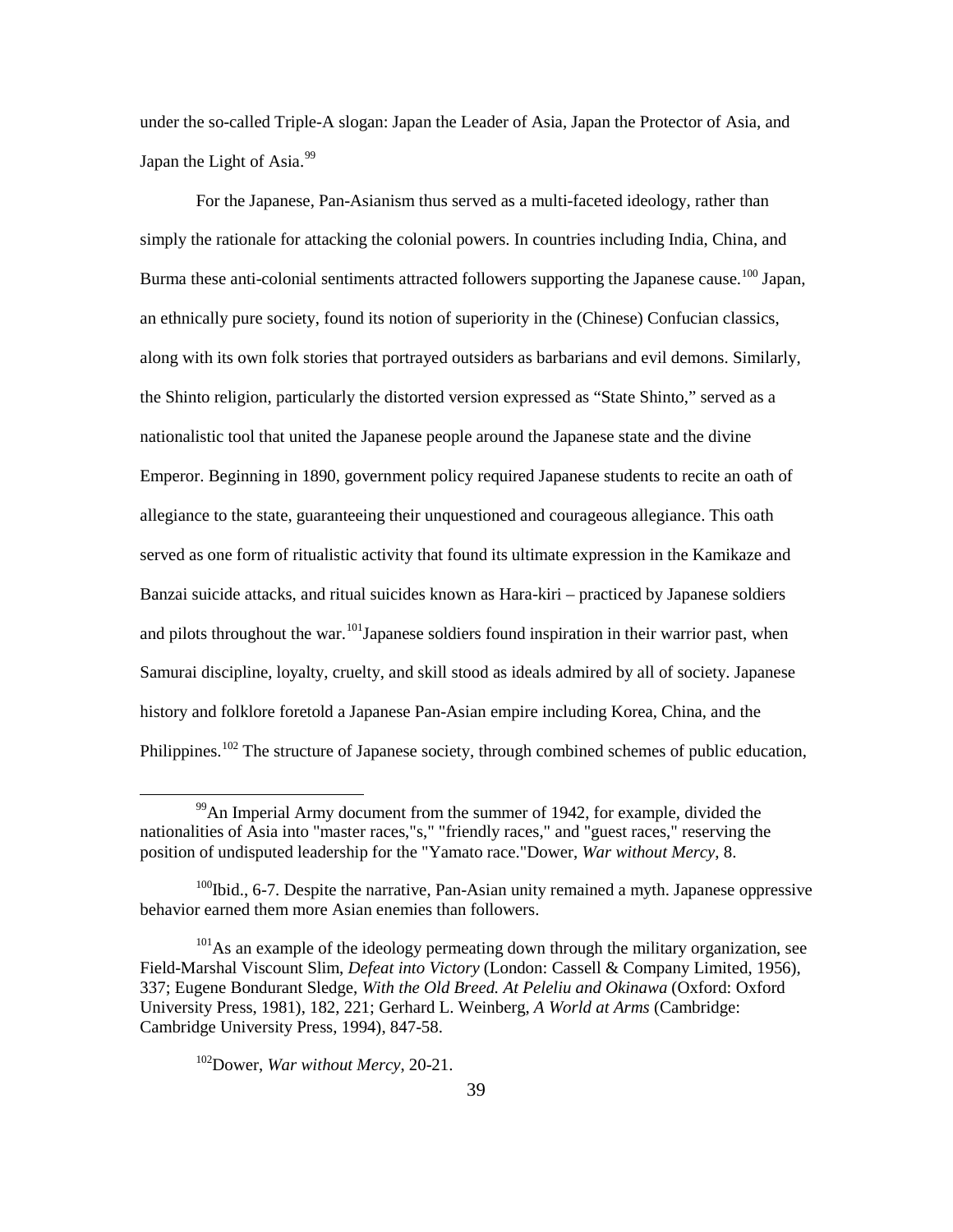state Shinto, and the Emperor-centric processes of government control produced a nation of individuals aligned with and subordinate to the state's will. The military resided at the very top of the hierarchy that oversaw Japan's strategic direction in accordance with the guidance of an emperor who acted in a role that made him more a part of this system than the master of it.<sup>103</sup>

Both sides in the Pacific Theater of War expended vast resources to depict their opponent as an irreconcilable savage aggressor. Both sides supported these claims through cultural interpretations of history and stereotyping of racial differences. As a result, Western and Japanese ideologies drastically affected the conduct of WWII in the Pacific Theater.<sup>104</sup> The almost total dehumanization of the opponent served as an inspiration and motivation to exercise extreme violence in a fight to the last man.<sup>105</sup> Unlike the European theater, where extremism and racial hatred remained localized among particular ethnic groups and historically opposed parties, no participant in the Pacific War offered or expected mercy.<sup>106</sup> Soldiers there lived and died by simple rules: kill or be killed, take no prisoners, and fight to the bitter end. Furthermore, an ethos of "never surrender" developed among soldiers and commanders in the Pacific Theater – particularly among Japanese defenders after the Allies turned the tide and started the process of liberating Japanese-controlled islands.<sup>107</sup> Top commanders and civilian leaders on both sides encouraged this "kill or be killed" ethos, resulting in horrible brutality at the front – although the Allies generally treated the few prisoners that they captured much better than the Japanese treated

<sup>103</sup>Dower, *War without Mercy*, 21; Louis Morton, *Strategy and Command: The First Two Years* (Washington D.C.: Center of Military History, 2000), 225, 34-39.

<sup>104</sup>D. M. Giangreco, *Hell to Pay* (Annapolis: Naval Institute Press, 2009), 5-6.

<sup>105</sup>Slim, *Defeat into Victory*, 538; Weinberg, *A World at Arms*, 846-48.

<sup>106</sup>Slim, *Defeat into Victory*, 46.

<sup>107</sup>John Wukovits, *One Square Mile of Hell* (New York: New American Library, 2007), 223-49.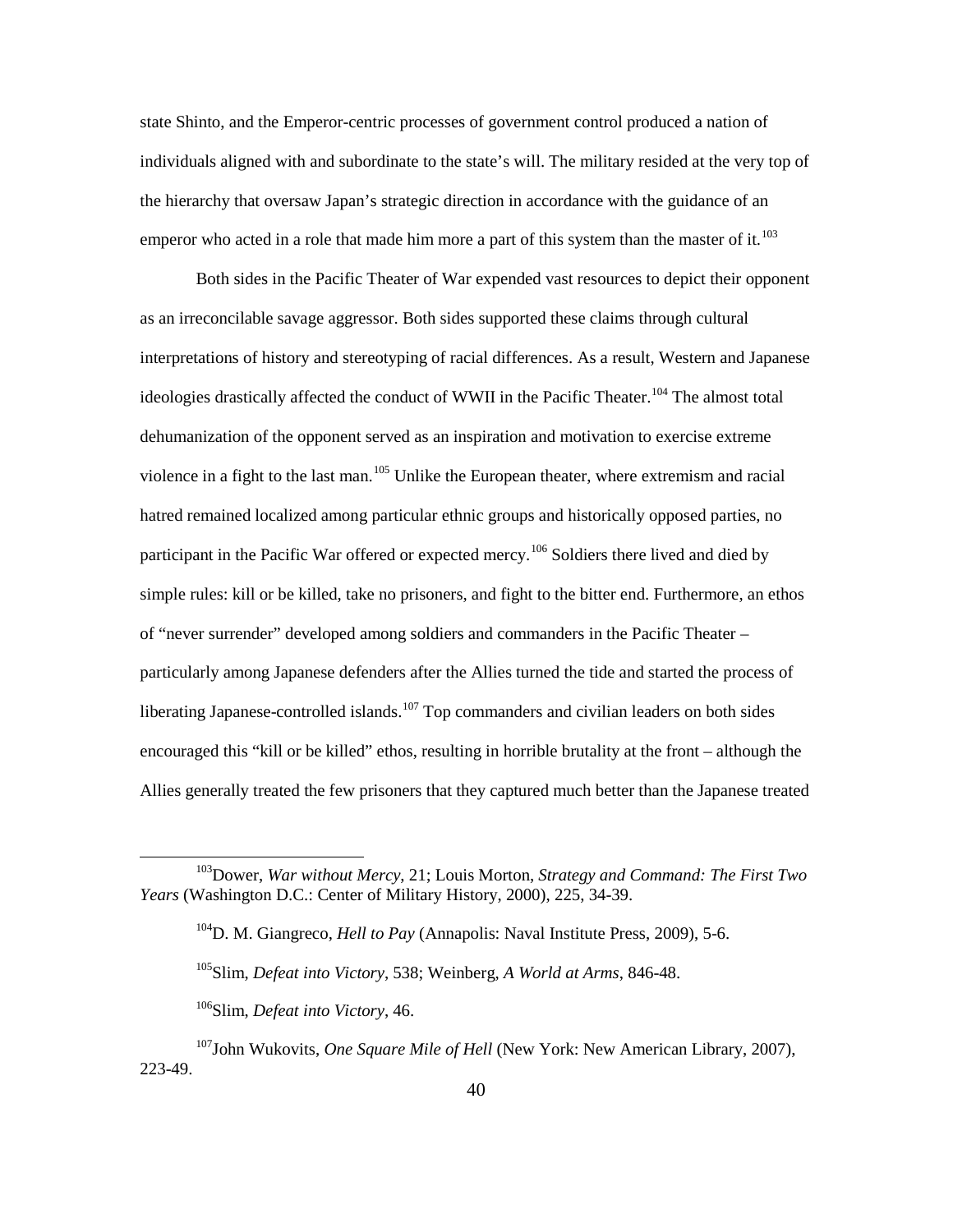their prisoners of war.<sup>108</sup> The government propaganda portrayed the cause of war as a struggle between the "free world and the slave world," "civilization against barbarism," and "good against evil."<sup>109</sup> The combatant's propaganda machines publicized atrocities – real or invented – to serve as motivation and justification for the unrestrained conduct of war. This propaganda proved particularly important for America in the latter stages of the war, when the President approved the firebombing of Japanese cities and eventually the use of the atom bombs on Hiroshima and Nagasaki to avoid the anticipated catastrophic losses involved in an amphibious invasion of the Japanese home island. $110$ 

The Pacific Theater of War during World War II exhibited a multifaceted character. An objective analysis of Allied policy does not satisfactorily account for the nature of the Pacific war. The underlying ideologies, most notably the cultural and racial differences employed by the state as indoctrination and motivation tools, had an immeasurable impact on the way the combatants fought the war, from policy and strategy to the conduct of operations and tactics. The Japanese perception of the Americans combined with their Shinto warrior code caused Japanese soldiers to fight fiercely, almost always welcoming death before capture, and in many cases to commit atrocities. That in turn provided more fodder for the racial indoctrination that influenced Allied forces' perception of the nature of their enemy, exaggerating the effects of the dehumanization process and leading the Allies to engage in a level of brutality unmatched in any other theater of war. The opposing sides' ideologies thus drove their actions on the ground and provided the rationale for behavior never before condoned or so widely engaged in during peace or war.

<sup>108</sup>Dower, *War without Mercy*, 12.

<sup>109</sup>Dower, *War without Mercy*, 16-17. See also Frank Capra's film "Why We Fight: Prelude to War" sponsored by the War Department as a preparation of U.S. soldiers going to war. The movie and other Capra movies were soon shown to the American public as well.

<sup>110</sup>Giangreco, *Hell to Pay*, 15-16, 120-24, 94-204.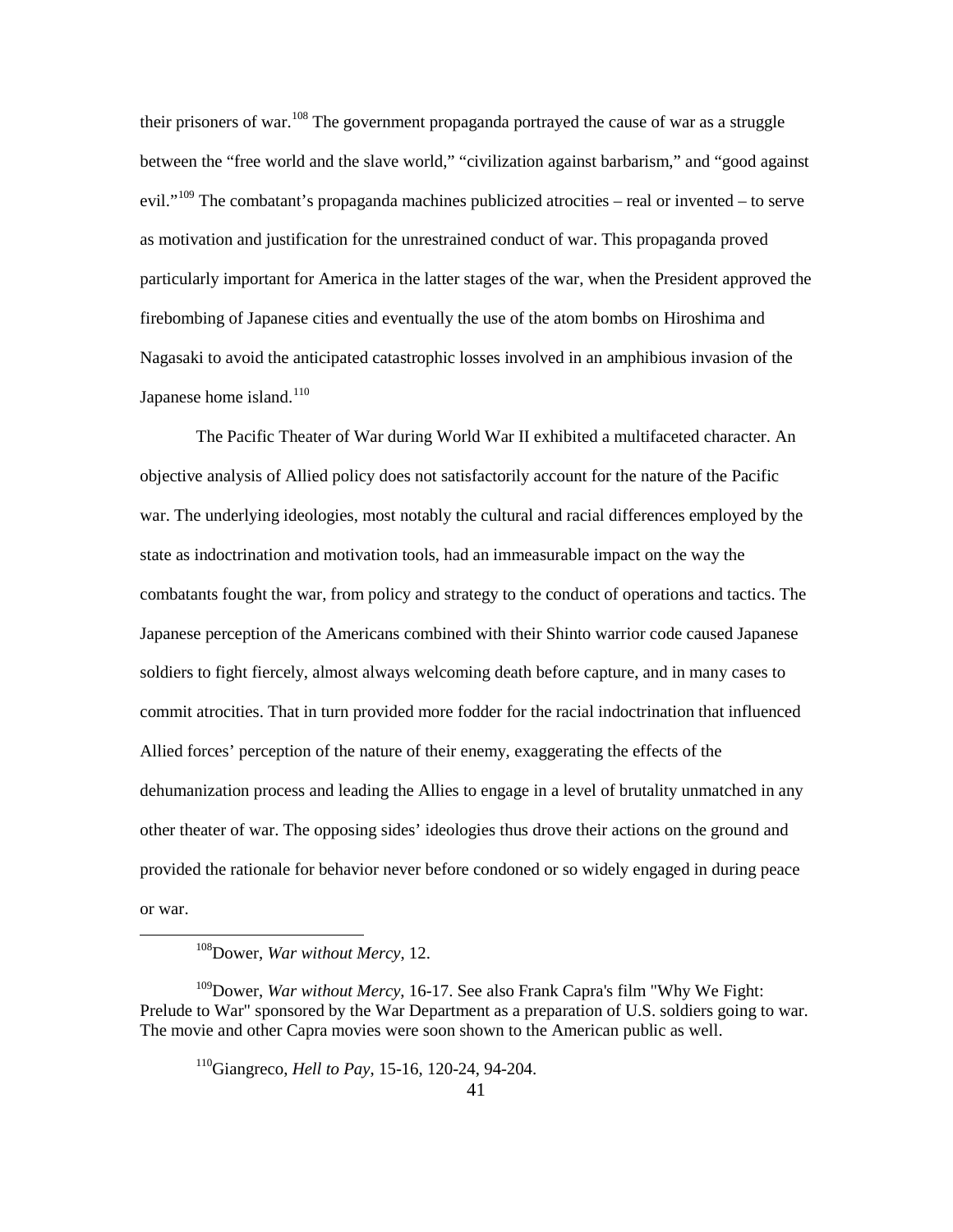The Global War on Terror: Combatting Militant Islamists

On September 11, 2001, terrorists trained and directed by Usama bin Laden's militant Islamist Al Que'da network attacked the United States.<sup>111</sup> Most notably, militant Islamists flew airplanes into the World Trade Center and the Pentagon, killing nearly 3,000 people. In the public conscience, this act ushered in the beginning of a new era in American security policy. In reality, the attack was a continuation of thirteen hundred years of ongoing tension and conflict between what bin Laden called the [Western] crusaders-Zionist alliance and the Muslim world, specifically Muslims in the Middle East.<sup>112</sup> Five years prior to the attack, bin Laden issued a *fatwa* – a religious declaration of war against the United States.<sup>113</sup> The conflict, however, extends beyond religious difference, representing more generally a tension between tradition and modernity. It pits the United States, global hegemon and champion of the universal right of individuals to life, liberty and the pursuit of happiness versus Islamic extremists who seek the establishment of an eternal Caliphate free of infidels.<sup>114</sup> These tensions are found in the two opposing ideologies and the respective narratives that they champion.

 $111$ Al Que'da and their ideological affiliates have been given various lables such as subversive radicalists, Jihadists, radical Islamists, militant Islamists, Muslim extremists. In this paper, the term militant Islamists will cover the group as a whole.Mary Habeck, *Knowing the Enemy* (New Haven, CT: Yale University Press, 2006), 1-7; Bernard Lewis, *The Crises of Islam* (New York: Random House, 2003), 138; Youssef H. Aboul-Enein, *Militant Islamist Ideology* (Annapolis, MD: Naval Institute Press, 2010).

<sup>112</sup>Foreign Broadcast Information Service, *Compilation of Usama Bin Ladin Statements 1994 - January 2004* (Reston, VA: Foreign Broadcast Information Service, 2004), 13-28, 56-58; Lewis, *The Crises of Islam*, xxvi, 137-64.

<sup>113</sup>Foreign Broadcast Information Service, *Compilation of Usama Bin Ladin Statements 1994 - January 2004* 13-28; The term "Fatwa" is technical, judicial term for a legal opinion or ruling on a point of law.Lewis, *The Crises of Islam*, 140.

<sup>114</sup>See Bruse Hoffman, *Inside Terrorism* (New York, NY: Columbia University Press, 2006), 81-83.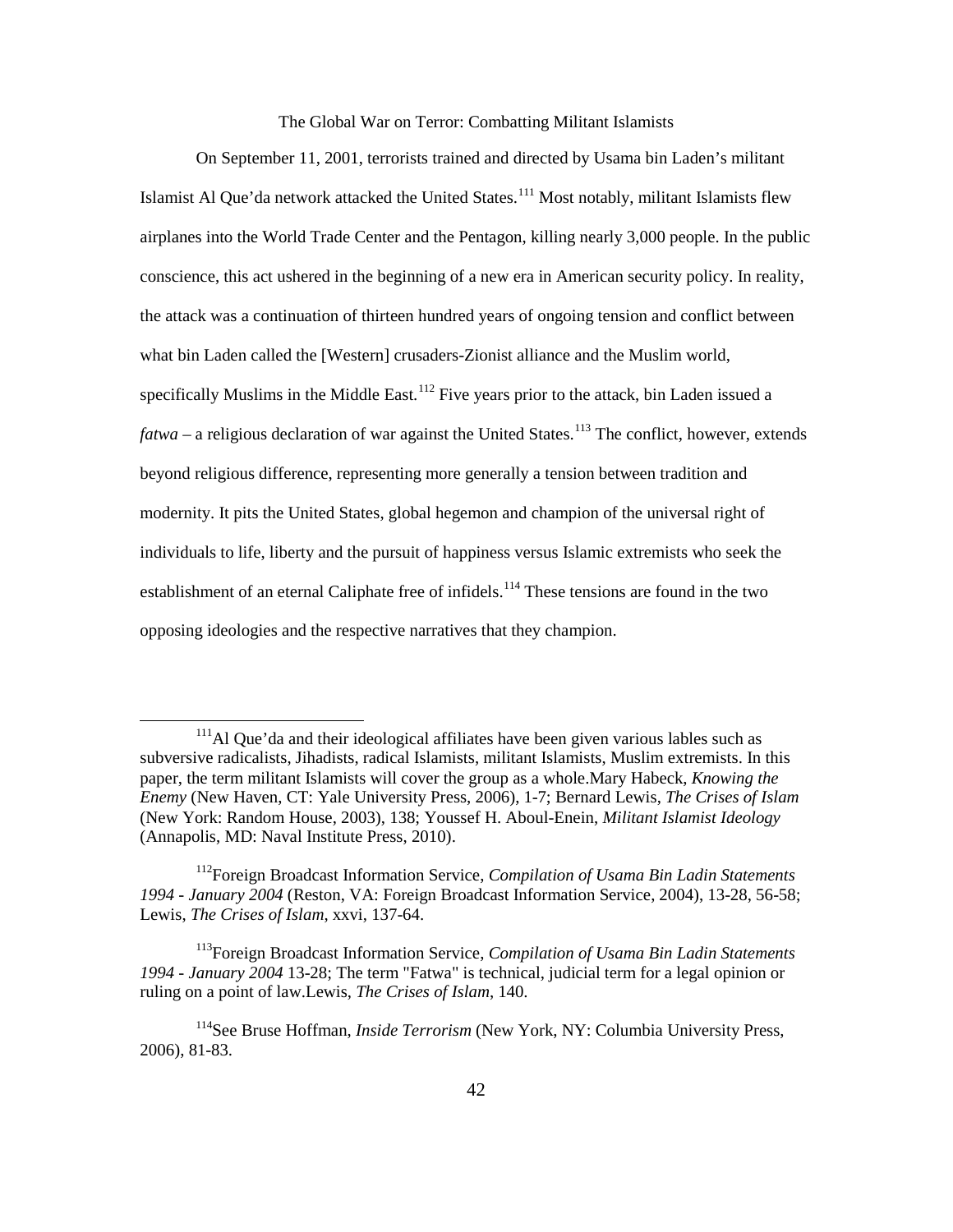Bin Laden, in his periodic communications to the highly distributed Al Que'da organization, made frequent historical references to events dating back to the birth of Islam in 622 as revealed by Muhammad (570-632). In a videotaped message released October 7, 2001, made after the attack on the United States, bin Laden referred to the "humiliation and disgrace" that Islam had suffered "for more than eighty years."<sup>115</sup> In this statement bin Laden referred to the final defeat of the Ottoman Empire and the subsequent subdivision of the last Muslim Caliphate by the (non-Muslim) great powers. To add to the disgrace, that event, in the mind of extremist Islamists, let to the creation of Israel twenty-nine years later. In 1918, the holy Caliphate was divided into British and French parts. The two conquerors later subdivided the area into geographical entities, most of which bore no resemblance to the old Muslim world, with its origin dating back long before the birth of Islam.<sup>116</sup> The dispute over these territories, in particular Jerusalem and Palestine, began when European crusaders captured Jerusalem in 1099, only to lose the city to Saladin in  $1187$ <sup>117</sup>

Control of Jerusalem continued to shift between Christian and Islamic rulers until Saladin recaptured the city in 1244, after which it remained in Muslim hands for centuries. Following the rise of the Ottoman Empire, the European crusaders went on the defensive and the Middle East, with exception of North Africa, remained under Muslim rule until the end of the First World War in  $1918$ <sup>118</sup> Muslim power began to show signs of decline much earlier, though, beginning in 1798 when General Napoleon Bonaparte invaded Egypt and was only expelled when another

<sup>115</sup>Lewis, *The Crises of Islam*, xv; See alsoHoffman, *Inside Terrorism*, 90-91.

<sup>116</sup>Lewis, *The Crises of Islam*, xv-xxxii.

 $117$ Ibid., 47-51.

 $118$ Ibid., 48-52.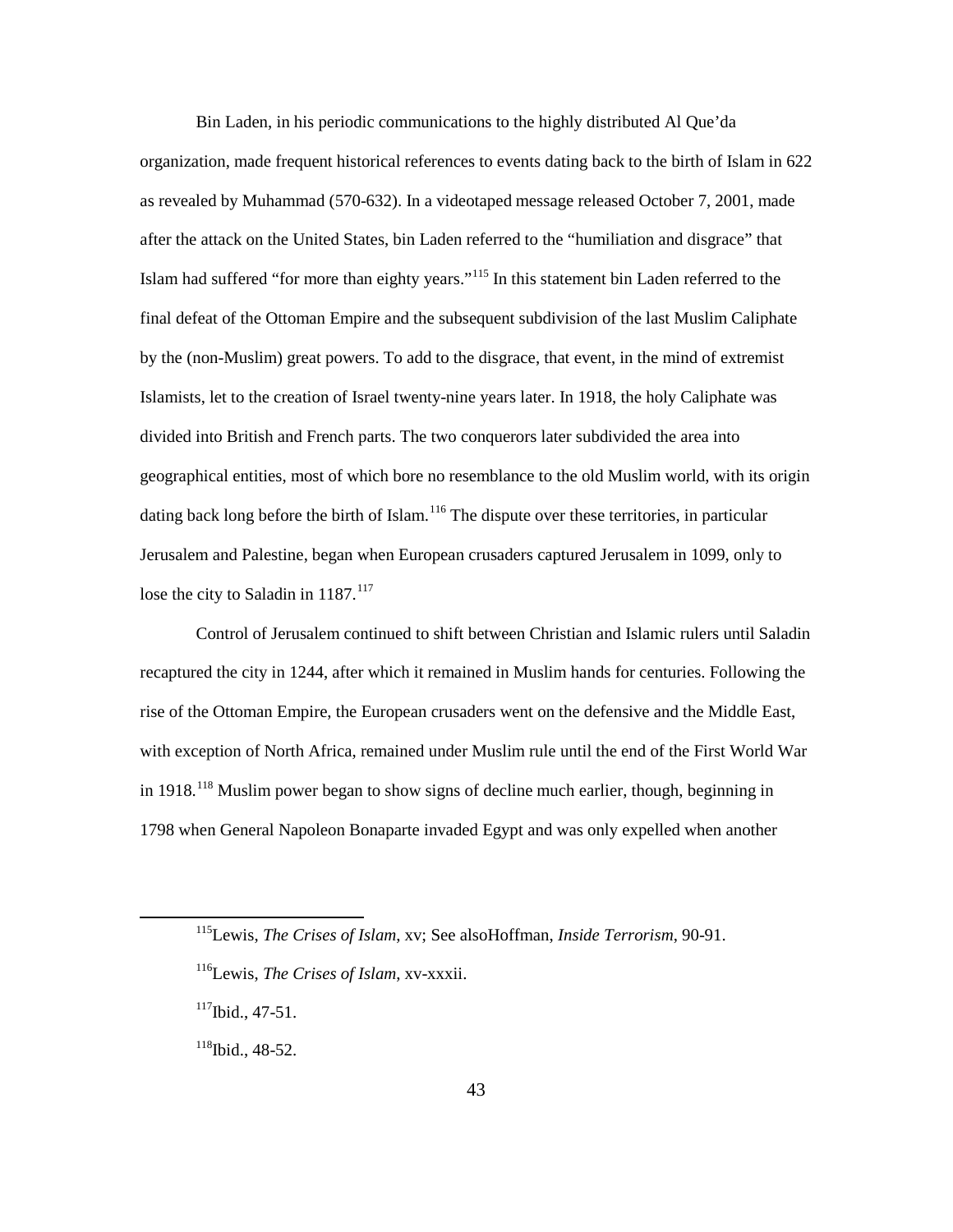European power, Great Britain, intervened.<sup>119</sup> Subsequently, European powers conquered most of North Africa.<sup>120</sup> After World War I, the League of Nations mandated that France and Britain would prepare the conquered territories for independence. This had a largely positive impact on the occupied region. The administrators developed infrastructure, public service, educational systems, and new social structures. However, while these changes seemed positive to the casual observer, they also created great animosity in the Middle East, as some saw the changes as an attack on the traditional Muslim way of life.<sup>121</sup> This animosity resulted in successive leaders from all over the Middle East seeking to build strength by forming alliances and partnerships with the enemies of Great Britain and France.<sup>122</sup> With the emergence of the Cold War and the gradual decline of the French and British empires, leaders in the Middle East found themselves faced with a new potential hegemon – the United States. Reluctantly, the United States soon found itself tied down in the Middle East, most notably because of the 1990 Iraqi invasion of Kuwait.<sup>123</sup> U.S. activities and involvement in the Middle East and elsewhere in the world exposed, as perceived by extremist Muslims, the imperialist aspirations of the United States. Furthermore, the U.S. market economy represented a seductive lifestyle that tempted righteous Muslims with the various excesses that had earned the United States the nickname "the Great Satan."<sup>124</sup>

119Lewis, *The Crises of Islam*, 51-55.

<sup>120</sup>France in Algeria (1830), Tunesia (1881), and Morocco (1911). Great Britain in Aden (1839), Egypt (1882), and British influence in the Persian Gulf. Lewis, *The Crises of Islam*, 56.

121Lewis, *The Crises of Islam*, 57-59; Hoffman, *Inside Terrorism*, 90-101.

122Enemies such as Hitler's Germany and the Soviet union. Lewis, *The Crises of Islam*, 60-61.

 $123$ Ibid., 60-63.

 $\overline{a}$ 

 $124$ In the Ouran, Satan is described as "the insidious tempter who whispers in the hearts of men." Ibid., 65-81.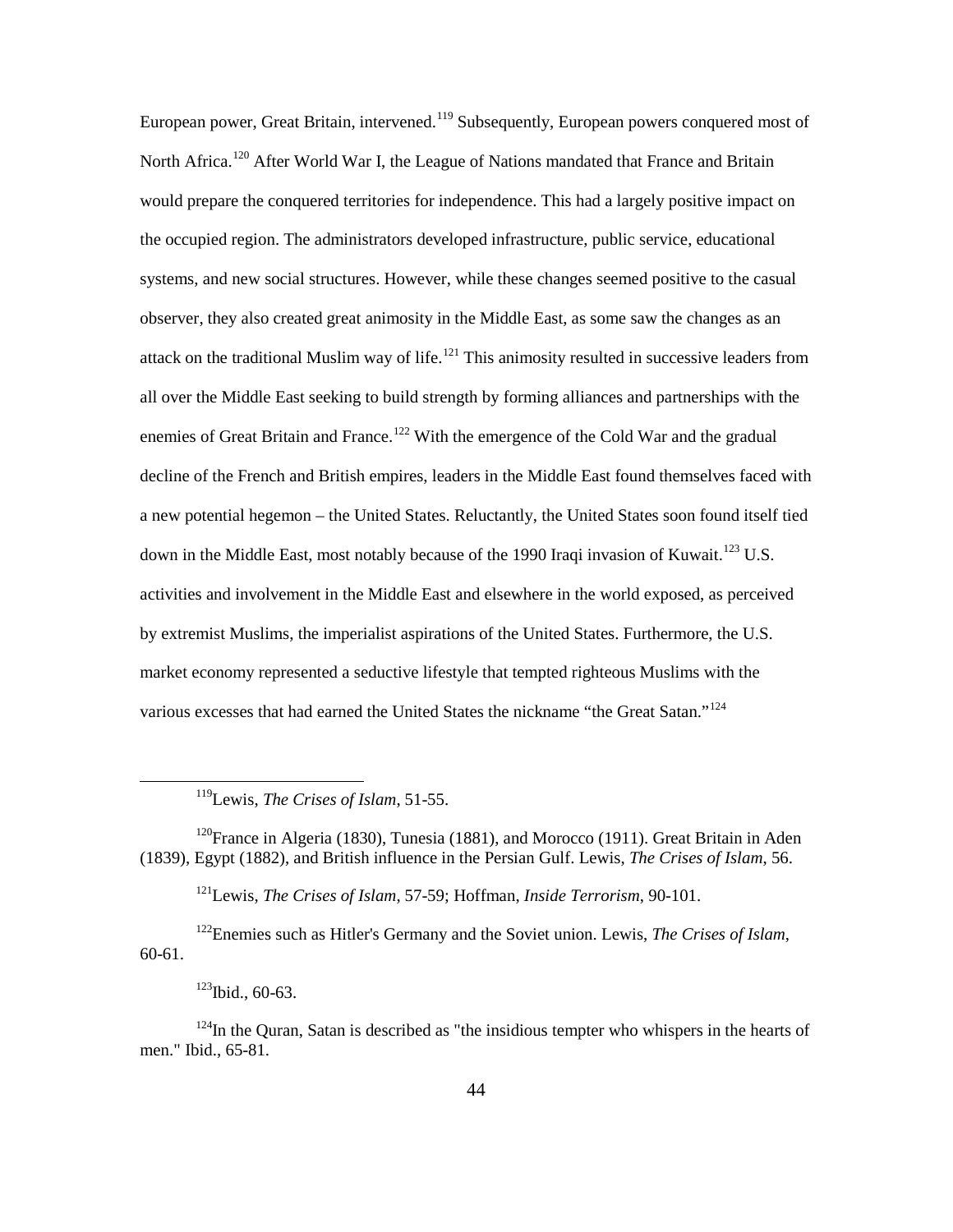When defining extremist Islamist ideology, one must first define the group in question. Generalizing about Arabs as a whole, or Islam as a religion lacks the contextual specificity necessary to say anything useful or broadly applicable.<sup>125</sup> A relatively small group of militant Islamists – a tiny subset of the world's Islamic population – make up the Al Que'da terrorist network and its affiliates.<sup>126</sup> Today, particularly because of the death of Bin Laden, Al Que'da itself has evolved into more of an ideology or "brand" adopted by various groups seeking a recognizable identity or justification of their actions.<sup>127</sup> Conversely, one can generalize the ideology Al Que'da violently opposes as Western or American. The reason for this rather large distinction between the groups is found in the fact that the so-called Western world has largely embraced certain universal principles applicable to many states, and the majority of their citizens, irrespective of affiliation (capitalism, political representation, some form of democracy rather than monarchy or dictatorship). The West finds itself in a peculiar predicament, though. As articulated by successive American presidents, the West has not declared war on Islam; yet the militant Islamists behave as though it had, identifying themselves as defenders of Islam against the West – particularly America.

To understand militant Islamists' ideology, one must go beyond history and colonization, however traumatic a role it plays in Muslim consciousness. Militant Islamists believe that Islam, as the latest and truest revelation of God's will, is meant for all of humanity. This means that all people must follow the teachings of the Quran before humanity can create the perfect society in the eyes of God. Furthermore, God has given the *umma*, the society of true Muslims, the responsibility of leading humankind. The Muslims therefore have a duty to share that divine truth

<sup>125</sup>Lewis, *The Crises of Islam*, 137.

<sup>126</sup>Habeck, *Knowing the Enemy*, 1-3.

<sup>127</sup>Hoffman, *Inside Terrorism*, 282.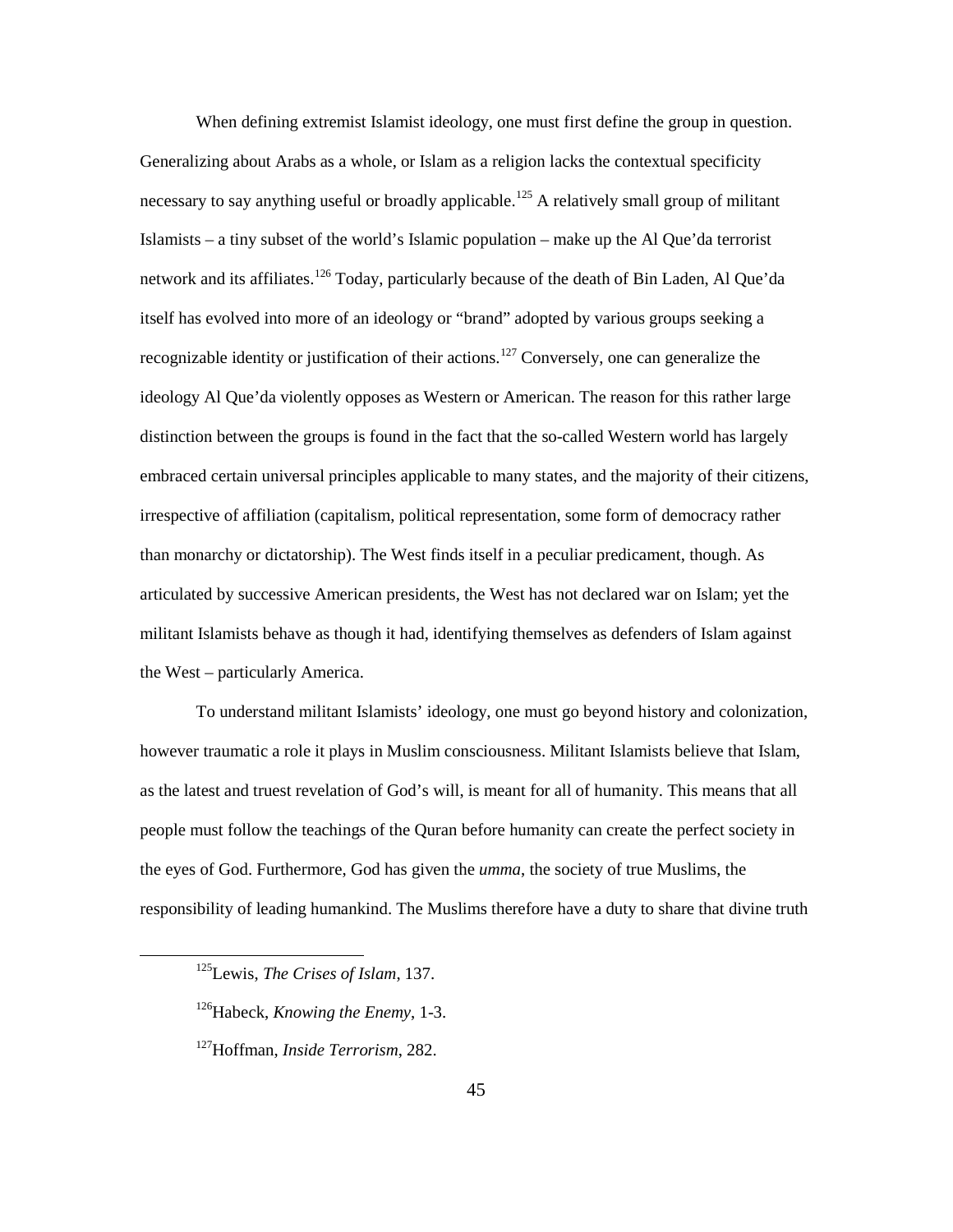with the world and open non-Muslim societies to Islam (by way of converting the people to the Islamic faith). The militant Islamists furthermore argue that the *umma* must live out all of God's rules as received by Muhammad without exception or interpretation. The *umma* must abide by the system of law laid out in the Quran – a system known as *Sharia* – which held sway during the thousand years of the Caliphate.<sup>128</sup> In militant Islamist perception, after the decline of the Caliphate due to unrighteous rulers' deviation from the true path, Christians and Jews, the representatives of corrupted religions, took over leadership of the world, invaded Islamic lands, and ultimately created Israel. The continuous political, military, financial, ideological, media, and cultural domination of the world acts as a daily, public humiliation for the *umma*. The militant Islamists argue that this state of affairs only came about because the *umma* diverted from the path laid out by God. Hereditary monarchies replaced the righteous Caliphs. The new monarchs created their own laws and rules replacing God with themselves. This tradition continues today, exemplified by monarchs such as Syria's president Bashar al-Assad and the Saudi Arabian royal family.<sup>129</sup>

So the Islamic extremist narrative goes. The outside influence has led to a pollution of Islam through an attempt by various monarchs and intellectual Muslim scholars to integrate Greek and Western ideas into Islam. In one of the gravest examples of this line of events, according to the militant Islamists, Mustafa Kemal Atatürk abolished the Ottoman Caliphate in 1924, paving the way for the secularization of Turkey. Some Muslim scholars even argue that without the Caliphate, Islam cannot exist as a valid, functioning faith, and Muslims therefore have lived in sin ever since its abolishment. According to this view, Islam will eventually perish

<sup>128</sup>Habeck, *Knowing the Enemy*, 8.

<sup>&</sup>lt;sup>129</sup>Habeck, *Knowing the Enemy*, 9-11; Foreign Broadcast Information Service, *Compilation of Usama Bin Ladin Statements 1994 - January 2004* 13-27.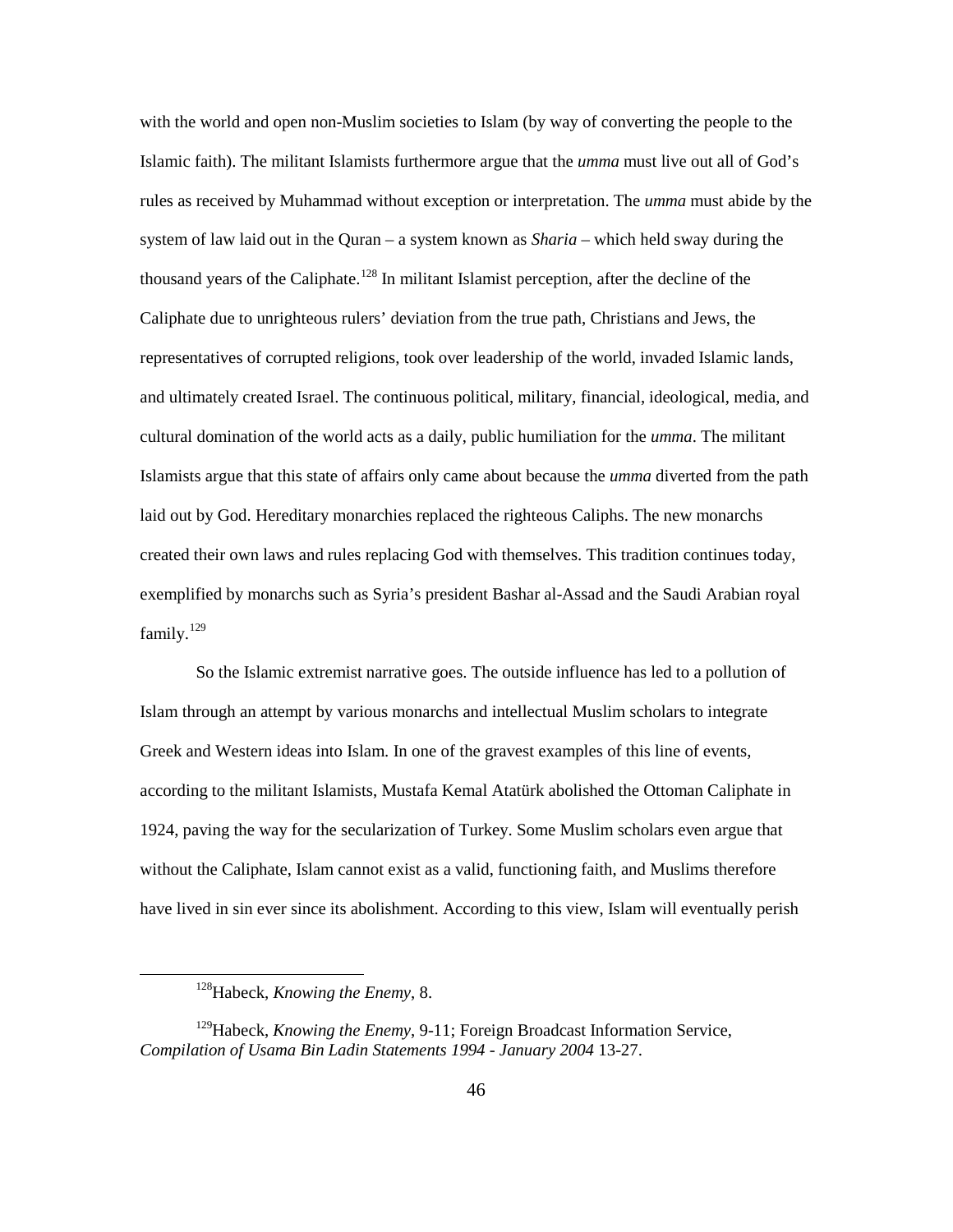unless Muslims reestablish the Caliphate.<sup>130</sup> Finally, militant Islamists have constructed a narrative in which the "Truth" as revealed by the prophet Muhammad has been in constant battle for the last fourteen centuries with "Unbelief and Falsehood," exemplified by the Christians and Jews. Militant Islamists envision various solutions to these problems for Islam. Each solution involves a different group of militant Islamists, which explains the continual growth and subdivision of this subset of Muslims.<sup>131</sup> For the purpose of this case study, however, these various subgroups all fit within the broad category of "Islamic extremists," as their specific differences have no bearing on the overall issue at hand.

The solutions envisioned by militant Islamists all center on a return to the original and traditional Islam. This involves allowing every Muslim to make his own interpretation of the sacred texts according to his own reason, rather than blindly following centralized, modern interpretations. Some militant Islamists also see the contemporary system of false rulers in Muslim countries as the root of all evil. Given this view, any solution must therefore also include replacement of these rulers, seen as agents of the West, with faithful Muslims who will rule by *Sharia* alone.<sup>132</sup> According to a broadly held view the main problem with Islam stems from the destruction of the Caliphate. Hence, the creation of a new Caliphate serves as a precondition for returning Islam to its former purity and spreading it to the rest of the world – through offensive means wherever necessary. Finally, some militant Islamists see America and the West as the primary obstacle to an Islamic resurgence. This group sees the destruction of this obstacle as the only way to resurrect the Caliphate and with it, the true Muslim nation. Thus, a militant Islamist might envision a sequence of events that involved the coercion of America and the West to leave

<sup>130</sup>Hoffman, *Inside Terrorism*, 90.

<sup>131</sup>Habeck, *Knowing the Enemy*, 10-12; Hoffman, *Inside Terrorism*, 88-101.

<sup>132</sup>Hoffman, *Inside Terrorism*, 89-101.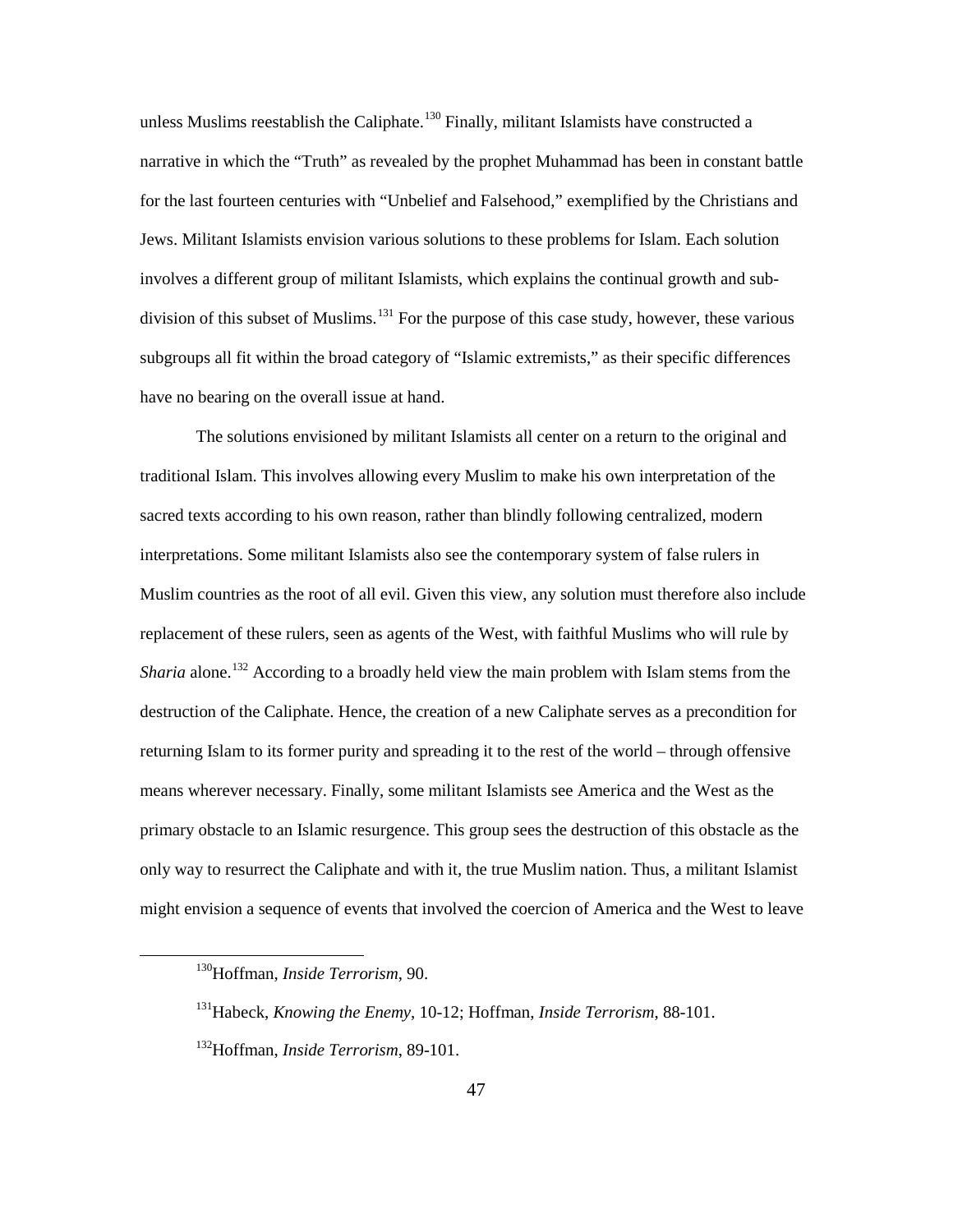Muslim lands, followed by removal of the false Muslim leaders, establishment of a new Caliphate, and ultimately global conquest to convert the rest of the world into true believers.<sup>133</sup>

One can describe the general components of Western ideology, although also very diverse, by describing prevailing international trends among Western countries. As a whole, these countries believe in the universal human rights set forth in the United Nation's Declaration of Human Rights.<sup>134</sup> Furthermore, the West believes in the rule of law, including international law, and democracy, secularization, market economy, and science. Underlying these ideas, according to Western ideology, a set of universal principles found in various theories of international politics serves as a foundation for the security of the Western world, because these universal principles place national interests above the interests of individuals, even though those individuals can expect their nation to ensure their security and protect their universal human rights. $135$ 

The implications for the conduct of war between parties representing these two opposing ideologies seem both obvious and extreme. As the militant Islamists only distinguish between

 $\overline{a}$ 

<sup>135</sup>See for example Thucydides, *The Landmark Thucydides*. (New York, NY: Touchstone, 1996), 43; Clausewitz, *On War*, 177; Colin S. Gray, *War, Peace and International Relations* (London: Routledge, 2007), 1-14.

<sup>133</sup>Habeck, *Knowing the Enemy*, 12-15; Hoffman, *Inside Terrorism*, 89-101.

 $134$ These include: Right to equality, freedom from discrimination, right to life, liberty and personal security, freedom from slavery, freedom from torture and degrading treatment, right to recognition as a person before the law, right to equality before the law, right to remedy by capable judges, freedom from arbitrary arrest and exile right to fair public hearing, right to be considered innocent until proven guilty, freedom from interference with privacy, family, home and correspondence, right to free movement, right to protection in another country, right to a nationality and the freedom to change it, right to marriage and family, right to own property, freedom of thought, conscience and religion, freedom of opinion and information, right to peaceful assembly and association, right to participate in government and elections, right to social security, right to desirable work and to join trade unions, right to rest and leisure, right to adequate living standard, right to education, right to participate in the cultural life of community, right to a social order, responsibilities to the community, freedom from interference in these human rights. See United Nations, "The Universal Declaration of Human Rights," http://www.un.org/en/documents/udhr/index.shtml (accessed February 17, 2013).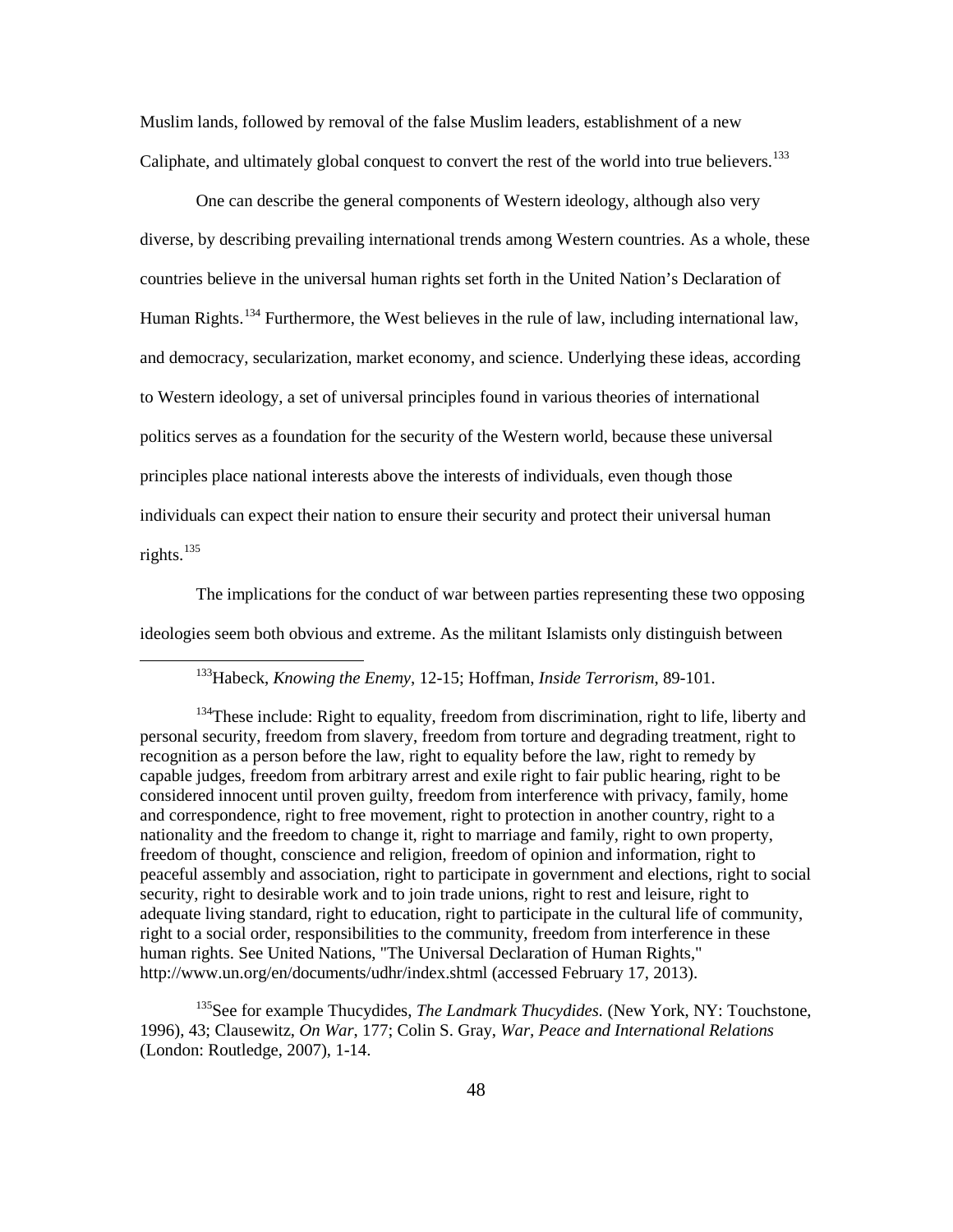true believers and the rest, they have the full range of means available to them. Militant Islamists do not distinguish between combatants and non-combatants, between civilians and soldiers, between men, women, and children. They only distinguish between people one way: they categorize them as true believers, according to their ideological definition, or nonbelievers, all of whom fall under the category of "legitimate target."<sup>136</sup> Similarly, militant Islamists do not require that the weapons they employed have to discriminate or minimize "collateral damage." One can see examples of this thinking in examples ranging from the September 11, 2001 attacks against the United States to the day-to-day use of improvised explosive devices (IEDs), suicide bombs, and similar weapons. Conversely, the West will take action to resolve violations of universal human rights, will abide by international law even when fighting enemies that do not, and will use collective national interests as a guide for action. These ideologies seem destined to collide whenever and wherever they meet, and as the trend toward globalization continues it seems inevitable these ideologies will face off with ever-increasing frequency in the future. For example, Israel's existence will forever represent to militant Islamists an intrusion on Muslim lands, and yet one can hardly envision a scenario in which America would stand by and take no action in the face of an existential threat to Israel.

# Conclusion

The preceding analysis demonstrates that by replacing the term "policy" with the more general concept of "ideology" in Clausewitz's Trinity, one can update it so that it can reach its full potential – particularly with respect to modern application of what many interpreters see as an outdated theory. Ideology, as a more abstract and general concept than policy, can serve the purpose Clausewitz intended for that part of the Trinity while avoiding the problem of confining it to a specific era, form of warfare, or method of government. Three case studies, one each from

<sup>136</sup> Hoffman, *Inside Terrorism*, 93.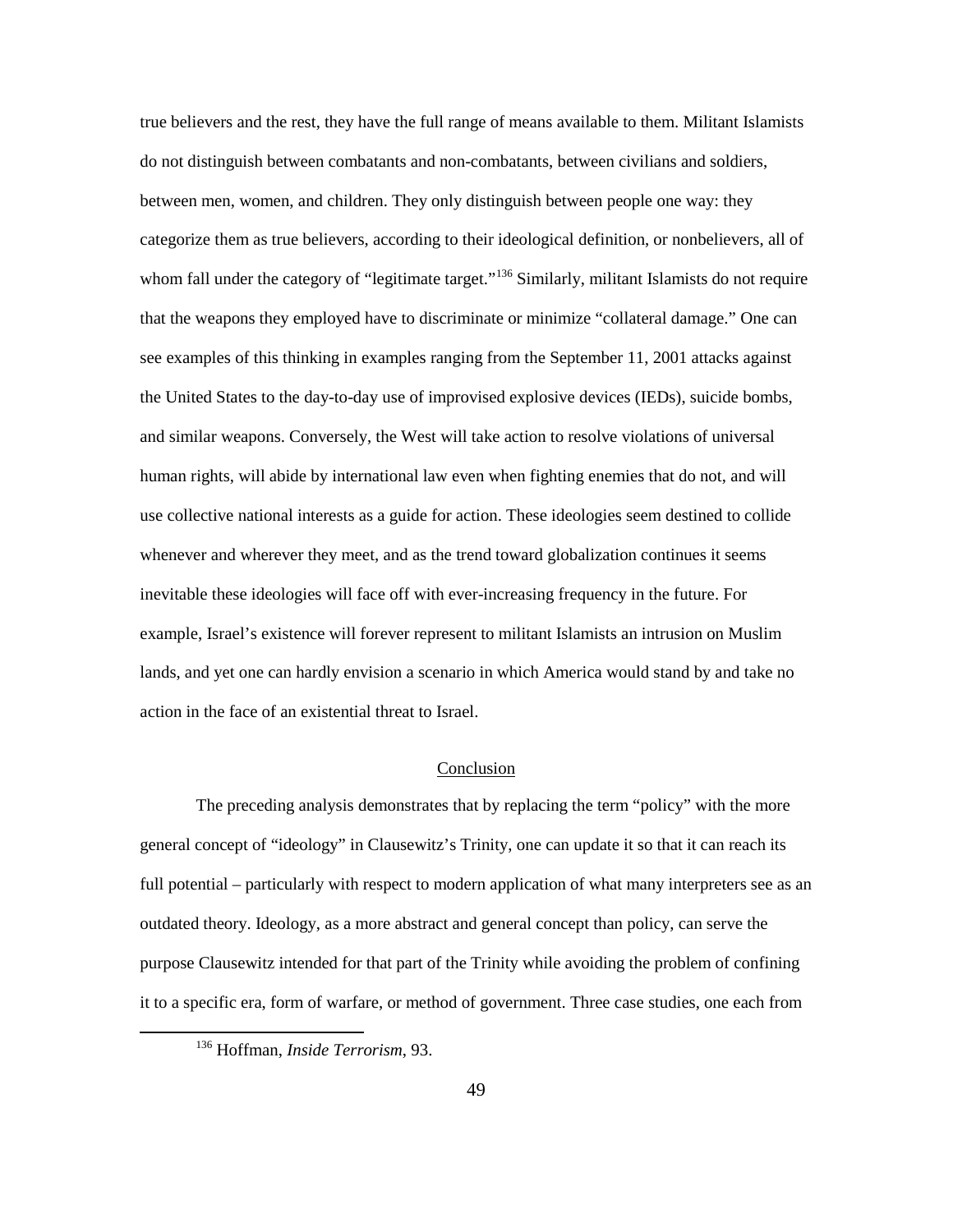the nineteenth, twentieth, and twenty-first centuries demonstrate the various ways in which ideology affects the conduct of war.

In Spain, a popular uprising emerged in defiance of the official Spanish policy of cooperation with Napoleon. The guerillas' locally rooted ideologies – however diverse – and strong affiliation with the Catholic Church provided the necessary impetus to resist the French occupation forces. Ideologically rather than politically motivated, the Spanish people rose to face the seemingly overwhelming and, until then, consistently victorious French empire. Even though both the Spanish regulars and locally raised guerilla forces suffered many defeats at the hands of the French, they persevered and eventually wore down the French.

More than a century later, ideologically motivated Japanese and American soldiers committed horrendous atrocities because they engaged in a particularly brutal form of war with a decidedly racist ideological nature. The source for motivation, again, lay far beyond mere politics or political reasoning. It stemmed instead from both the Japanese and the American soldiers' thorough ideological indoctrination. Whether based on Japan's self-image as the master race forged in the cauldron of state Shintoism, or America's view of the Japanese as a subhuman, inferior people who did not deserve the human rights afforded to members of Western society, this indoctrination led soldiers on both sides to fight using means and with a degree of hatred not witnessed anywhere Western nations faced each other in battle during WWII. This indoctrination involved such powerful effects that it led Japanese soldiers and pilots to commit suicide rather than surrender to the Allied forces in the Pacific theater of war, or turn themselves and their equipment into living IEDs, hoping only to kill as many of their enemy as possible when they died. Only in one other region did WWII exhibit such a brutal and deadly nature – the equally ideologically motivated Eastern Front where the Nazis and the Soviets each scarified tens of millions and committed horrible atrocities in the effort to annihilate each other.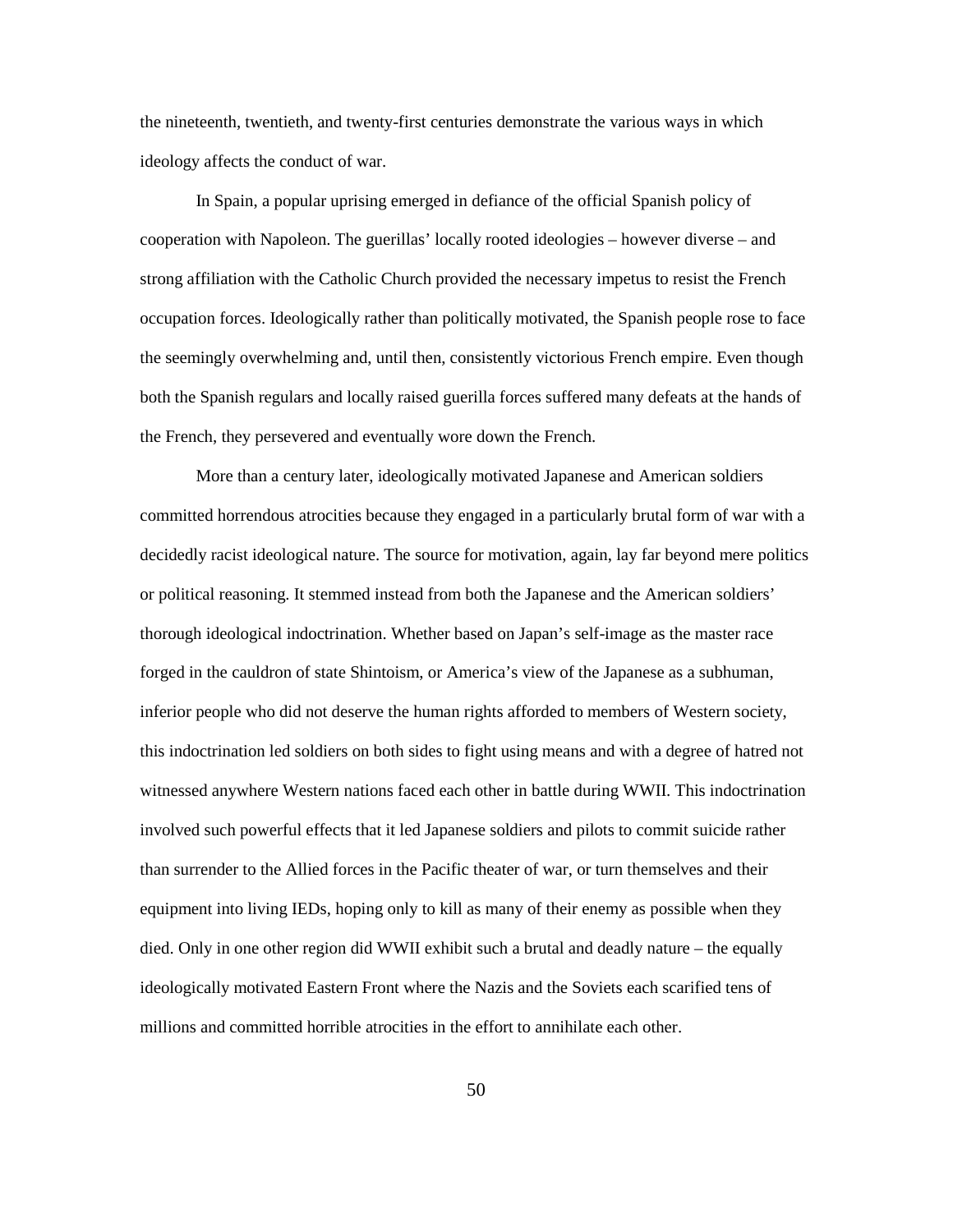In the Global War on Terror, the West faces a seemingly unfamiliar enemy. The enemy is not a state and lacks any traditional form of organization. This enemy also does not use traditional methods or weapons, and most importantly its militants fight for reasons almost beyond Westerner's ability to grasp. To find that reason, one must study the militant Islamist's ideology. This ideology drives the militant Islamists and provides meaning, motivation, and purpose to the individual. The reason why the Islamic extremist fights, and the manner in which he does so, resists explanation through any policy, written or unwritten. Instead, one must identify the foundation of their determination and the source of their ideas: ideology.

As all three case studies demonstrate, policy cannot on its own provide an explanation for what motivates people to fight in examples as diverse as the three described above. Only the one common factor between those three cases can – ideology. While Clausewitz wrote from the perspective of an ideology himself, he drew his ideology from the same source as all of his contemporary military theorists: nationalism. In the case studies above, ideology, not nationalism, serves as the source of motivation. Hence, the three case demonstrate the validity of this study's thesis: the more general term "ideology" can serve as a replacement for the rational element – "policy"– in Clausewitz's Trinity.

# Application and Implications

This paper seeks to provide practical usefulness to the military practitioner. Any utility to the historian, theorist, or social scientist is therefore merely incidental. Thus, it seems prudent to show the practical implications and applicability of the foregoing analysis. After all, military theory only serves a useful purpose to the military practitioner if one can apply it in the conduct of war. At the U.S. Army's School of Advanced Military Studies, the military and civilian faculty educate military planners; American officers, civilian employees of various government agencies, and officers from partner nations. As a primary outcome of SAMS, the graduate and military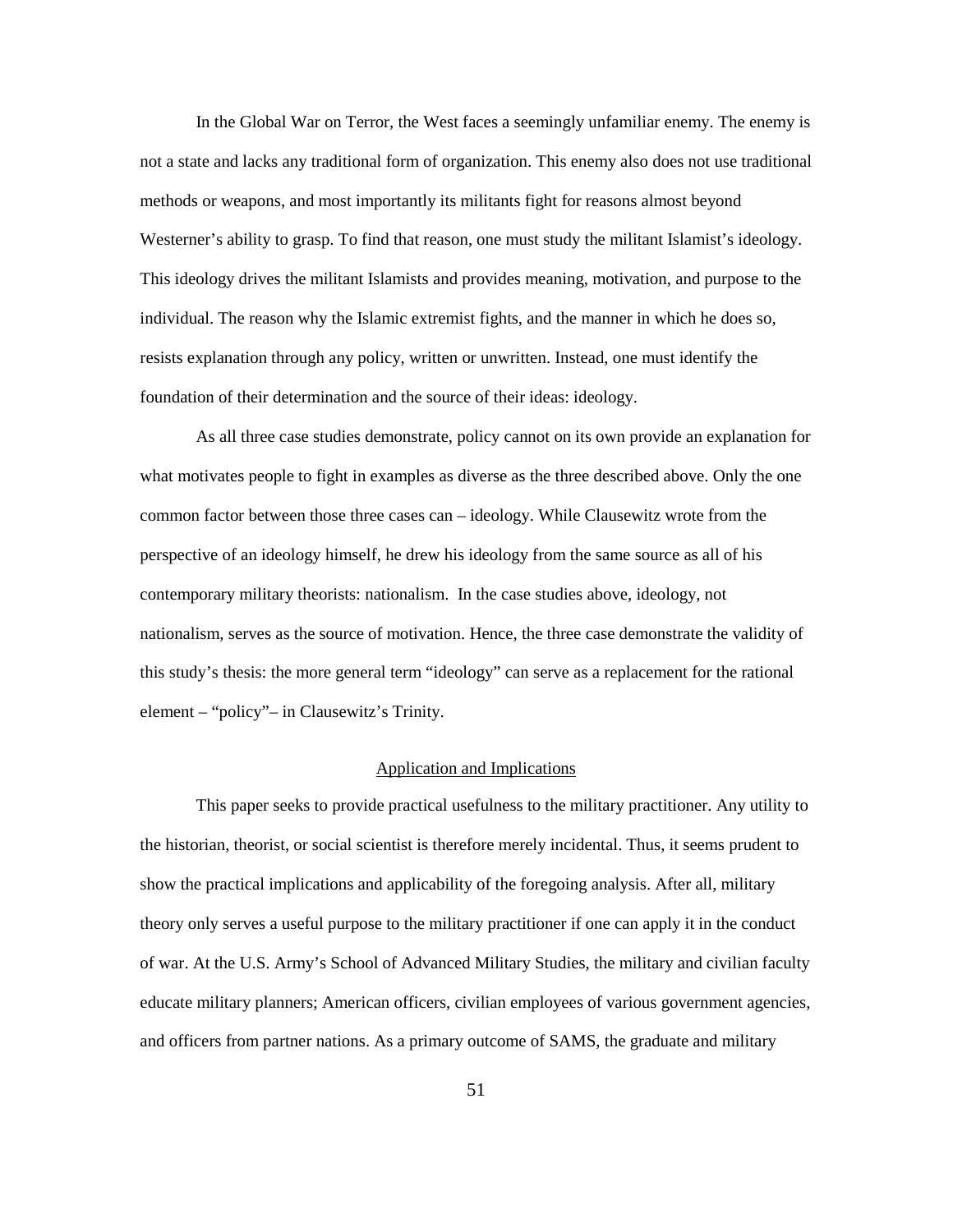planner must possess the ability to conduct conceptual and detailed planning using the Army Design Methodology (ADM) and the Army's Military Decision Making Process (MDMP) as two primary components of the operations process (see figure 6).



Figure 6. The operations process<sup>137</sup>

*Source*: ADRP 5-0, *The Operations Process*, 1-2

In the realm of conceptual, and to a lesser extent detailed planning that Clausewitz's Trinity – with the aforementioned modification – offers the greatest utility.

Clausewitz's Trinity represented the Prussian theorist's attempt to identify the basic requirements for military theory – the basic components of every military problem – and illustrate their complex interrelationships.<sup>138</sup> It emphasizes another of Clausewitz's famous dictums; that "war is not merely an act of policy but a true political instrument, a continuation of political intercourse, carried on with other means."<sup>139</sup> The Trinity, though, presents a possible tool for the

<sup>139</sup>Ibid., 87.

<sup>&</sup>lt;sup>137</sup>The operations process consists of plan, prepare, execute, and assess. Embedded in the operations process is the commander's primary activities; understand, visualize, describe, direct, lead, and assess.

<sup>138</sup>Clausewitz, *On War*, 88-89.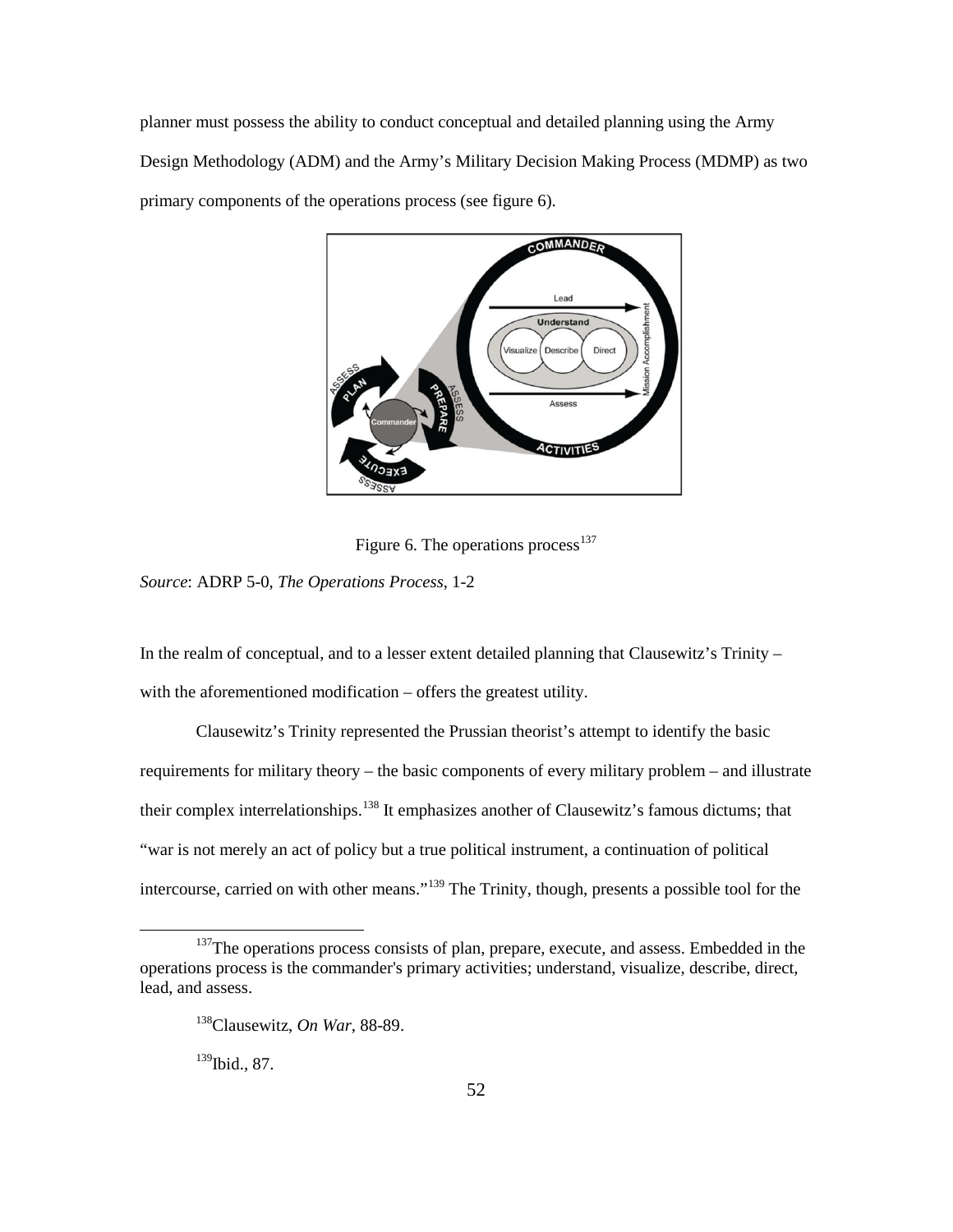military planner to incorporate in the operations process.<sup>140</sup> Among many critical planning tasks, the planner must define and describe the operational environment. If the planner faces a familiar problem, the MDMP will usually prove sufficient to identify a solution. . However, in the case of an unfamiliar problem the planner can turn to the ADM. Either approach requires the planner to describe the operational environment and define the desired end state. The dissimilarity between the present situation, the current operational environment, and the future desired end state constitutes the military problem, which the planner can express in a problem statement. The conceptual approach to solving the military problem then serves as an operational approach (see figure 7).



Figure 7. The current state linked to the end state by the operational approach *Source:* ADRP 5-0, *The Operations Process*, 1-4

The operational approach, and subsequent detailed planning, enables the commander, as a leader in the planning process, to seize, retain, and exploit the initiative to gain and maintain a position of relative advantage.<sup>141</sup>

 $^{141}$ ADP 3-0, 1.

<sup>&</sup>lt;sup>140</sup>U.S. Army, ADRP 5-0*, The Operations Process*, (Washington D.C.: U.S. Army, 2012), 1-1-1-15.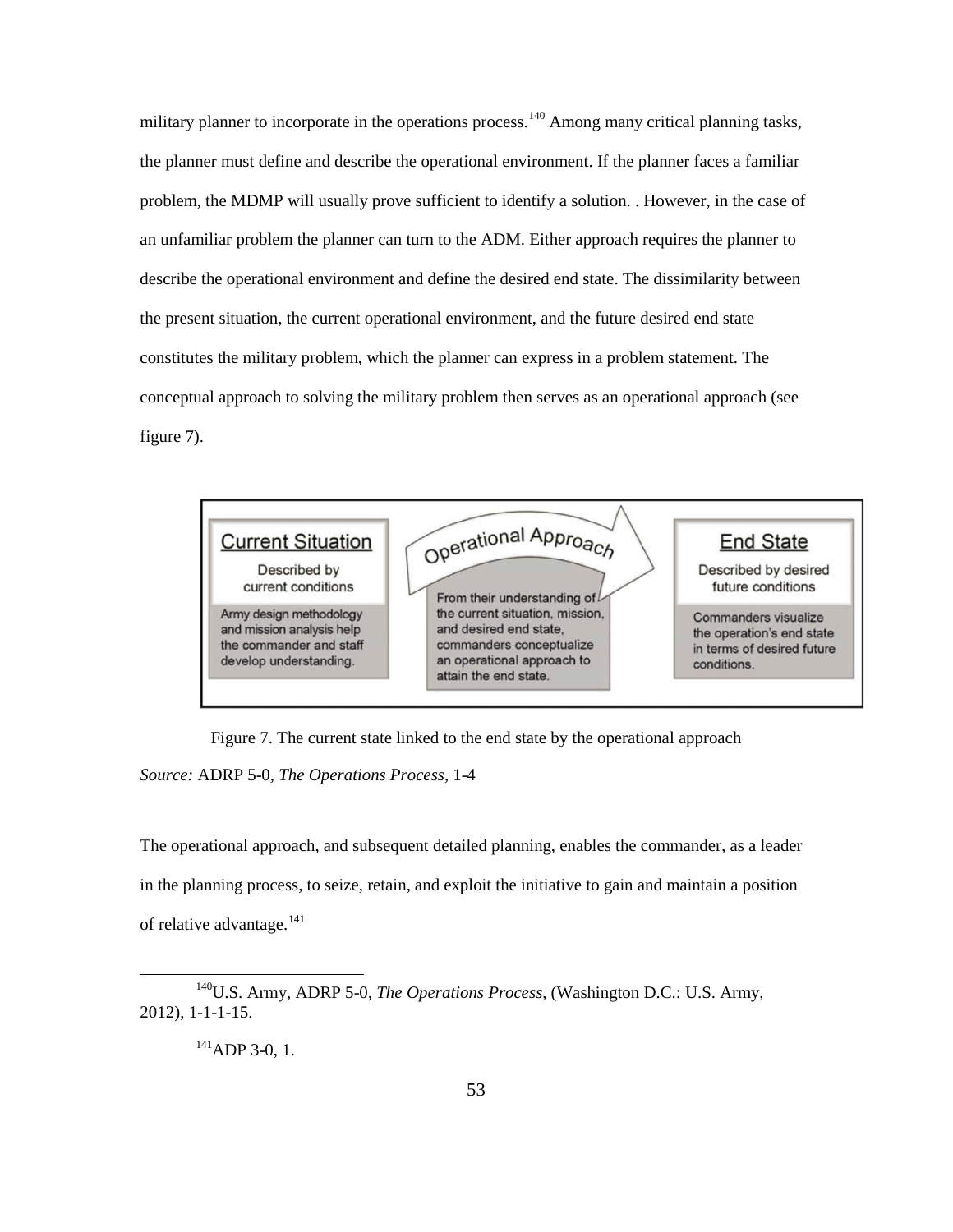Integral to the operations process, planners create statements and sketches. In the ADM these depict specific processes like "framing," "visual modeling," and "narrative construction."<sup>142</sup> For each phase of the ADM, (see figure 8) planners construct a visual model and a narrative.



Figure 8. The Army design methodology<sup>143</sup>

*Source:* ADRP 5-0, *The Operations Process*, 2-6

The narrative articulates the mental images and models that serve as a precondition for understanding and reacting to a situation. Usually, planners use constructs such as the operational variables and/or the mission variables to frame the environment and the problem.<sup>144</sup> The visual model supports and clarifies the narrative.

142ADRP 5-0, 2-4-2-5.

 $\overline{a}$ 

144Operational variables include political, military, economic, social, information,

 $143$ Army design methodology is a methodology for applying critical and creative thinking to understand, visualize, and describe problems and approaches to solving them.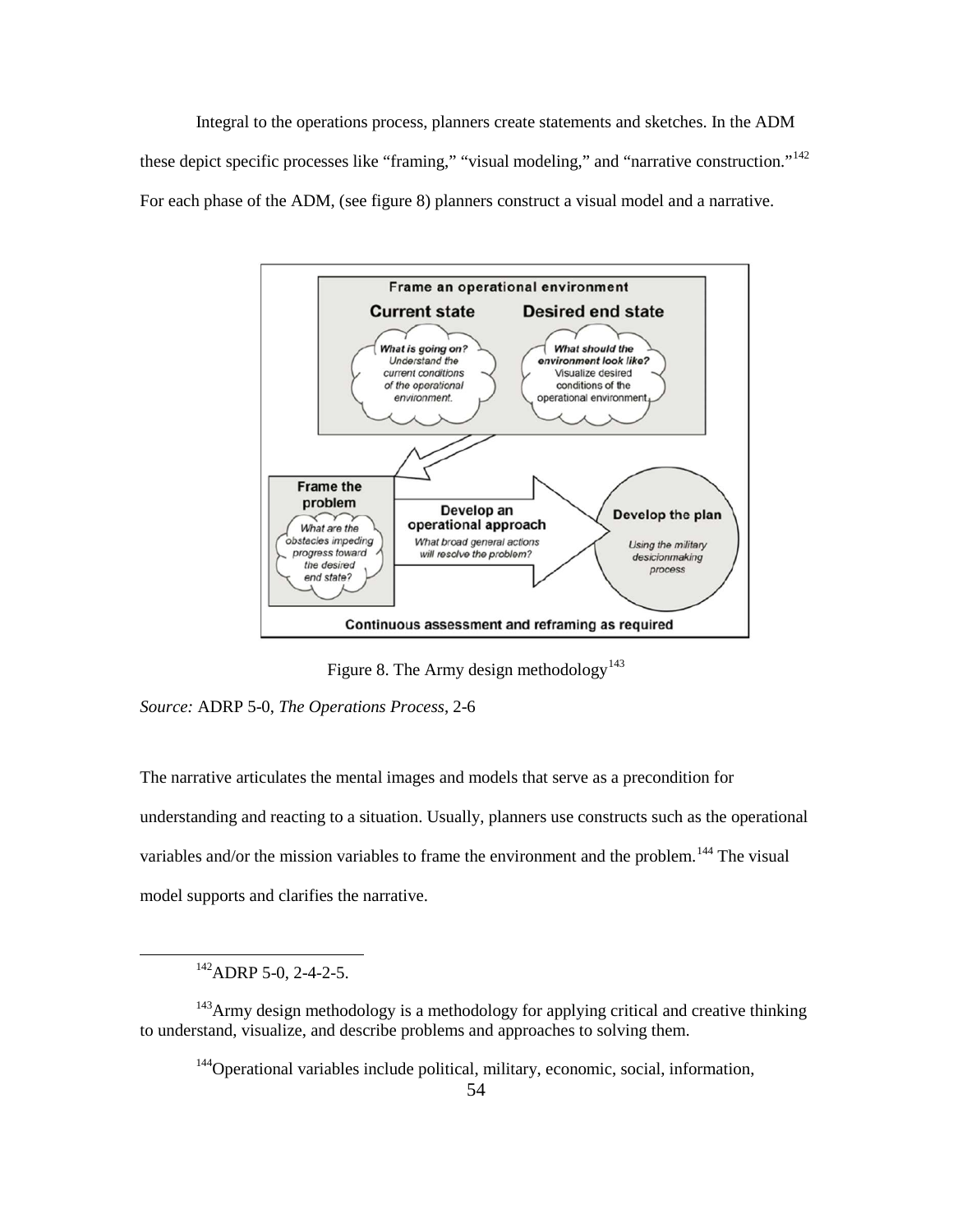Clausewitz's Trinity, modified as suggested, constitutes a model on which military planners can build a description and depiction of the operational environment and the desired end state. By dividing the actors operating in the area of operations into rational, irrational, and nonrational actors, the planner can anticipate and appreciate the different actors' possible reactions to changes in the operational environment. Some actors may display elements of both rationality and irrationality. All actors, by definition, exhibit a non-rational element; this results from the play of chance as a subordinate element of the fog and friction of war.<sup>145</sup> One should, then, explore, analyze, and define which elements belong to the irrational realm, and which belong to the rational realm. A thorough analysis of the underlying ideologies and their origin will assist the planner in this task. Seemingly irrational behavior can very well originate from ideology; from one of the elements that feed into ideology and from where the actors derive their basic ideas. Thus, cultural, historical, and religious factors, or the influence of local personalities can all play a key role. By defining the elements underlying the ideology, the planner can provide an informed assessment regarding the likely behavior of the ideologically-motivated individual, and offer advice regarding whether the actor's specific ideology can serve as a source of leverage to consider as part of the planner's conceptual and detailed planning towards the desired end state. The planner can use this knowledge to clarify the narrative, the visual models, and the operational approach.

A more detailed study of this potentially useful implementation of the modified Clausewitzian Trinity as part of the Army's conceptual and detailed planning should test the

145Clausewitz, *On War*, 85, 89, 119-21.

infrastructure, physical environment, and time, also known as PMESII-PT. Mission variables include mission, enemy, troops, terrain, time, and civilian considerations, also known as METT-TC. Each variable further encompass sub variables. Civilian considerations, for example, include areas, structures, capabilities, organizations, people, and events, also known as ASCOPE. See ADRP 5-0, 1-7-1-8.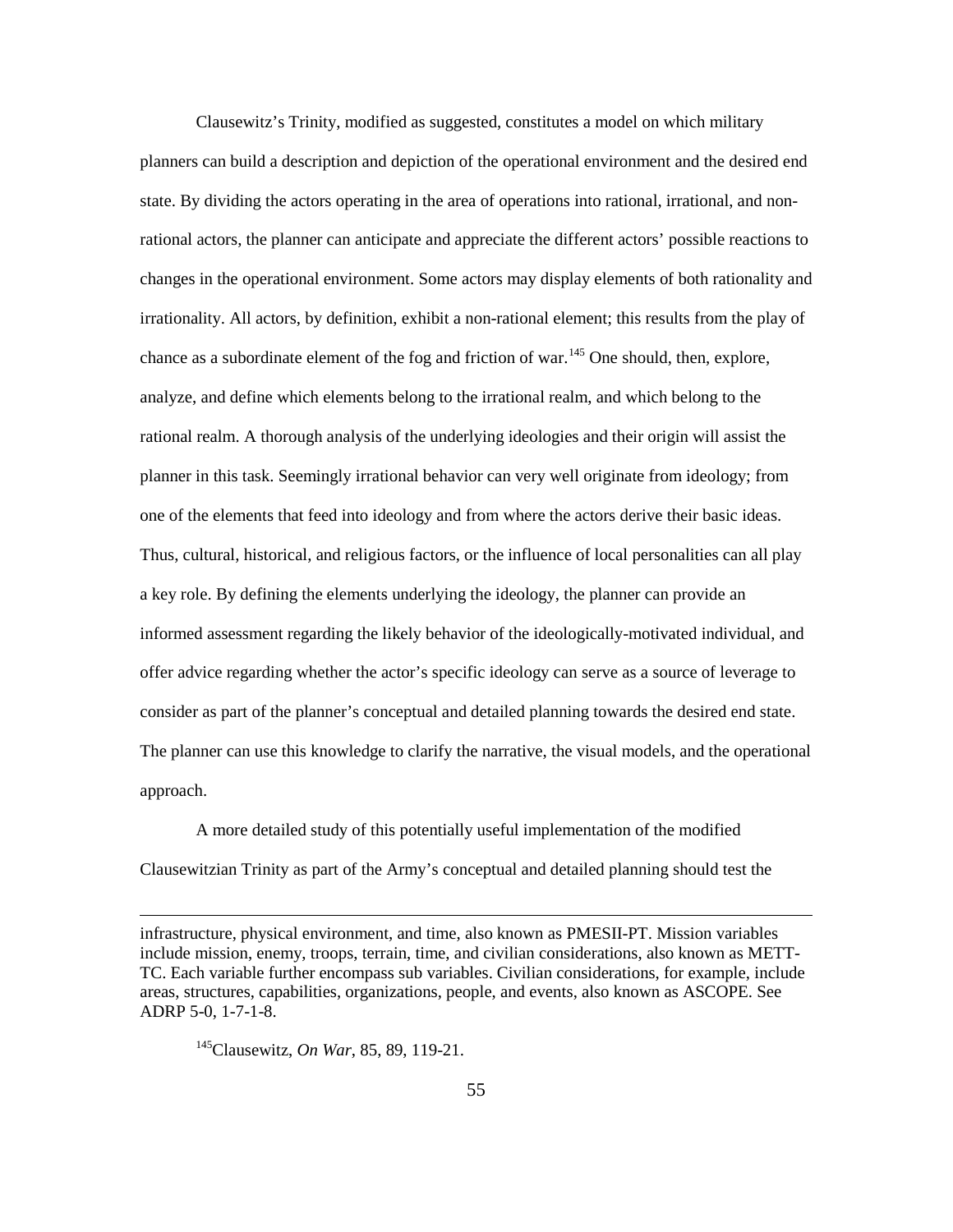potential and clarify the method of its implementation, leading to its inclusion in the next iteration of U.S. Army operational doctrine. Then, finally, Clausewitz's Trinity could achieve its true potential as a tool not just for writing and understanding theory, but also for guiding the actions of the military planner and practitioner.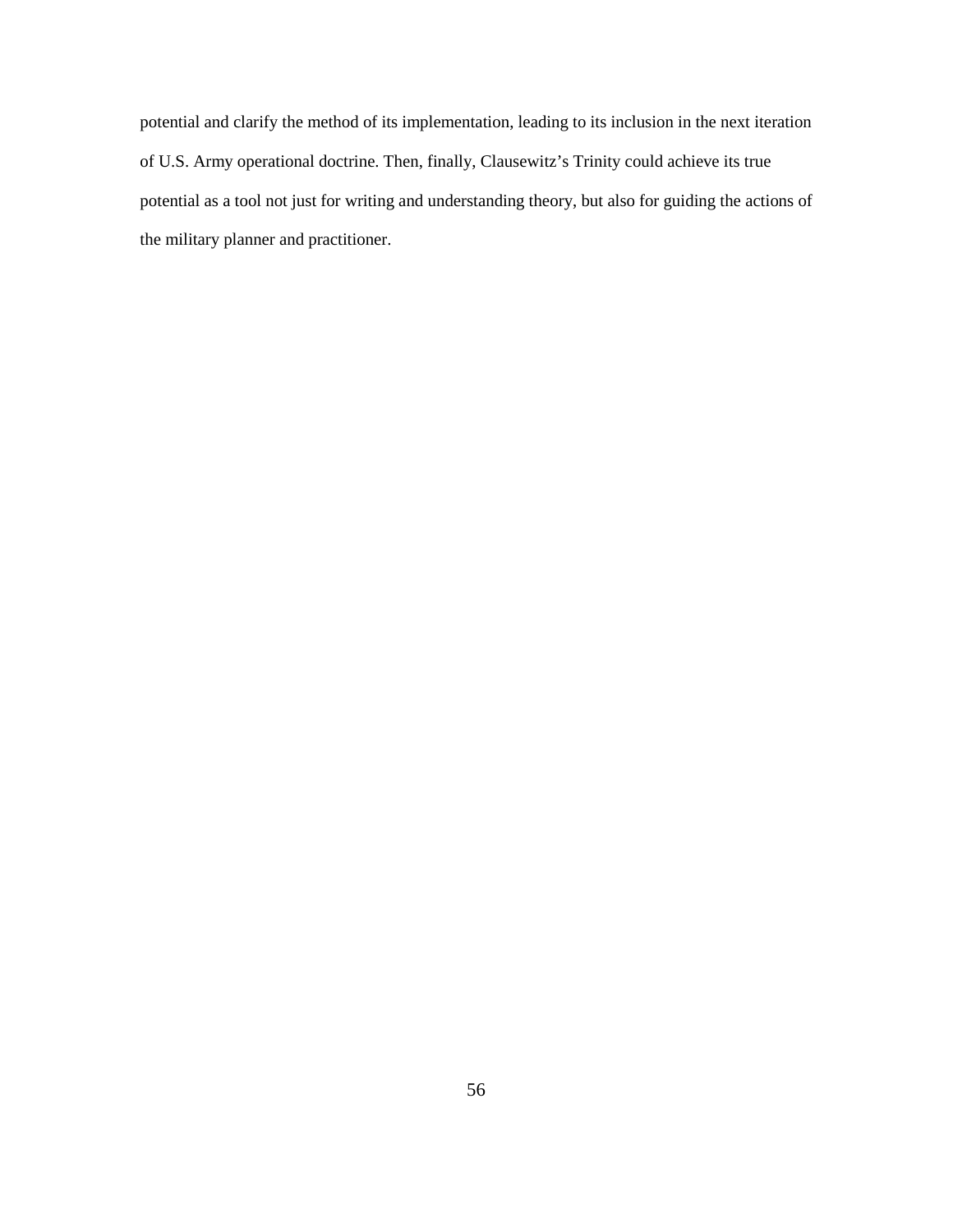## **BIBLIOGRAPHY**

Aboul-Enein, Youssef H. *Militant Islamist Ideology*. Annapolis, MD: Naval Institute Press, 2010.

- Ancher, Christon I., John R. Ferris, Holger H. Herwig, and Timothy H. E. Travers. *World History of Warfare*. Lincoln: University of Nebraska Press, 2002.
- Aron, Raymond. *Clausewitz Philosopher of War*. Translated by Christine Booker and Norman Stone. New York: Simon and Schuster, Inc., 1976.

Bassford, Christopher. *Clausewitz in English*. Oxford: Oxford University Press, 1994.

———. "John Keegan and the Grand Tradition of Trashing Clausewitz." *War and History* 1, no. 3: 319-39.

———. *John Keegan and the Grand Tradition of Trashing Clausewitz*. Vol. 1, no. 3. War and History: Edward Arnold, 1994.

———. "Teaching the Clausewitzian Trinity." http://www.clausewitz.com/readings/Bassford/Trinity/TrinityTeachingNote.htm (accessed 4 November, 2012).

———. "Tip-Toe through the Trinity or the Strange Persistence of Trinitarian Warfare." http://www.clausewitz.com/readings/Bassford/Trinity/Trinity8.htm#Range (accessed 13 October 2012).

———. "Which Version of on War Do You Have?" http://www.clausewitz.com/bibl/WhichTrans.htm (accessed 8 December 2012)

- Bassford, Christopher, and Edward J.Villacres. "Reclaiming the Clausewitzian Trinity." *Parameters*: 9-19.
- Blainey, Geoffrey. *The Causes of War*. New York, NY: The Free Press, 1988.
- Britt, Albert Sidney, III. *The Wars of Napoleon*, Edited by Thomas E. Griess. Wayne, NJ: Avery Publishing Group, Inc., 1985.

Calhoun, Mark T. "Clausewitz and Jomini: Contrasting Intellectual Frameworks in Military Theory." *Army History* Summer 2011, no. 80: 22-37.

Chaliand, Gerard, ed. *The Art of War in World History*. Berkeley: University of California Press, 1994.

Chandler, David G. *On the Napoleonic Wars*. London: Greenhil Books, 1994.

Citino, Robert M. *The German Way of War*. Lawrence, KS: University Press of Kansas, 2005.

Clausewitz, Carl von. *Historical and Political Writings*, edited and translated by Peter Paret and Daniel Moran. Princeton: Princeton University Press, 1992.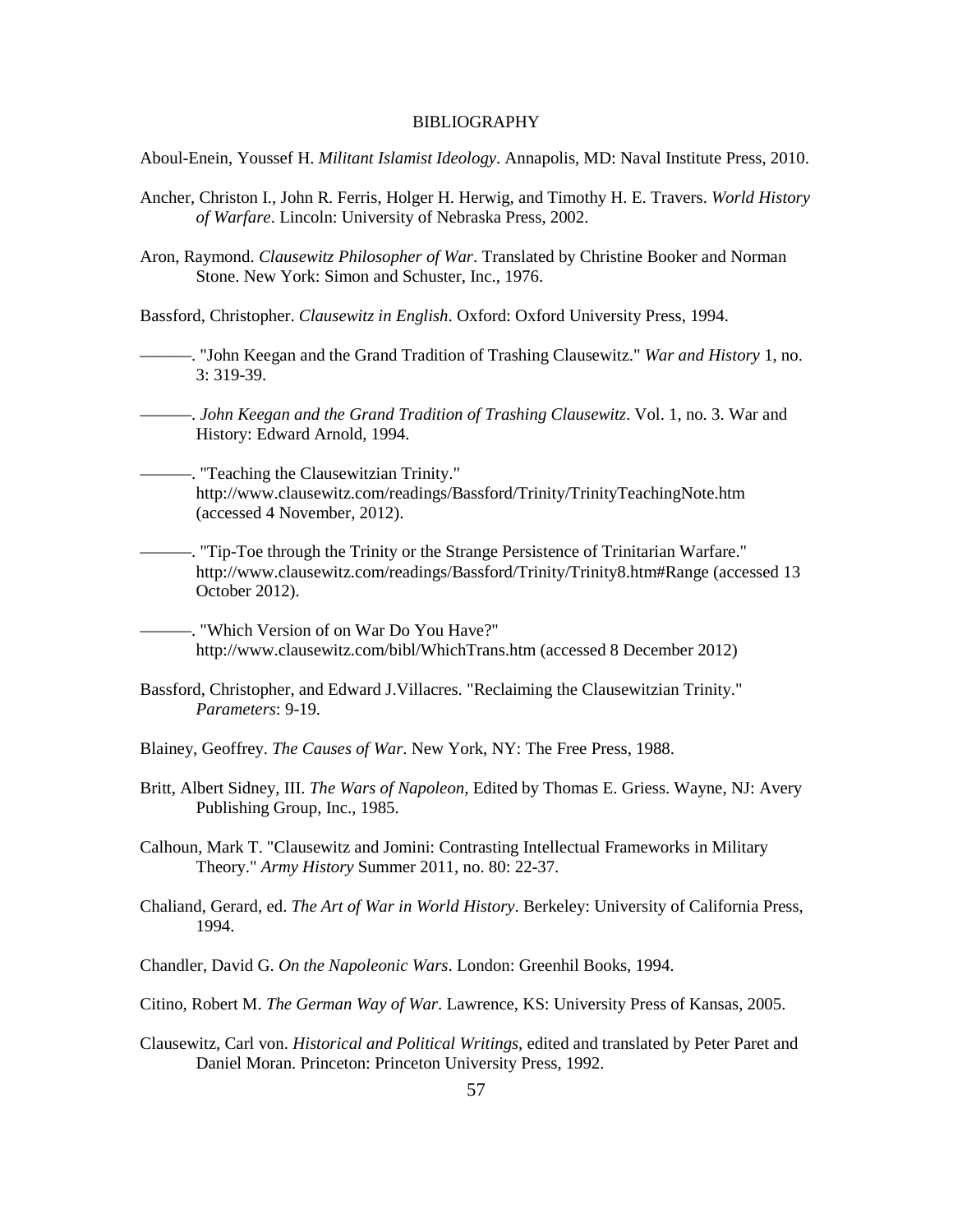———. *On War*, edited and translated by Michael Howard and Peter Paret. 1984 ed. Princeton, NJ: Princeton University Press, 1976/1984.

———. *On War*, edited and translated by Michael Howard and Peter Paret. 1984 ed. Princeton, NJ: Princeton University Press, 1976.

———. *On War*. Translated by James John Graham. London: N. Trübner and Company, 1873. Clausewitz, Carl von. "Vom Kriege."

http://www.clausewitz.com/readings/VomKriege1832/TOC.htm (accessed 8 December, 2012).

Creveld, Martin van. *The Transformation of War*. New York: The Free Press, 1991.

Dempsey, Guy. *Albuera 1811*. London: Frontline Books, 2008.

Dower, John W. *War without Mercy*. New York: Pantheon Books, 1986.

- Echevarria, Antulio J. *Clausewitz and Contemporary War*. Oxford: Oxford University Press, 2007.
- Epstein, Robert M. *Napoleon's Last Victory and the Emergence of Modern Warfare*. Lawrence: University Press of Kansas, 1994.
- Esdaile, Charles. *The Peninsular War*. New York: Palgrave MacMilan, 2003.
- Foreign Broadcast Information Service. *Compilation of Usama Bin Ladin Statements 1994 - January 2004* Reston, VA: Foreign Broadcast Information Service, 2004.

Freeden, Michael. *Ideology*. Oxford: Oxford University Press, 2003.

- Fuller, Major-General John Frederick Charles. *The Conduct of War 1789-1961*. New Brunswick, NJ: Rutgers University Press, 1961.
- Gaddis, John Lewis. *The Landscape of History*. Oxford: Oxford University Press, 2002.
- Gat, Azar. *A History of Military Thought. From the Enlightenment to the Cold War*. Oxford: Oxford University Press, 2001.
- Gates, David. *The Spanish Ulcer. A History of the Peninsular War*. Cambridge: Da Capo Press, 2001.

Geertz, Clifford. *The Interpretation of Cultures*. New York, NY: Basic Books, 1973.

- Giangreco, D. M. *Hell to Pay*. Annapolis: Naval Institute Press, 2009.
- Gray, Colin S. *War, Peace and International Relations*. London: Routledge, 2007.

Habeck, Mary. *Knowing the Enemy*. New Haven, CT: Yale University Press, 2006.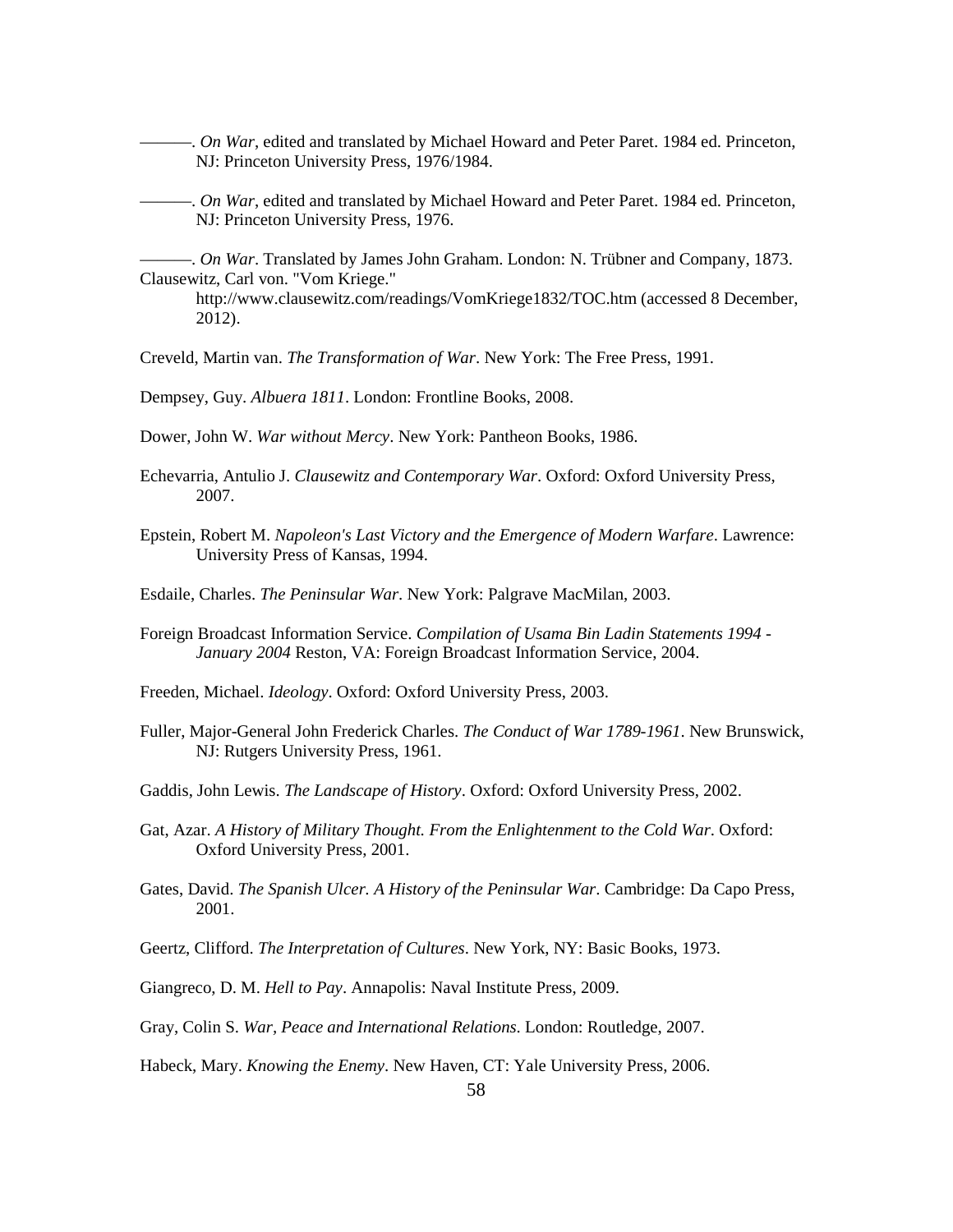Herberg-Rothe, Andreas. *Clausewitz's Puzzle*. Oxford: Oxford University Press, 2007.

Heuser, Beatrice. *Reading Clausewitz*. London: Pimlico, 2002.

Hitler, Adolf. *Mein Kampf*. Translated by Murphy James. London: Hurst and Blanckett Ldt., 1925/1939.

Hoffman, Bruse. *Inside Terrorism*. New York, NY: Columbia University Press, 2006.

- Jomini, Antoine Henri de. *The Art of War*. Translated by G. H. Mendell and W. P. Craighill. Restored Edition ed. Kingston, Ontario: Legacy Books Press, 1862/2008.
- Kaldor, Mary. "Inconclusive Wars: Is Clausewitz Still Relevant in These Global Times? ." *Global Policy* 1, no. 3: 271-81.

———. *New and Old Wars*. Stanford, CA: Stanford University Press, 1999.

Keegan, John. *A History of Warfare*. New York, NY: Vintage Books, 1993.

- Kuehn, John T. "Book Review: The Clausewitz Delusion: How the American Army Screwed up the Wars in Iraq and Afghanistan (a Way Forward)." *Joint Force Quarterly*, no. 64: 146.
- Lewis, Bernard. *The Crises of Islam*. New York: Random House, 2003.
- Liddell Hart, Sir Basel Henry. *Strategy*. London: Penguin Group, 1967.
- Lynn, John A. *Battle. A History of Combat and Culture*. New York, NY: Basic Books, 2008.
- Melton, Stephen L. *The Clausewitz Delusion: How the American Army Screwed up the Wars in Iraq and Afghanistan*. Minneapolis, MN: Zenith Press, 2009.
- Merriam-Webster. "Webster's Third New International Dictionary of the English Language." In *Webster's Third New International Dictionary of the English Language*, edited by Philio Babcock Gove. Springfield, MA: Merriam-Webster Inc., 1981.
- Morton, Louis. *Strategy and Command: The First Two Years*. Washington D.C.: Center of Military History, 2000.
- Nations, United. "The Universal Declaration of Human Rights." http://www.un.org/en/documents/udhr/index.shtml (accessed February 17, 2013).
- Paret, Peter. *Clausewitz and the State*. Princeton, NJ: Princeton University Press, 1985.
- Reynolds, Paul Davidson. *A Primer in Theory Construction*. Needhan Heights, MA: Allyn and Bacon, 1971.
- Rhodes, Richard. *Masters of Death*, Edited by `. New York, NY: Alfred A. Knopf, 2002.

Schmitt, Carl. *Theory of the Partisan*. New York, NY: Telos Press Publishing, 2007.